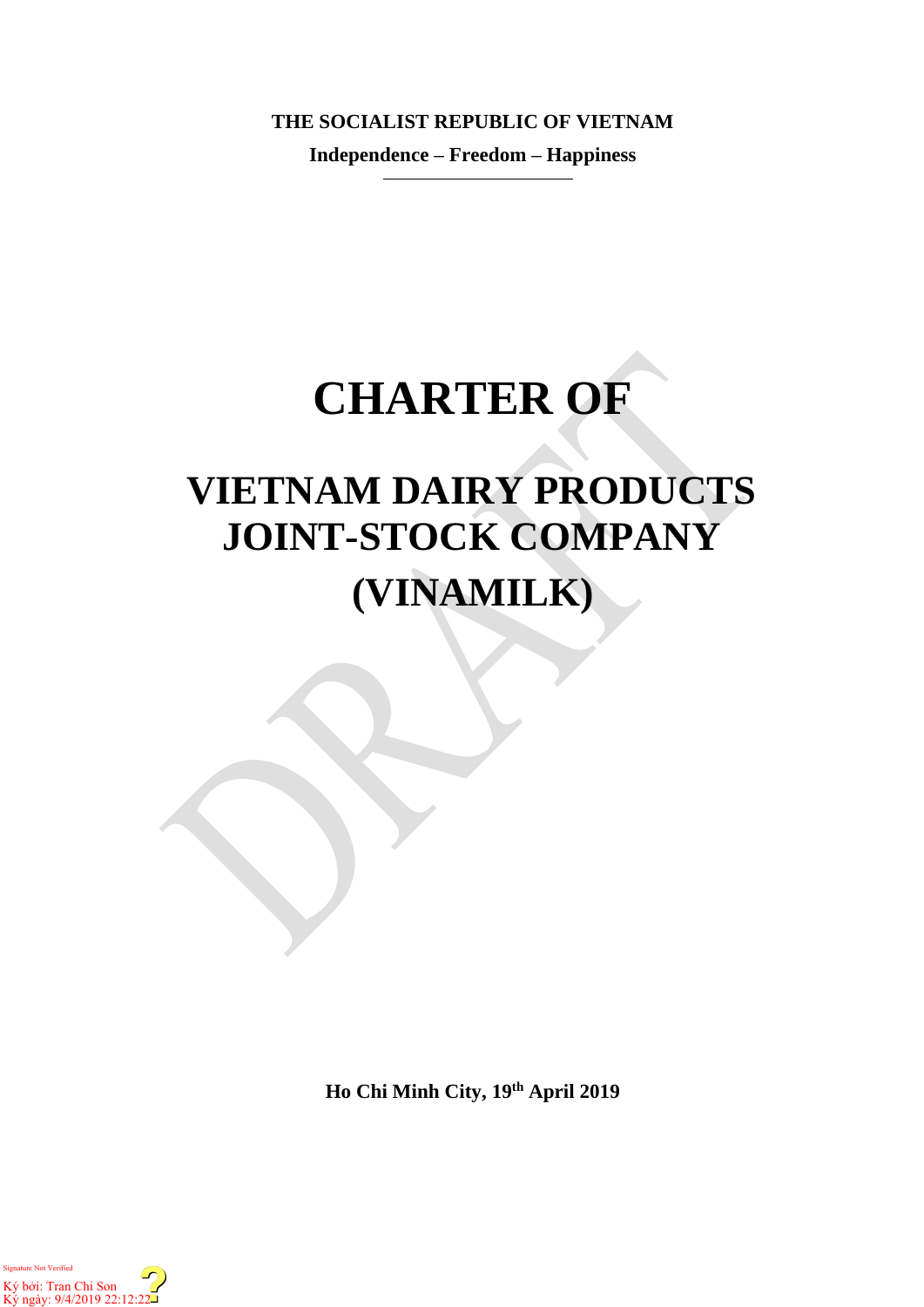## <span id="page-1-0"></span>**TABLE OF CONTENTS**

| L                                                                       |                                                                                                                                                  |    |
|-------------------------------------------------------------------------|--------------------------------------------------------------------------------------------------------------------------------------------------|----|
| Article 1.                                                              | II. NAME, FORM, HEAD OFFICE, LEGAL REPRESENTATIVE, BRANCH,<br>REPRESENTATIVE OFFICE; BUSINESS LOCATION; AND OPERATION TERM                       |    |
| Article 2.                                                              | Name, Form, Head Office, Legal Representative, Subordinate Units,<br>III. BUSINESS PHILOSOPHY AND OBJECTIVE; SCOPE OF BUSINESS AND               |    |
| Article 3.<br>Article 4.                                                | Lines of business, business philosophy and objective of the Company  8<br>IV. CHARTER CAPITAL, SHARES AND FOUNDING SHAREHOLDERS  9               |    |
| Article 5.<br>Article 6.<br>Article 7.<br>Article 8.                    | V. MANAGEMENT, CONTROL AND ADMINISTRATION STRUCTURE 13                                                                                           |    |
| Article 9.                                                              | VI. SHAREHOLDERS AND GENERAL MEETING OF SHAREHOLDERS 13                                                                                          |    |
| Article 10.<br>Article 11.<br>Article 12.<br>Article 13.<br>Article 14. | Rights and Duties of the General Meeting of Shareholders  17                                                                                     |    |
| Article 15.<br>Article 16.<br>Article 17.                               | Convening the General Meeting of Shareholders, Agenda and Notice of<br>Conditions for conducting a meeting of the General Meeting of             |    |
|                                                                         | Shareholders and preparation of Minutes of the General Meeting of                                                                                | 22 |
| Article 18.<br>Article 18B.                                             | Authority and procedures for collection of written opinions in order to pass<br>Demand for cancellation of resolutions of the General Meeting of |    |
|                                                                         |                                                                                                                                                  |    |
| Article 19.<br>Article 20.<br>Article 21.                               |                                                                                                                                                  |    |
| Article 22.<br>Article 23.<br>Article 23B.                              |                                                                                                                                                  |    |
|                                                                         | VIII.GENERAL DIRECTOR, OTHER OTHER ENTERPRISE MANAGERS AND                                                                                       |    |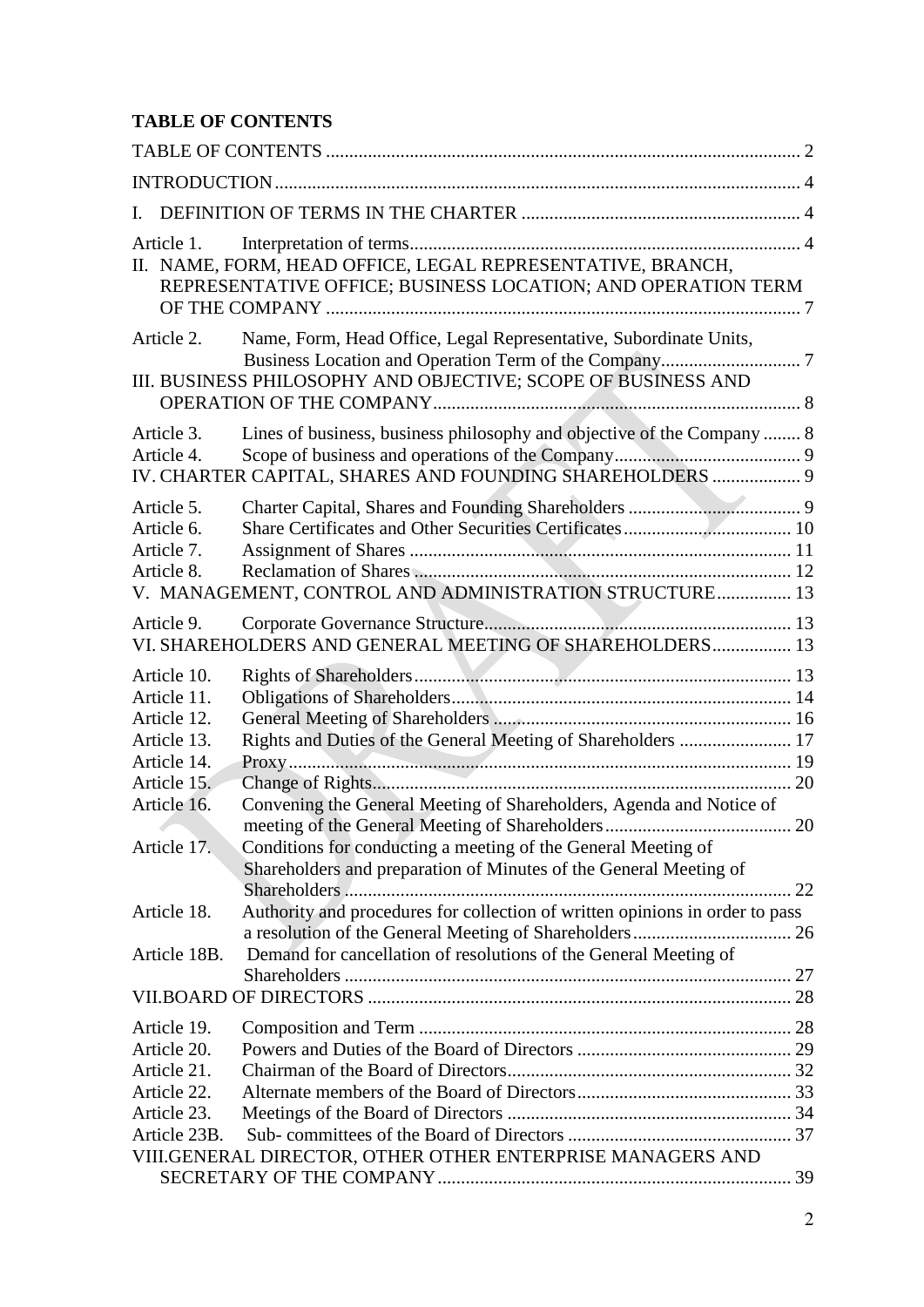| Article 24.                |                                                                   |  |  |
|----------------------------|-------------------------------------------------------------------|--|--|
| Article 25.<br>Article 26. | Appointment, dismissal, removal, Duties and Powers of the General |  |  |
| Article 27.                | IX. DUTIES OF MEMBERS OF THE BOARD OF DIRECTORS, MEMBER OF        |  |  |
|                            | INSPECTION COMMITTEE, THE GENERAL DIRECTOR AND OTHER              |  |  |
| Article 28.                |                                                                   |  |  |
| Article 29.                |                                                                   |  |  |
| Article 30.                |                                                                   |  |  |
| Article 31.                | XI. RIGHT TO INVESTIGATE BOOKS AND RECORDS OF THE COMPANY  46     |  |  |
| Article 32.                |                                                                   |  |  |
|                            |                                                                   |  |  |
| Article 33.                |                                                                   |  |  |
|                            |                                                                   |  |  |
| Article 34.                | XIV. BANK ACCOUNTS, RESERVE FUND, FISCAL YEAR AND ACCOUNTING      |  |  |
|                            |                                                                   |  |  |
| Article 35.                |                                                                   |  |  |
| Article 36.                |                                                                   |  |  |
| Article 37.                |                                                                   |  |  |
| Article 38.                | XV. ANNUAL REPORTS, RESPONSIBILITY FOR INFORMATION DISCLOSURE     |  |  |
| Article 39.                | Annual, semi-annual and quarterly financial statements  48        |  |  |
| Article 40.                |                                                                   |  |  |
|                            |                                                                   |  |  |
| Article 41.                |                                                                   |  |  |
|                            |                                                                   |  |  |
|                            |                                                                   |  |  |
| Article 43.                |                                                                   |  |  |
| Article 44.                | Cases of Deadlock between members of the Board of Directors and   |  |  |
| Article 45.                |                                                                   |  |  |
| Article 46.                |                                                                   |  |  |
|                            |                                                                   |  |  |
| Article 47.                |                                                                   |  |  |
| Article 48.                |                                                                   |  |  |
|                            |                                                                   |  |  |
| Article 49.                |                                                                   |  |  |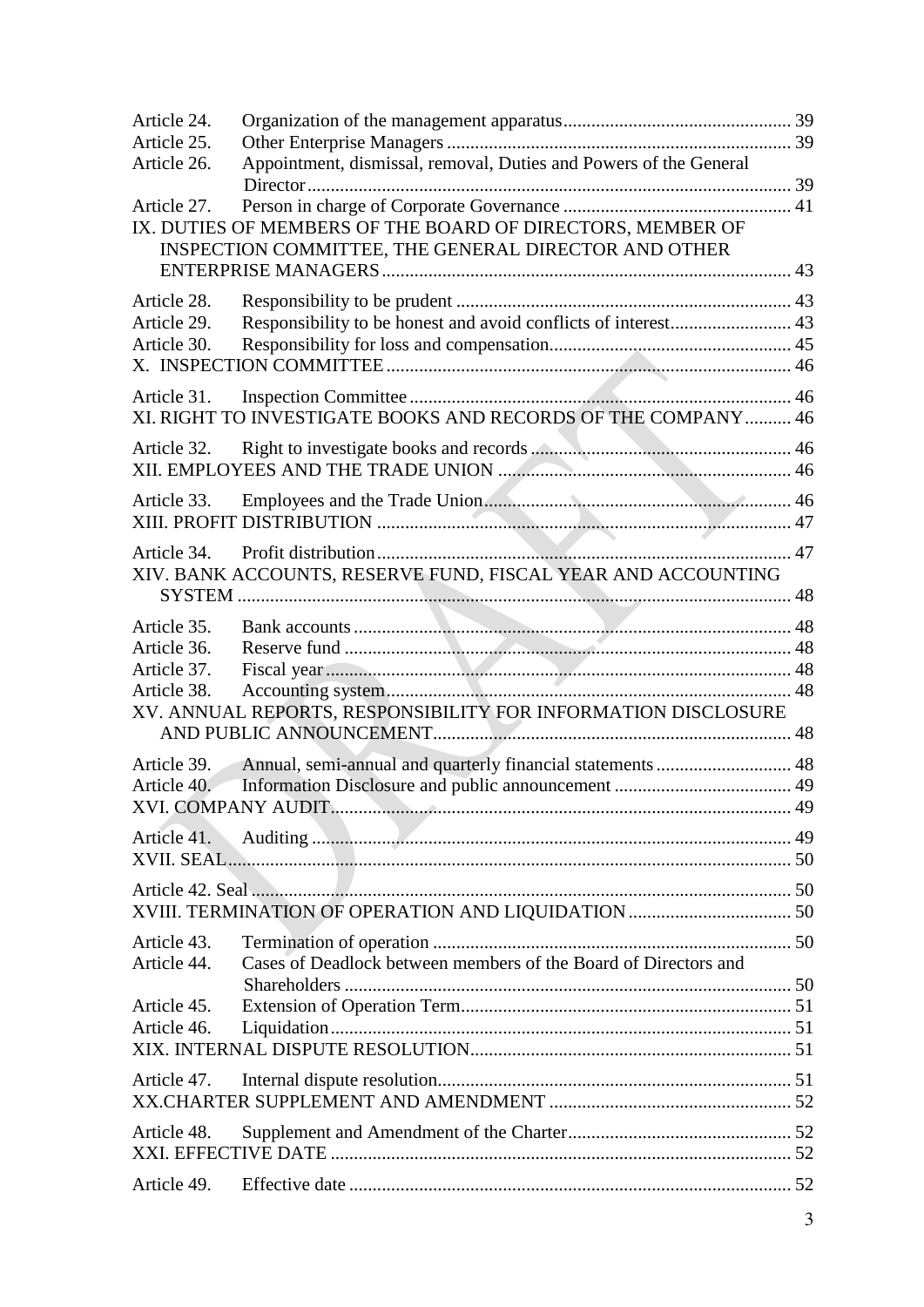#### <span id="page-3-0"></span>**INTRODUCTION**

This Charter of Vietnam Dairy Products Joint-Stock Company is the legal basis for all operations of the Company, a joint stock company incorporated and operating under the Law on Enterprises. This Charter, the resolutions, decisions of the General Meeting of Shareholders, the resolutions, decisions of the Board of Directors and other decisions issued by the Company, which have been approved legitimately in conformity with the relevant laws, will become binding rules and regulations to conduct the business operations of the Company.

This Charter was approved by the Resolution No………/NQ-CTS.DHDCD/2019 of the General Meeting of Shareholders on 19th April 2019 (hereinafter referred to as "**the Charter**").

This Charter replaces: (i) the Charter approved by the Shareholders at the General Meeting of Shareholders for the establishment of the Company held on November 14<sup>th</sup>, 2003; (ii) the Charter approved by the Shareholders at the General Meeting of Shareholders held on February 23<sup>rd</sup>, 2004; (iii) the Charter approved by the Shareholders at the General Meeting of Shareholders held on December  $12<sup>th</sup>$ , 2005; (iv) the Charter approved by the Shareholders at the General Meeting of Shareholders held on April 24<sup>th</sup>, 2006; (v) the Charter approved by the Shareholders at the General Meeting of Shareholders held on September  $13<sup>th</sup>$ ,  $2006$ ; (vi) the Charter approved by the Shareholders at the General Meeting of Shareholders held on March 31st, 2007; (vii) the Charter approved by the Shareholders at the General Meeting of Shareholders held on March  $28<sup>th</sup>$ ,  $2008$ ; (viii) the Charter approved by the Shareholders at the General Meetings of Shareholders held on March 31<sup>st</sup>, 2009; (ix) the Charter approved by the Shareholders at the General Meeting of Shareholders held on August  $20<sup>th</sup>$ ,  $2009$ ; (x) the Charter approved by the Shareholders at the General Meeting of Shareholders held on March 27<sup>th</sup>, 2010; (xi) the Charter approved by the Shareholders at the General Meeting of Shareholders held on March 25<sup>th</sup>, 2011; (xii) the Charter approved by the shareholders at the General Meeting of Shareholders held on March 23<sup>rd</sup>, 2012, (xiii) the Charter approved by the Shareholders at the General Meeting of Shareholders held on 26<sup>th</sup> April, 2013, (xiv) the Charter approved by the Shareholders at the General Meeting of Shareholders held on 27<sup>th</sup> April 2015, (xv) the Charter approved by the Shareholders at the General Meeting of Shareholders held on 04<sup>th</sup> April 2016, (xvi) the Charter approved by the Shareholders at the General Meeting of Shareholders held on  $30<sup>th</sup>$  September 2016, (xvii) Charter approved by the Shareholders at the General Meeting of Shareholders held on 15<sup>th</sup> April 2017 and (xviii) Charter approved by the Shareholders at the General Meeting of Shareholders held on 31<sup>st</sup> March 2018.

#### <span id="page-3-1"></span>**I. DEFINITION OF TERMS IN THE CHARTER**

#### <span id="page-3-2"></span>**Article 1. Interpretation of terms**

1. In the Charter, the following terms shall be construed as follows: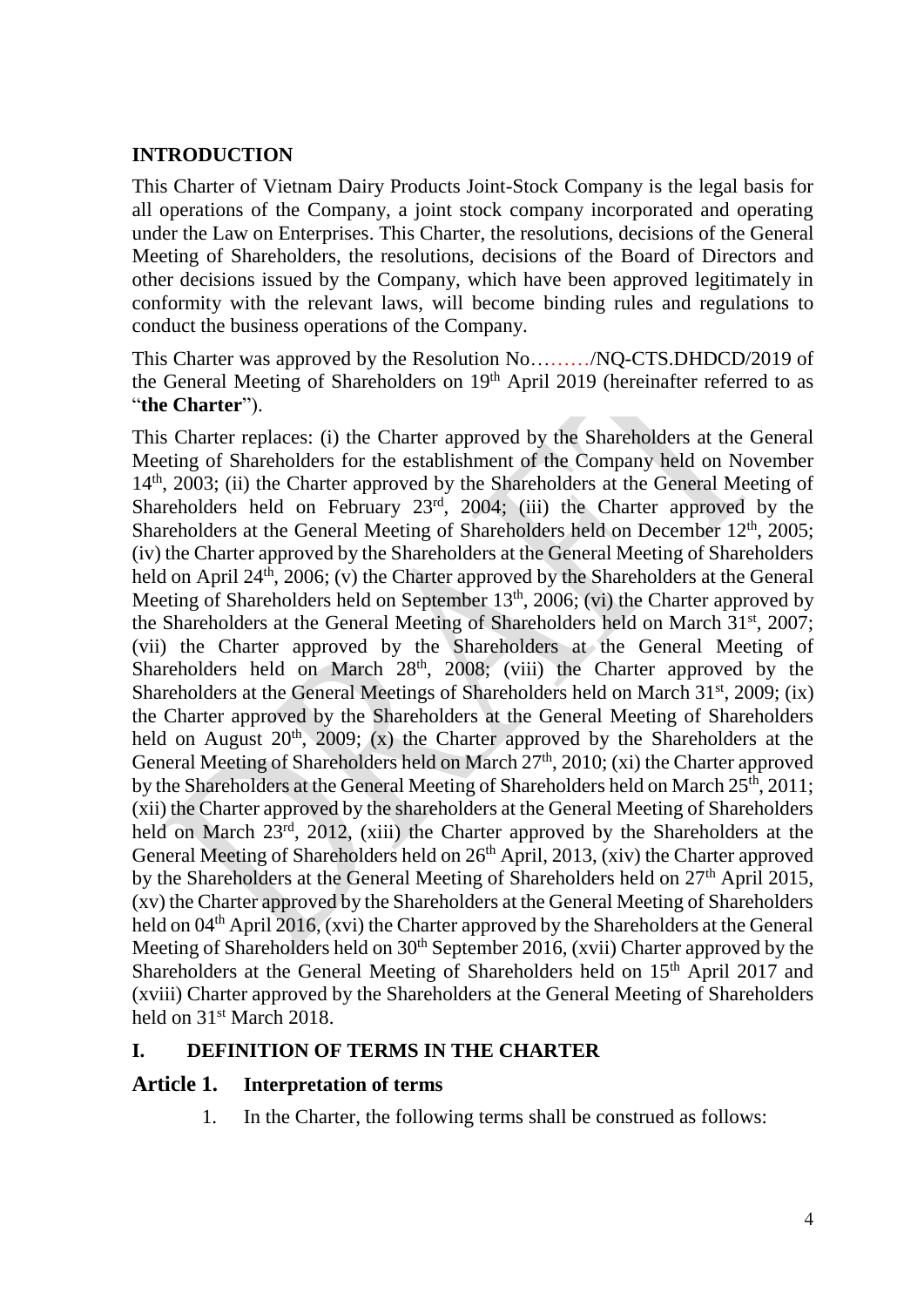a. "The Company" defined in this Charter shall be "CÔNG TY CÔ PHẦN" SỮA VIỆT NAM"; the English name of the company shall be: VIETNAM DAIRY PRODUCTS JOINT-STOCK COMPANY; and abbreviated as VINAMILK.

b. "Area of Business" means the geographic scope in which the production and business operations of the Company shall be carried out, including areas within and outside the territory of Vietnam.

c. "Charter Capital" means the amount of capital contributed by all Shareholders and mentioned in Article 5 of this Charter.

d. "The Law on Enterprises" means the Law on Enterprises No. 68/2014/QH13 passed by the National Assembly of Socialist Republic of Vietnam on November 26<sup>th</sup>, 2014 taking effect as from July 1<sup>st</sup>, 2015.

e. "Law of Securities" means the Law on Securities No. 60/2005/QH11 passed by the National Assembly on June 29<sup>th</sup>, 2006 and took effect as from January 1<sup>st</sup>, 2007; and the Law amending and supplementing a number of Article of the Law on Securities No. 62/2010/QH12 passed by the National Assembly on November  $24<sup>th</sup>$ , 2010.

f. "Managers" mean:

(i) Members of the Board of Directors;

(ii) General Director;

(iii) Other Enterprise Managers, including:

- Executive Directors; and
- Other managerial positions (who is authorized to enter into transactions of the Company in the name of the Company), as proposed by the General Director and decided by the Board of Directors from time to time.

g. "Establishment Date" means the date on which the Company is granted the Business Registration Certificate (Enterprise Registration Certificate) for the first time.

h. "Law" means all legal documents stipulated in Article 2 of the Law on Promulgation of Legal Documents No. 17/2008/QH12 passed by the National Assembly on June 3<sup>rd</sup>, 2008 and took effect as from January 1<sup>st</sup>, 2009.

"Related Person" means any individual or organization stipulated in Clause 17 of Article 4 of the Law on Enterprises, in Clause 34 of Article 6 of the Law of Securities.

j. "Shareholders" means any individual or organization named in (i) the Register of Shareholders of the Company; or (ii) a similar document or material required by the Law of Securities regarding a listed company as an owner of shares.

k. "Operation Term" means the duration of operation of the Company as stated in Article 2 of this Charter, and can be changed by a resolution passed by the General Meeting of Shareholders.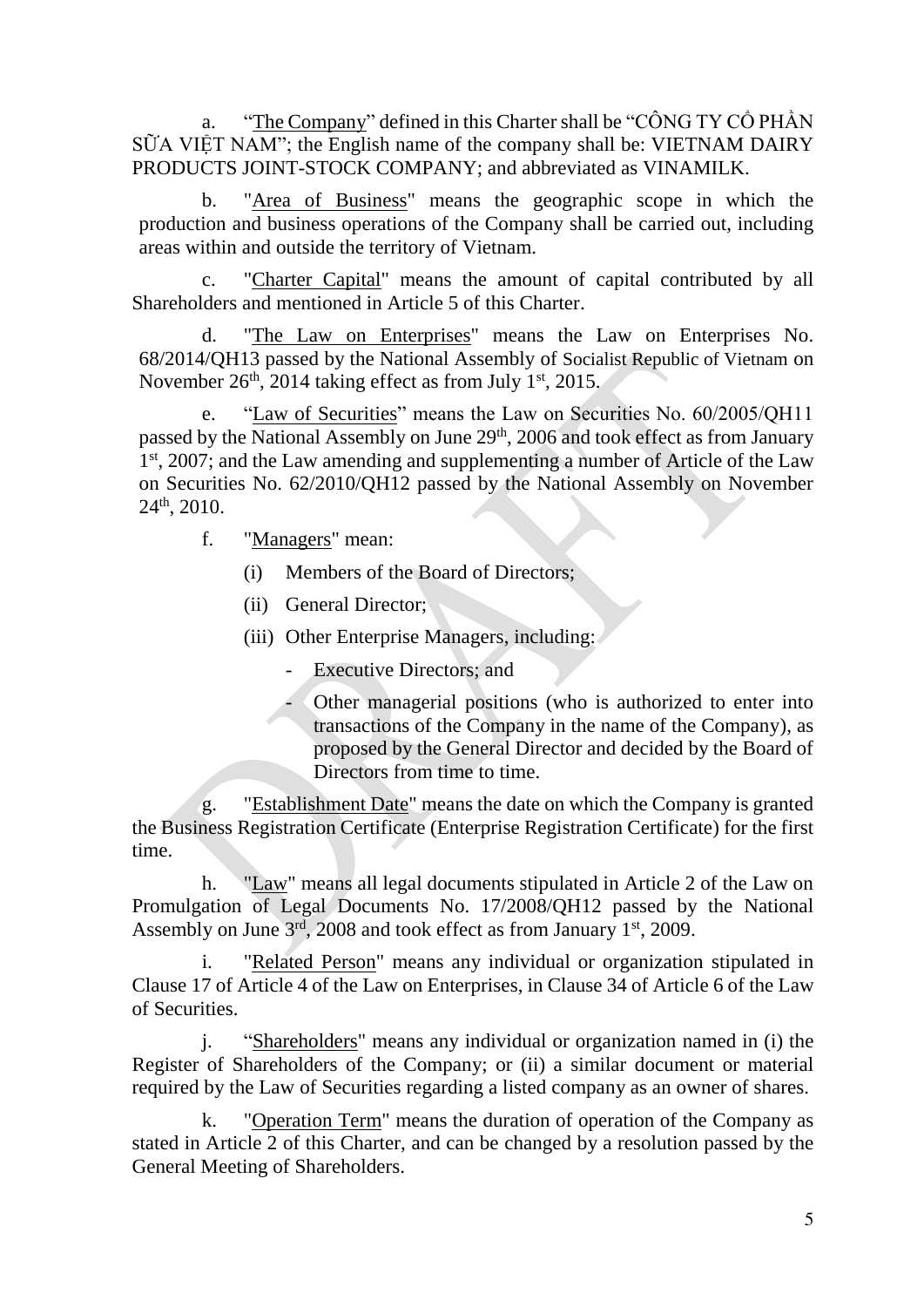l. "Vietnam" means the Socialist Republic of Vietnam.

m. [Intentionally deleted]

n. [Intentionally deleted]

o. [Intentionally deleted].

p. "Proxy" means a person who is duly authorized by a Shareholder to attend and vote at a meeting of the General Meeting of Shareholders.

q. "Branch" means a dependent unit of the Company, duly established within the territory of Vietnam, having the task of performing all or a number of the functions of the Company, including the function of an authorized representative. The lines of business of the branch must conform with the lines of business of the Company.

q1. "Representative office" means a dependent unit of the Company, having the task of acting as the authorized representative in the interests of the Company and protecting such interests.

q2. "Business Location" means the location organized to implement specific business operations of the Company. Business Location may be outside the registered address of the head office.

q3. "Subsidiary" means an enterprise in one of the following cases: (a) the Company holds over fifty per-cent (50%) of the charter capital of or total ordinary shares already issued by such enterprise; (b) the Company has the right to control such enterprise through: (i) direct or indirect right of appointment of a majority or all of members of the Board of Directors, the Directors or the General Director of such enterprise; (ii) to decide on amendment and supplement to the Charter of such enterprise; and (iii) other rights under the Law on Enterprises.

q4. "Subordinate Units" include Branches, Representative Offices, Business Locations and Subsidiaries.

r. "Regulations on Corporate Governance" means the internal rules on corporate governance formulated and submited by the Board of Directors to the General Meeting of Shareholders to pass in order to stipulate the operation and management of the Company in accordance with the legislations time by time.

s. "Audit Committee" means the internal audit body under the Board of Directors as stipulated in Point b, Clause 1, Article 134 of the Law on Enterprises.

t. "Person in charge of Corporate Governance" shall have the meaning as given to it in Article 27 of this Charter.

2. In this Charter, any article or document referred to will include any amendment and supplement or any replacing document of such article or document.

3. Headings (chapters, Article of the Charter) are used herein for convenience only, and do not affect the nature of the content and structure of the Charter.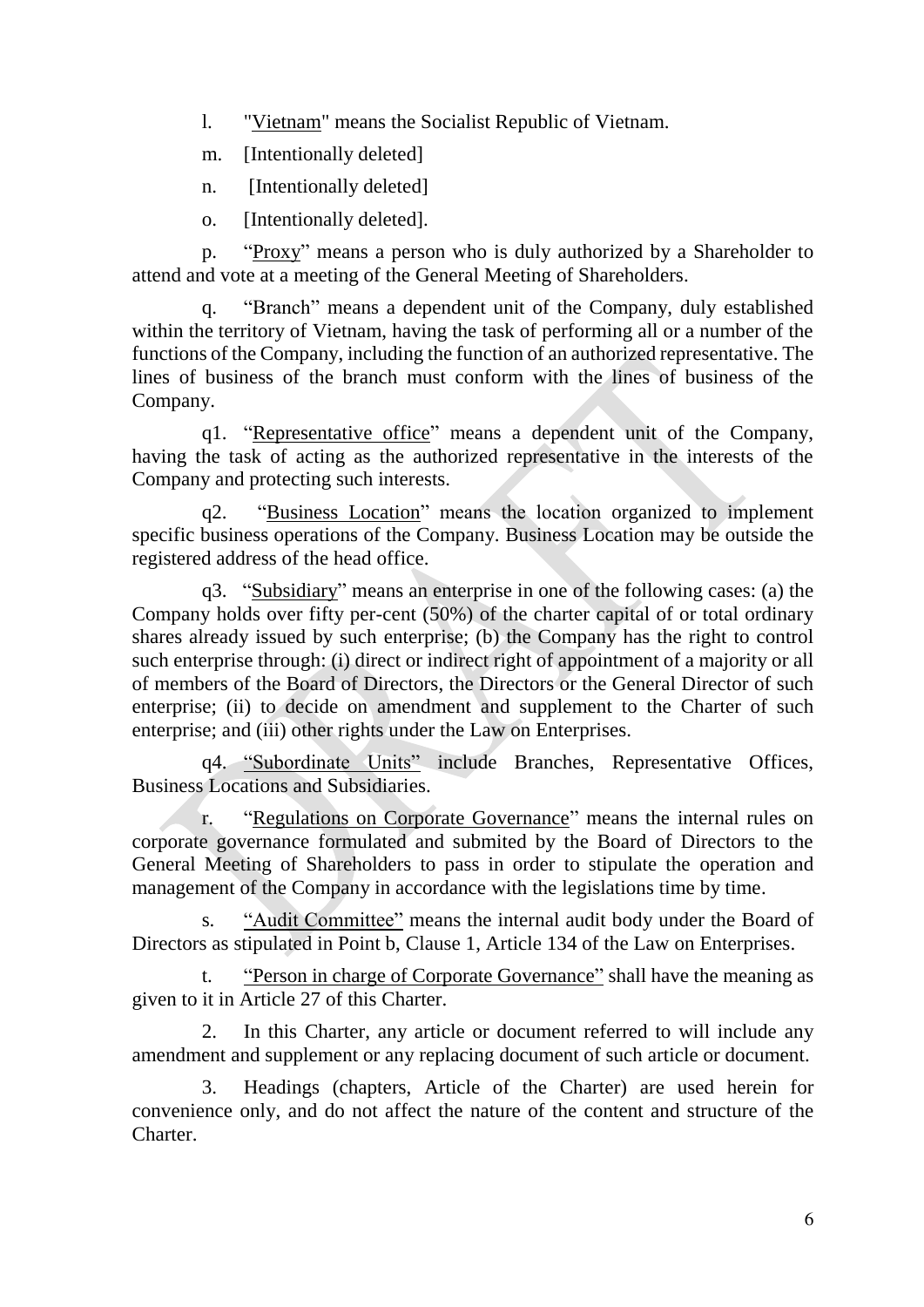4. Words or terms defined in the Law on Enterprises, the Law of Securities (if they do not contradict the subject or context) will have the same meanings in this Charter.

#### <span id="page-6-0"></span>**II. NAME, FORM, HEAD OFFICE, LEGAL REPRESENTATIVE, BRANCH, REPRESENTATIVE OFFICE; BUSINESS LOCATION; AND OPERATION TERM OF THE COMPANY**

<span id="page-6-1"></span>**Article 2. Name, Form, Head Office, Legal Representative, Subordinate Units, Business Location and Operation Term of the Company**

The legal name of the Company in Vietnamese shall be "Công ty  $\check{C}$ "Công" phần Sữa Việt Nam". The name of the Company in English shall be "Vietnam Dairy Products Joint-Stock Company". The abbreviated name shall be "Vinamilk". The Company shall be a shareholding company having legal entity status in compliance with applicable law of Vietnam.

2. The Company was established in form of converting from a Stateowned enterprise to a joint-stock company, and shall be organized and operated in accordance with the Law on Enterprises. Accordingly, the Company shall have its legal entity status as from the Establishment Date and Shareholders shall only be liable for debts and other property obligations of the Company within the amount of capital that they have contributed to the Company.

3. The Company's registered head office shall be:

Address: 10 Tan Trao Street, Tan Phu Ward, District 7, Ho Chi Minh City. Telephone: (8428) 541 5555 Fax: (8428) 541 61226 Email: [vinamilk@vinamilk.com.vn](mailto:vinamilk@vinamilk.com.vn) Website: [www.vinamilk.com.vn](http://www.vinamilk.com.vn/)

4. The General Director shall be the Legal Representative of the Company.

5. The Company may establish Subordinate Units; may implement division, separation or conversion of the Subordinate Units in the Area of Business to implement the Company's operational objectives in accordance with the Law and the Charter.

6. Except for early termination of the Operation Term in accordance with Article 43.2 and 44, or extension of the Operation Term in accordance with Article 45, the Operation Term shall be fifty (50) years, commencing from the Establishment Date.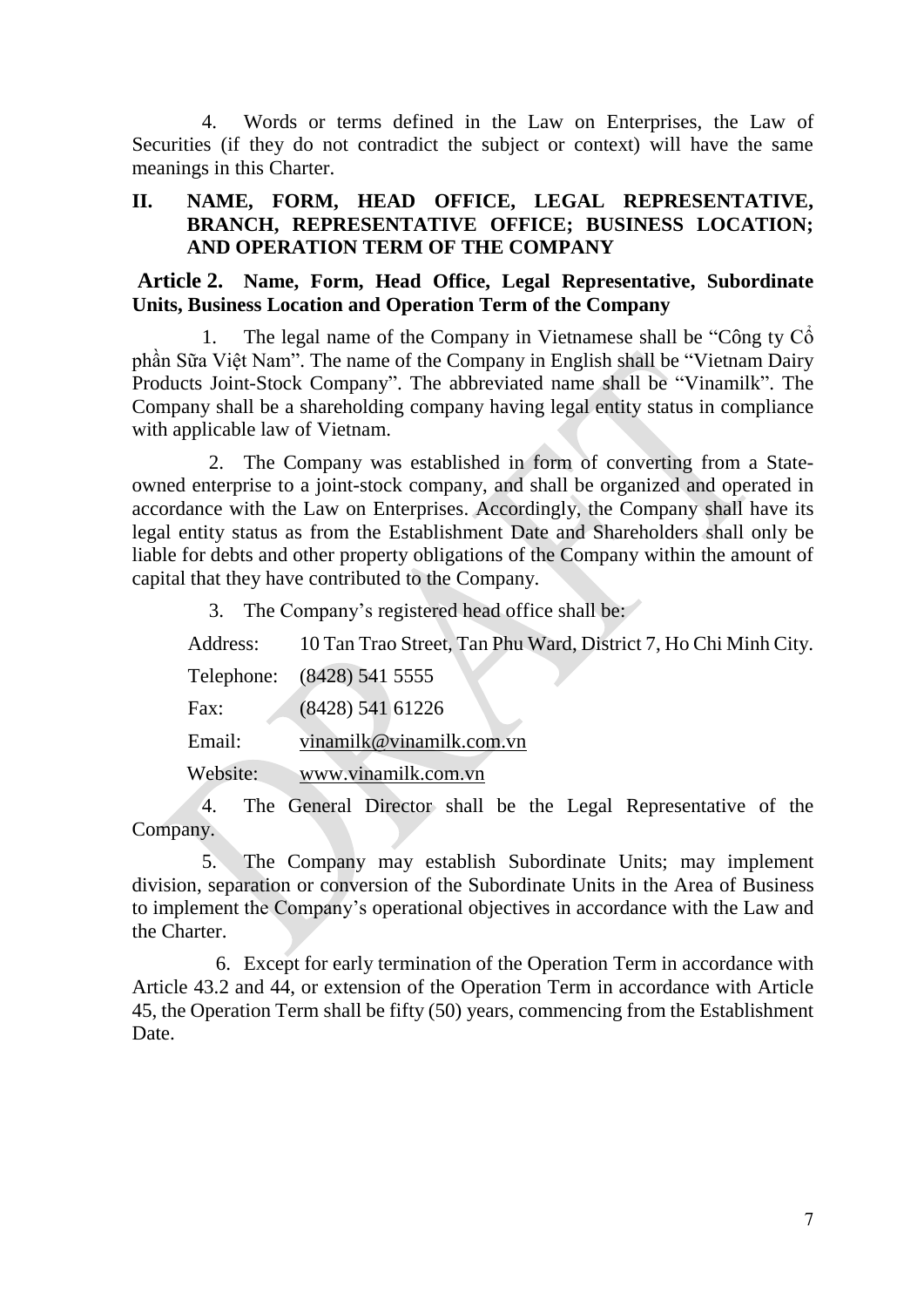#### <span id="page-7-0"></span>**III. BUSINESS PHILOSOPHY AND OBJECTIVE; SCOPE OF BUSINESS AND OPERATION OF THE COMPANY**

#### <span id="page-7-1"></span>**Article 3. Lines of business, business philosophy and objective of the Company**

1. Lines of business of the Company shall be: Retailing food products in specialized stores (Details: Retailing sugar, milk and dairy products, cakes, jam, candies, and other products made of food grains, powder, starch in specialized stores; Retailing other food products specialized stores); Retailing beverages in specialized stores (Retailing alcoholic and non-alcoholic beverages in specialized stores (beverages which are not for use at stores) such as: Retailing alcoholic beverages: brandy, wine, beer; Retailing non-alcoholic beverages: soft drinks with sugar, gas or no gas, such as: Cola cola, Pepsi cola, orange, lemon or other fruit juice…; Retailing natural mineral water or other pure water contained in sealed bottle; Retailing wine and beer with low alcohol content or no alcohol); Wholesaling food (Details: Wholesaling cakes, canned milk, powdered milk, nutrition powder and other dairy products. Wholesaling in processed food, drinking tea, roasted-grinded-filtereddissolved coffee. Wholesaling sugar); Wholesaling beverages (Details: Wholesaling soymilk, beverages, alcohol, beer, drinks); Producing various types of pastry from flour (Details: pastry production); Breeding cattle such as: buffalos and cows (Details: breeding); Processing milk and dairy products (Details: Producing canned milk, powdered milk, nutrition powder and other dairy products); Warehousing and commodity storage (Details: Business in warehouses and yards); Combined cultivation and breeding (Details: cultivation and breeding); Cargo road transportation (Details: business in cargo road transportation by cars to support the production and goods consumption of the Company); Conducting business in realestate, land use rights of owners, users or leased land (Details: Activities as regulated under Article 11.3 of the Law on Real-Estate Business 2014); Producing nonalcoholic beverages and mineral water (Details: Producing drinks, beverages, soymilk); Activities of general medical, specialized medical and dental clinics (Details: polyclinics); Growing other annual plants and crops (Details: growing trees and plants); Producing other uncategorized chemical products (Details: business in chemicals (excluding those that are strongly hazardous)); Other uncategorized production (Details: business in raw materials, production of alcohols, packages, plastic goods); Producing other un-categorized foodstuffs (Details: business in technology foods, producing processing foods, drinking tea, roasted/grinding/filtered/dissolved coffee); Producing other electric equipment (Details: trading, producing equipment, accessories, supplies); Producing beer and malting and fermenting beer (Details: producing beer); Other specialized wholesales (Details: selling and purchasing packages, plastic goods).

2. Business Philosophy and objective of the Company shall be to continually develop production, trading and service operations in its fields of business activities in order to: maximize possible profits of the Company for the Shareholders, to enhance the value of the Company; and to constantly improve the living standards, working conditions and income of its employees. In addition, the Company is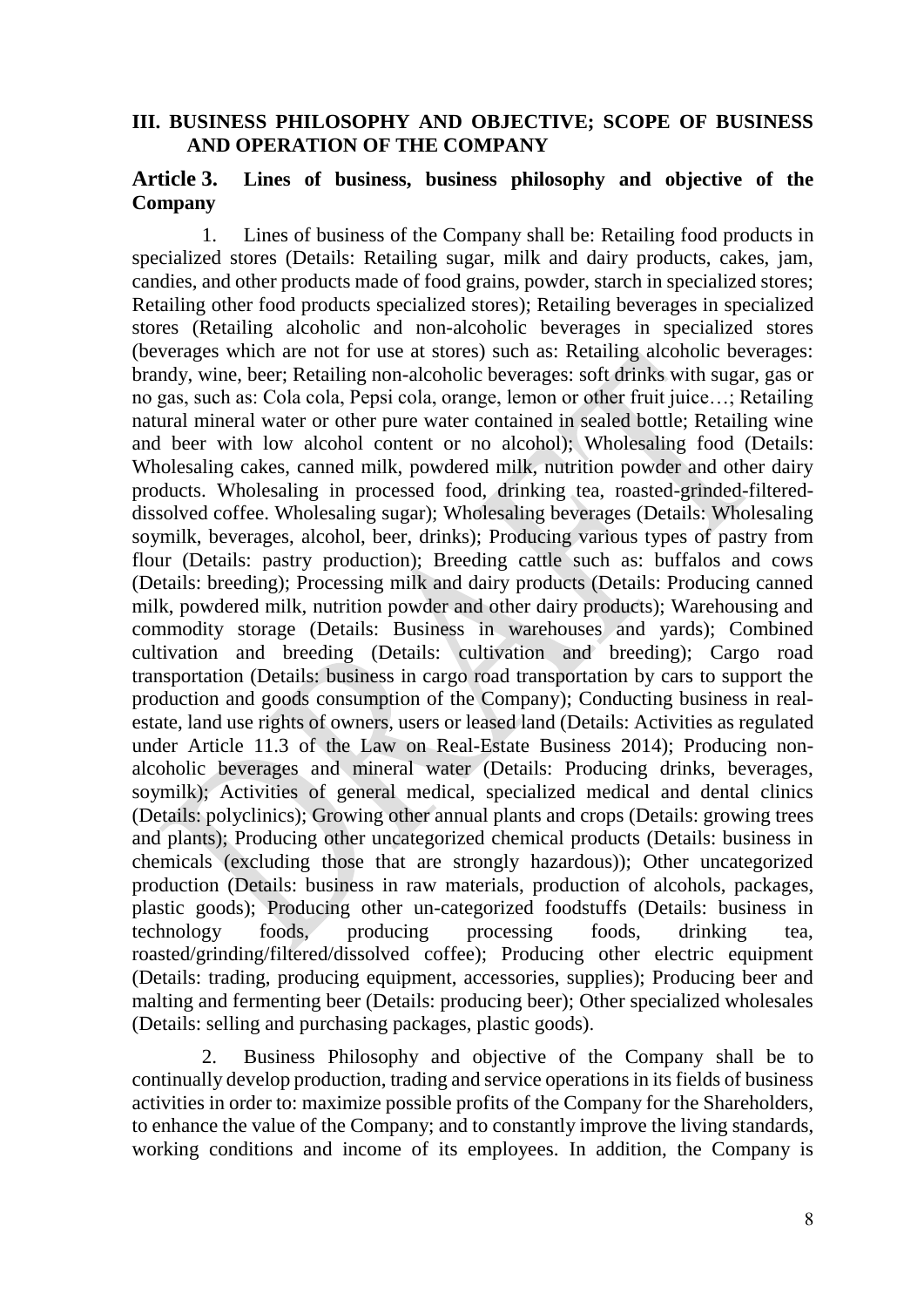committed to ensure the benefits of other stakeholders, aiming toward sustainable and responsible development.

## <span id="page-8-0"></span>**Article 4. Scope of business and operations of the Company**

1. The Company shall be permitted to plan and carry out all business activities in accordance with the provisions of the Charter in compliance with the Law and shall be permitted to take appropriate measures to achieve the objectives of the Company.

2. The Company may carry out business operations in other sectors permitted by the Law and approved by the General Meeting of Shareholders.

## <span id="page-8-1"></span>**IV. CHARTER CAPITAL, SHARES AND FOUNDING SHAREHOLDERS**

### <span id="page-8-2"></span>**Article 5. Charter Capital, Shares and Founding Shareholders**

1. The Company's Charter Capital shall be VND17,416,877,930,000 (In words: Seventeen thousand four hundred sixteen billion eight hundred seventy seven million nine hundred thirty thousand Vietnamese dong).

The par value of each share shall be VND10,000 (ten thousand Vietnamese dong)/share. The total number of shares of the Company shall be calculated by dividing the Company's Charter Capital by the par value of each share.

2. All shares issued by the Company on the approving date of this Charter shall be ordinary shares. The rights and obligations attached to such ordinary shares shall be stipulated in Article 10 of this Charter.

3. Names, addresses, numbers of shares and other details of the founding shareholders as stipulated by the Law on Enterprises will be mentioned in the Appendix attached hereto. The Appendix shall be an integral part of the Charter.

4. The Company may only increase its Charter Capital upon approval of the General Meeting of Shareholders in accordance with the Law.

5. The Company may issue preference shares after having the approval of the General Meeting of Shareholders and in accordance with the provisions of the Law.

6. The Company may issue shares at a price which can be paid in instalments. The maturity of such instalments and the sum to be paid on a periodical basis must be determined upon the issuance of shares.

7. New ordinary shares intended to be issued shall be given priority to be offered for sale to existing Shareholders in proportion to the number of ordinary shares of each Shareholder in the Company, unless otherwise decided by the General Meeting of Shareholders. The Company must give a notice of offering which specifies the number of shares to be offered for sale and a reasonable time-limit (not less than twenty one (21) days or other time-limit under the Law) so that Shareholders can order for subscription. The number of remaining shares not subscribed to be purchased by such Shareholders shall be decided by the Board of Directors. The Board of Directors may allocate the shares to subjects in accordance with the conditions and in a manner that the Board of Directors deems appropriate, provided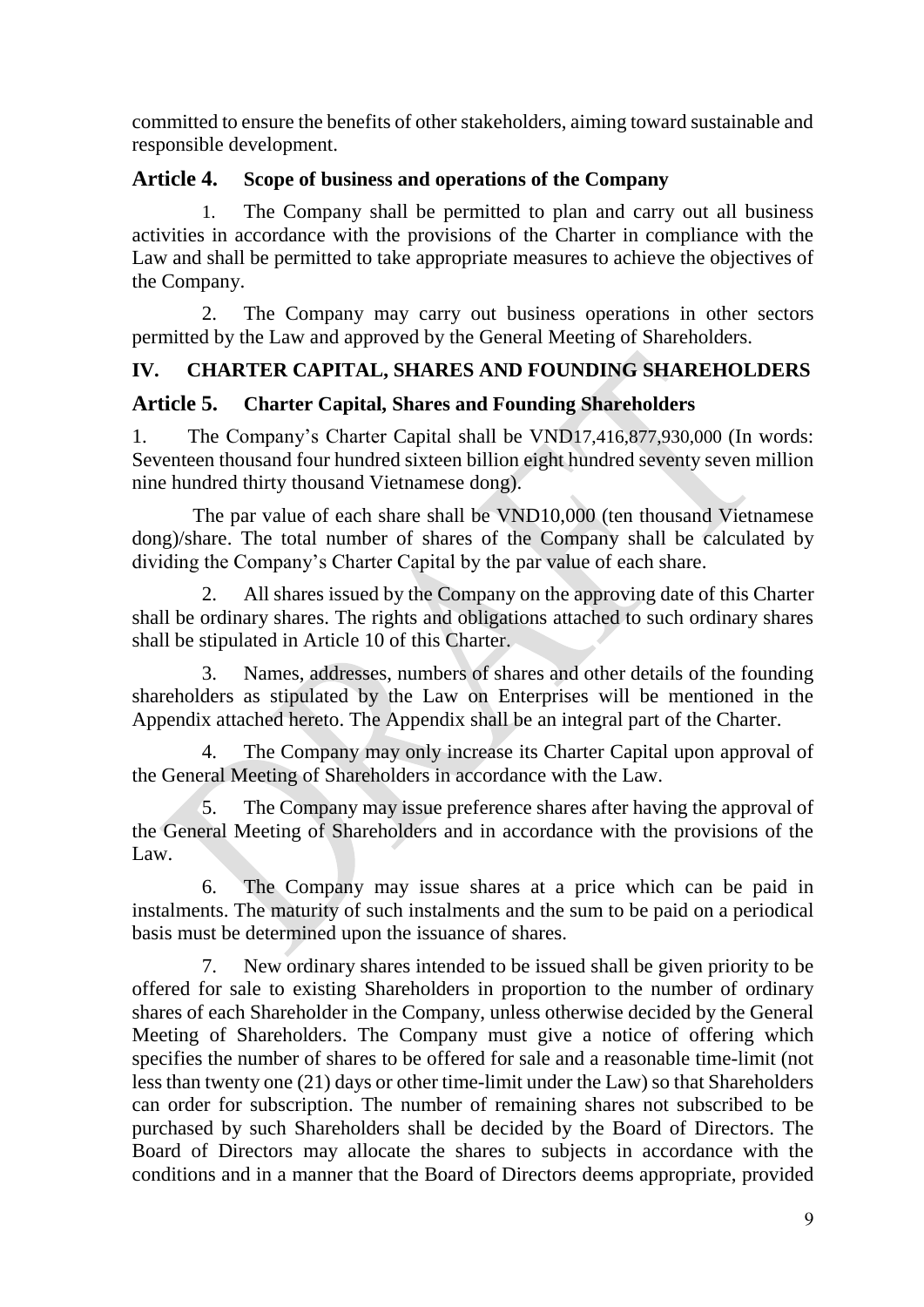that the shares may not be sold on conditions which are more favourable than the conditions offered to the existing Shareholders, unless the shares are sold via the Stock Exchange by auction method.

The Company may purchase its own shares in any way permitted in the Charter and applicable Law. The shares acquired by the Company shall be treasury stocks and the Board of Directors may offer in ways in consistency with the provisions of this Charter, the Law of Securities and relevant guiding documents.

9. The Company may issue other types of securities as approved by the General Meeting of Shareholders and in accordance with the provisions of the Law.

## <span id="page-9-0"></span>**Article 6. Share Certificates and Other Securities Certificates**

1. Ordinary share certificates of the Company must have the primary contents as stipulated in Clause 1, Article 120 of the Law on Enterprises.

Preference share certificates (if any) of the Company require other respective contents as stipulated in Article 116, Article 117 and Article 118 of the Law on Enterprises.

2. Shareholders of the Company shall be granted with share certificates corresponding to the number of shares and class of shares owned.

Share certificates must bear the seal of the Company and the signature of the Legal Representative of the Company. Share certificate must specify the number and class of shares held by Shareholders, the full name of the holder and other information under the provisions of the Law on Enterprises.

3. Any one whose name is recorded in the Register of Shareholders holds at least one (01) shares of any class shall be granted, free-of-charge a certificate (if issued) within two (02) months (or a longer period as stipulated by the terms of issuance) after the purchase or assignment (if assigned).

4. In case where only a number of named shares in a named share certificate shall be assigned, such share certificate will be rescinded and one (01) new share certificate recording the remaining shares will be granted free-of-charge.

5. Where a share certificate has been damaged, erased, lost, stolen or destroyed, the shareholder of those share certificates may request for new issuance of share certificate, provided that he/she must present evidence of the ownership of shares and pay all relevant expenses for the Company in accordance with the decision of the Board of Directors.

6. Owners of anonymous share certificates shall be solely responsible for preserving their share certificates and the Company will not be responsible in any case where these certificates are stolen or used for illegal purposes.

7. Bonds or other securities certificates of the Company (excluding sale offer letters, temporary certificates and similar documents) will be issued with the seal and signature of the Legal Representative of the Company.

8. Within the framework of the Law and securities market, the Company may issue named shares which shall not take the form of certificates, and allow the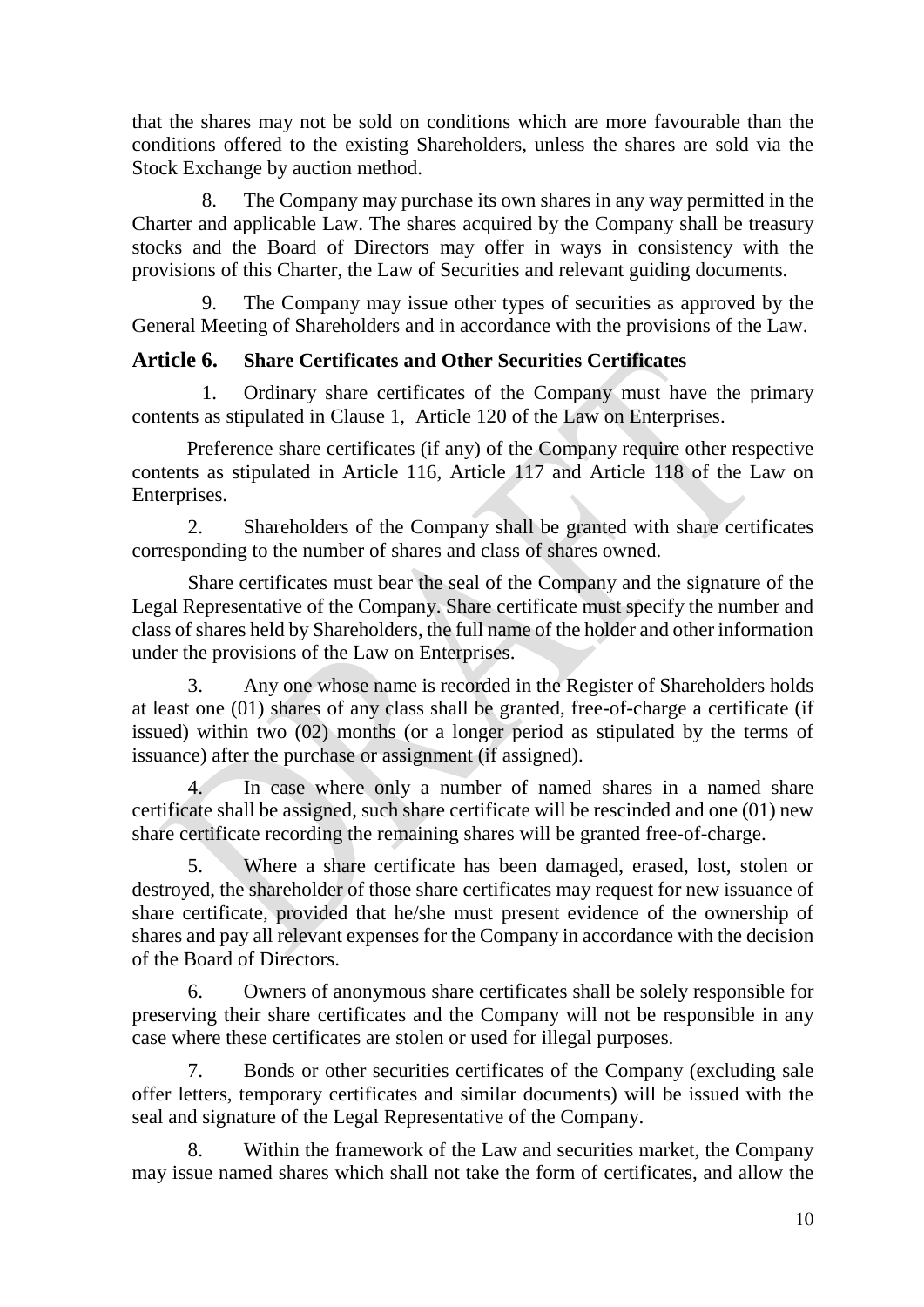shares (regardless of whether being issued in this form or not), to be assigned and a document on such assignment shall not necessarily be required; or the Board of Directors may, from time to time, issue other regulations replacing respective regulations in this Charter regarding share certificates and assignment of shares.

## <span id="page-10-0"></span>**Article 7. Assignment of Shares**

1. All shares may be assigned freely unless otherwise stipulated by this Charter and the Law. All share certificates listed at the Stock Exchange shall be assigned in accordance with the regulations of the State Securities Commission and the Stock Exchange.

2. Assignments of named shares shall be conducted (i) in writing by normal method; (ii) by hand delivery of share certificates; or (iii) in any other way which may be acceptable to the Board of Directors. Listed shares must be assigned via the Stock Exchange in accordance with the regulations and rules of the State Securities Commission and the Stock Exchange. Assignment documents must be signed by the assignor and the assignee (except where the shares are paid in full). The assignor shall remain the owner of the relevant shares until the name of the assignee is registered in the Register of Shareholders, except for the case where a meeting of the General Meeting of Shareholders takes place during that time, in which case the assignee shall have the right to attend the meeting of the General Meeting of Shareholders in place of the assignor for the assigned shares as stipulated in the Law on Enterprises.

3. Employees and farmer households which own a number of shares purchased at preferential prices shall have the right to bequeath and other rights of Shareholders in accordance with the Law and this Charter. Share certificates of this class of shares shall be named share certificates and may only be assigned after three (3) years from the purchase date thereof. In special cases where these shares shall be needed to be assigned prior to the expiration of the above-mentioned time-limit, an approval from the Board of Directors of the Company must be obtained and the Company shall be given priority to buy back the shares at market price at the selling time.

4. Employees of the Company owning shares purchased by deferred payment at preferential prices (the payment thereof may be deferred for the first three years and then gradually made within a maximum period of the following seven years without interest), and after full payment of the outstanding amount, then shall be freely permitted to assign the shares and shall not be subject to any restrictions on the time for which they hold the shares, except for the case of Founding Shareholders who have to perform in accordance with this Charter.

5. Within three (03) years from the Establishment Date, Founding Shareholders must jointly hold at least twenty percent (20%) of the total ordinary shares which are transferable, and if these shares are assigned to persons who are not Founding Shareholders, an approval of the General Meeting of Shareholders in the Company must be obtained. Shareholders who intend to assign their shares shall not have the right to vote on the assignment of such shares.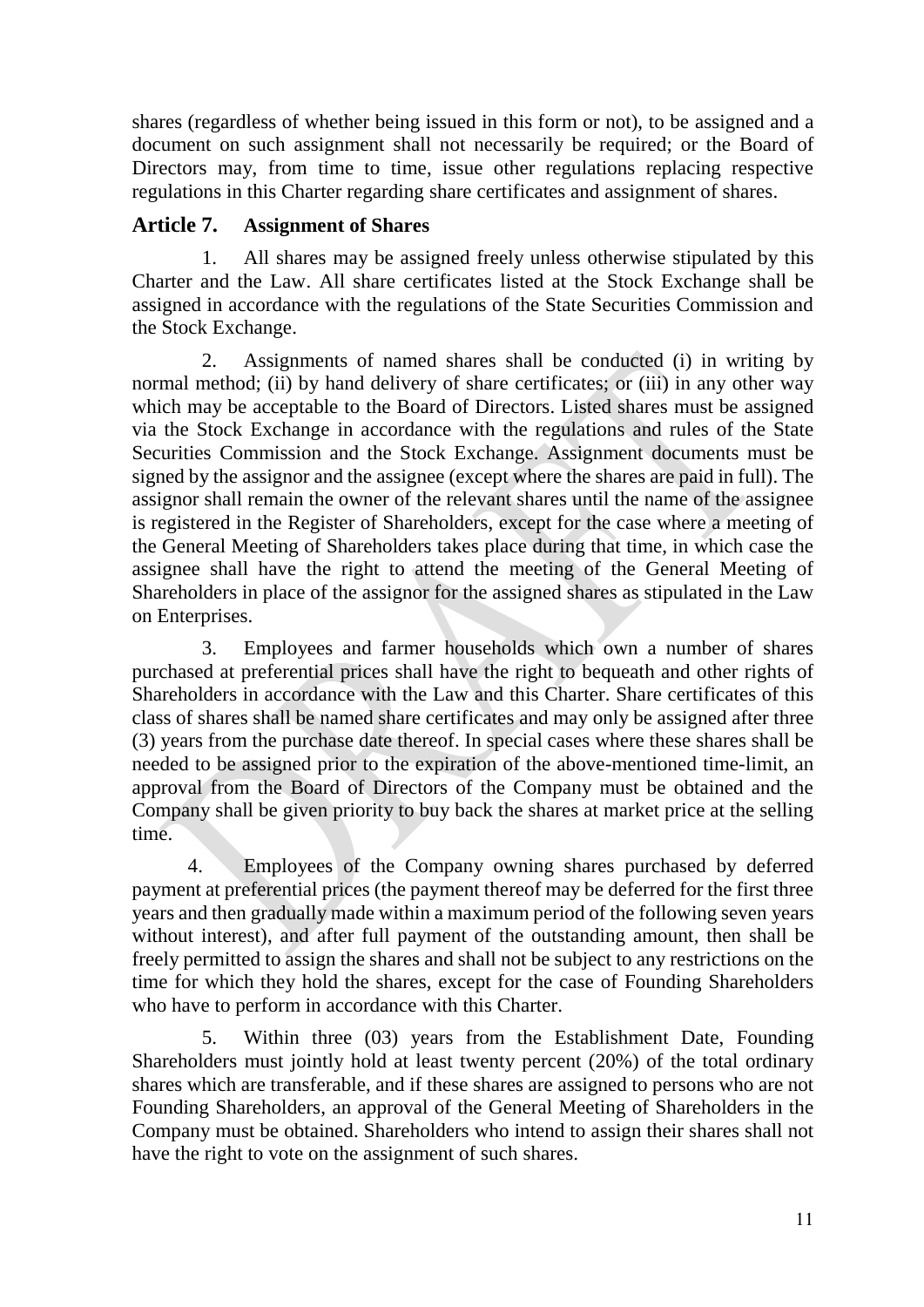6. Founding Shareholders shall not be allowed to withdraw from their status as member of the Company for the first two (02) fiscal years of the Company. Termination of status as member must be proposed in writing and sent to the Board of Directors by registered mail. In this case, the remaining Founding Shareholders shall have the priority right to subscribe the shares of the above Founding Shareholders in proportion to the number of shares they own.

The Board of Directors shall have the sole right to refuse to register the assignment of any named share for which has not yet been paid in full. Shares which have not yet been fully paid shall not be permitted to be assigned or entitled to dividends.

 Registration procedures for share assignment shall be stipulated in a specific document or in issuance plan by the Board of Directors.

8. In the event of the death, the loss of capacity for civil act, or the restriction of capacity for civil acts of an individual Shareholder, the heirs or executors of the deceased Shareholder will be the only person or persons recognized by the Company to have the rights to or inherit benefits of the shares. However, this provision shall not mean that the deceased Shareholder shall be exempted from any obligations attached to any shares held by that person.

## <span id="page-11-0"></span>**Article 8. Reclamation of Shares**

1. If a Shareholder fails to pay in full and on time the amount payable for the subscription of shares, the Board of Directors may, at any time, send a notice to the Shareholder to request for payment of such amount, together with any accrued interest which may be accumulated on the amount, and costs arising from any failure to pay such amount to the Company.

2. The above-mentioned notice must specify a new time-limit for payment (at least seven (07) days from the date on which the notice is sent), place for payment, and clearly state that in the event that payment is not made as required, the shares which have not yet been fully paid for will be reclaimed.

3. If the requirements stipulated in any of the above-mentioned notices are not fulfilled, the Board of Directors may reclaim all shares mentioned in such notice at any time before all amounts payable, interest and related costs are paid for in full. This reclamation also includes all announced dividends to be paid on the reclaimed shares which have not yet been actually paid out at the time of reclamation.

4. Shares reclaimed are considered the shares offered for sale. The Board of Directors may directly execute or authorize the sale, redistribution or settlement for people whose own shares reclaimed or other subjects under the conditions and ways which the Board of Directors may think fit.

5. A Shareholder who holds shares which are reclaimed must waive his or her Shareholdership status with respect to such shares, but must bear the responsibility to pay to the Company all amounts related to such shares payable to the Company at the time of reclamation, plus proportional interest at the rate (not exceeding interest rate announced by the State Bank at the time of reclamation) in accordance with a decision of Board of Directors, from the date of reclamation to the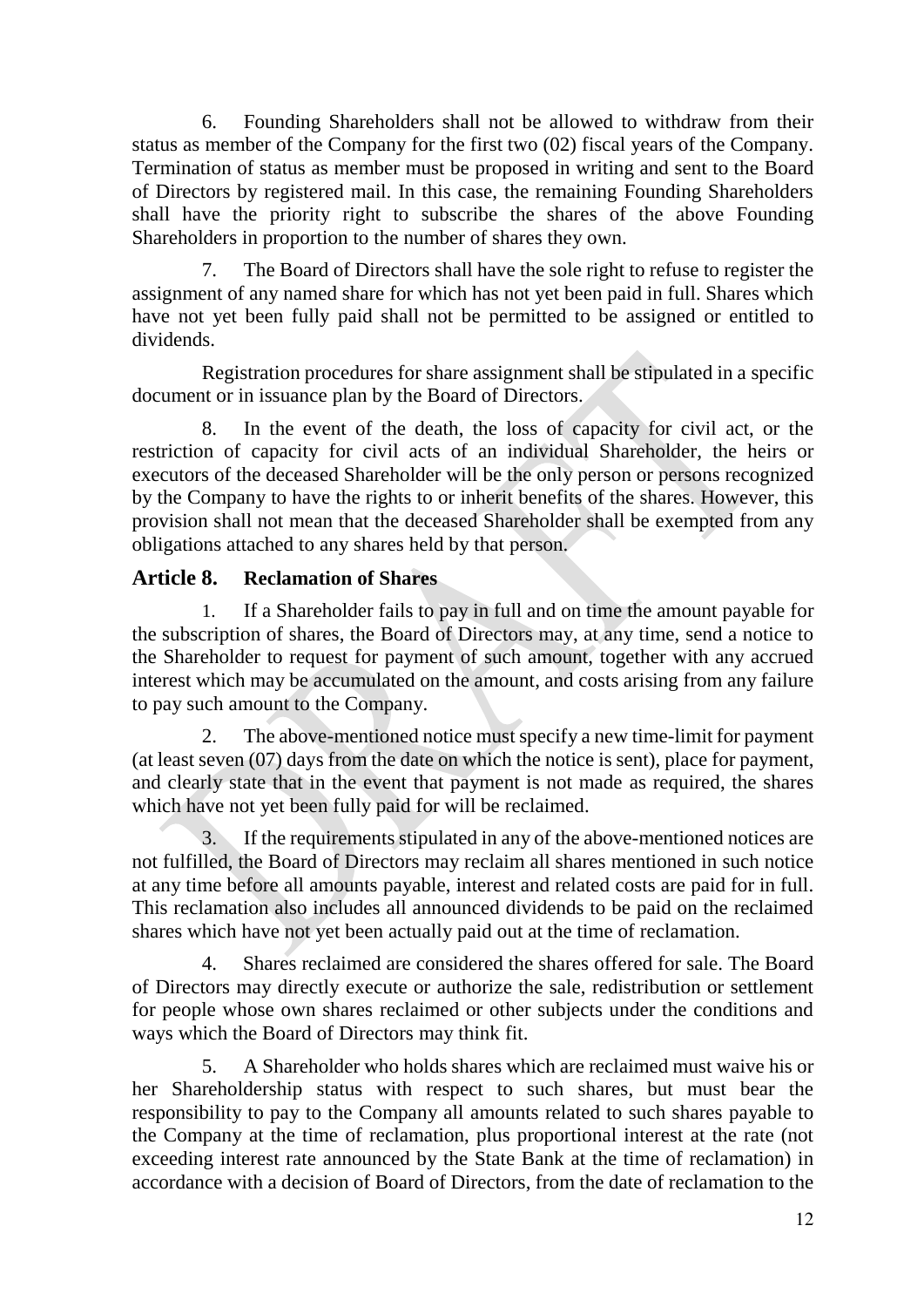date of payment. The Board of Directors shall have the full power to implement the deduction measures or request the competent State authorities to impose coercive measures of reclamation in accordance with provisions of the Law or to make remission of part or all of such amounts.

6. A reclamation notice shall be sent to the shareholders holding reclaimed shares prior to the time of reclamation. The reclamation shall be still valid even in case of error or negligence in sending notice.

## <span id="page-12-0"></span>**V. MANAGEMENT, CONTROL AND ADMINISTRATION STRUCTURE**

## <span id="page-12-1"></span>**Article 9. Corporate Governance Structure**

The corporate governance structure of the Company comprises:

- a. General Meeting of Shareholders;
- b. Board of Directors; and
- c. General Director.

## <span id="page-12-2"></span>**VI. SHAREHOLDERS AND GENERAL MEETING OF SHAREHOLDERS**

### <span id="page-12-3"></span>**Article 10. Rights of Shareholders**

1. Shareholders shall be the owners of the Company and shall have rights and obligations corresponding to the number and classes of shares owned by them. The Shareholders shall only be liable for the debts and other property obligations of the Company to the extent of the amount of capital they have contributed to the Company.

2. A person who holds ordinary shares shall have the following rights:

a. to attend and express opinions at the General Meeting of Shareholders and to exercise the right to vote directly at the General Meeting of Shareholders or through a proxy or by a remote vote;

b. to receive dividends at the rate decided by the General Meeting of Shareholders;

c. to freely assign shares which have been paid for in full in accordance with this Charter and the applicable Law;

d. to be given priority in subscribing for new shares offered for sale in proportion to the number of ordinary shares each shareholders holds in the Company;

e. to check information relating to each Shareholder in the list of Shareholders who are qualified to attend the General Meeting of Shareholders and to request amendment of incorrect information; to consult or copy of the Charter of the Company, the book of minutes of meetings of the General Meeting of Shareholders and resolutions of the General Meeting of Shareholders published on the website of the Company.

f. If the Company is dissolved, to receive a part of the remaining assets in proportion to the number of shares they own after the Company has paid out the debts and obligations and the shareholders holding preference shares;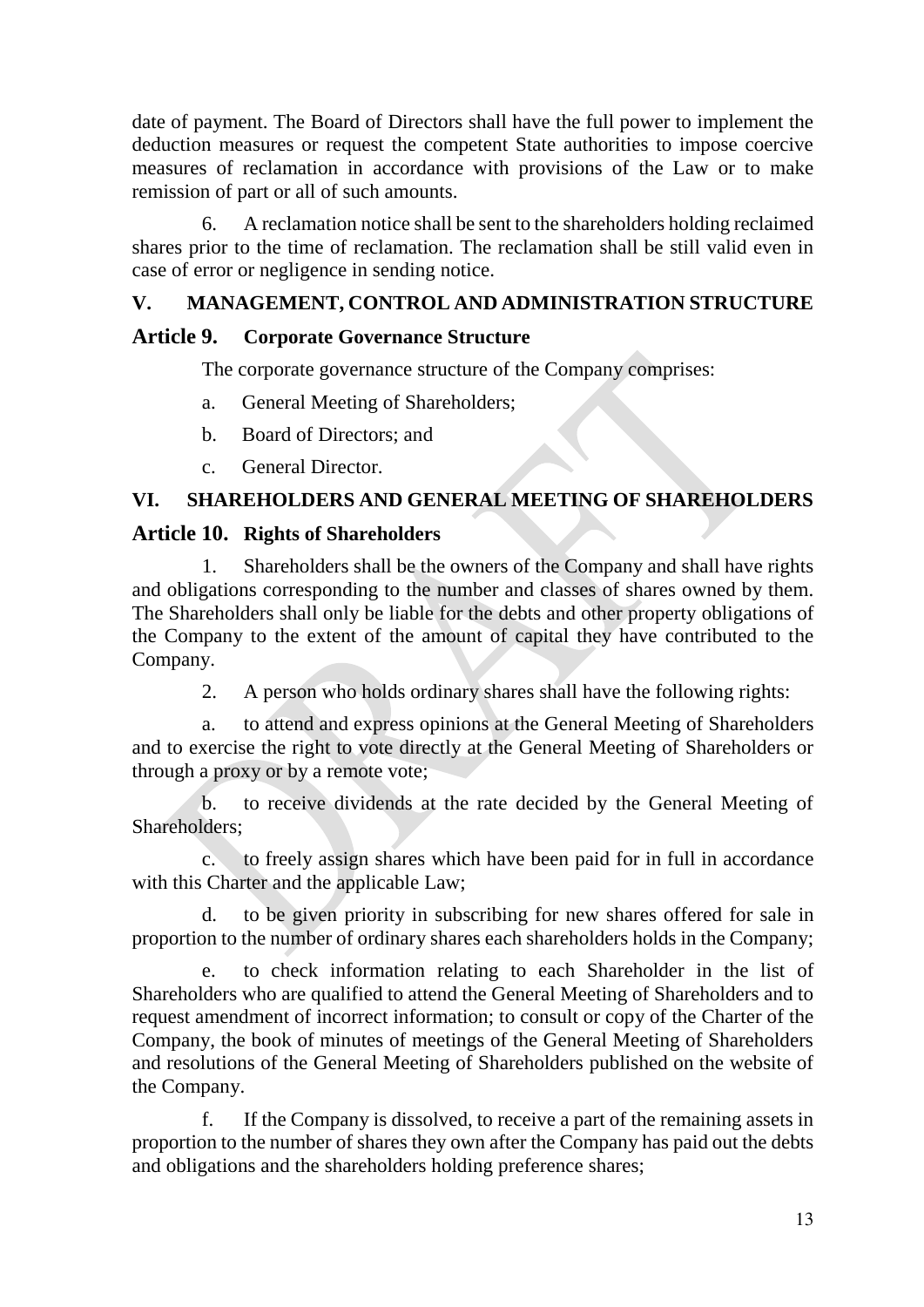g. to request the Company to redeem shares in the cases stipulated in Clause 1 Article 129 of the Law on Enterprises; and

h. other rights stipulated in this Charter and by Law.

3. A Shareholder or a group of Shareholders holding more than five percent (5%) of the total ordinary shares for six (06) consecutive months or more shall have the following rights:

a. to stand for election of or nominate candidates to the Board of Directors in accordance with Clause 2 Article 19 of this Charter;

A groups of Shareholders when implementing the rights stipulated at Point 3.a of this Article shall be liable for submitting documents from a securities company (or corresponding other documents accepted by the Company) certifying the number of shares, the ratio of shares, time of shares holding to prove the satisfaction of all corresponding conditions above.

b. to request the Board of Directors to convene a General Meeting of Shareholders in accordance with Article 114 and Article 136 of the Law on Enterprises;

c. (i) to inspect and (ii) receive a copy or an extract of the list of Shareholders entitled to attend and vote at a meeting of the General Meeting of Shareholders after each meeting;

d. to request the Board of Directors to inspect each particular issue relating to the management of the Company's operation whenever necessary. The request must be made in writing and must contain the full name, permanent address, nationality, number of people's identity card, passport or other lawful personal identification in respect of a Shareholder being an individual; or the name, permanent address, nationality, number of establishment decision or number of enterprise registration in respect of a Shareholder being an organization; number of shares and date of registration of shares of each Shareholder, total number of shares of the group of Shareholders and the percentage of ownership of the total number of shares of the Company; issues to be inspected and purpose of the inspection. In this case, the inspection shall be directly carried out and reported by the Audit Committee.

e. Other rights stipulated in this Charter and other provisions of the Law.

#### <span id="page-13-0"></span>**Article 11. Obligations of Shareholders**

1. A Shareholder shall have the following obligations:

a. to comply with this Charter and the Regulations on Corporate Governance; to observe resolutions of the General Meeting of Shareholders and decisions of the Board of Directors;

b. to attend meetings of the General Meeting of Shareholders and to exercise the voting right in person or via a Proxy or by a remote vote. The Shareholder may authorize a member of the Board of Directors to act as his/her Proxy at the meeting of the General Meeting of Shareholders;

c. to pay for shares according to the number of shares which the Shareholder has registered to subscribe in accordance with the procedures and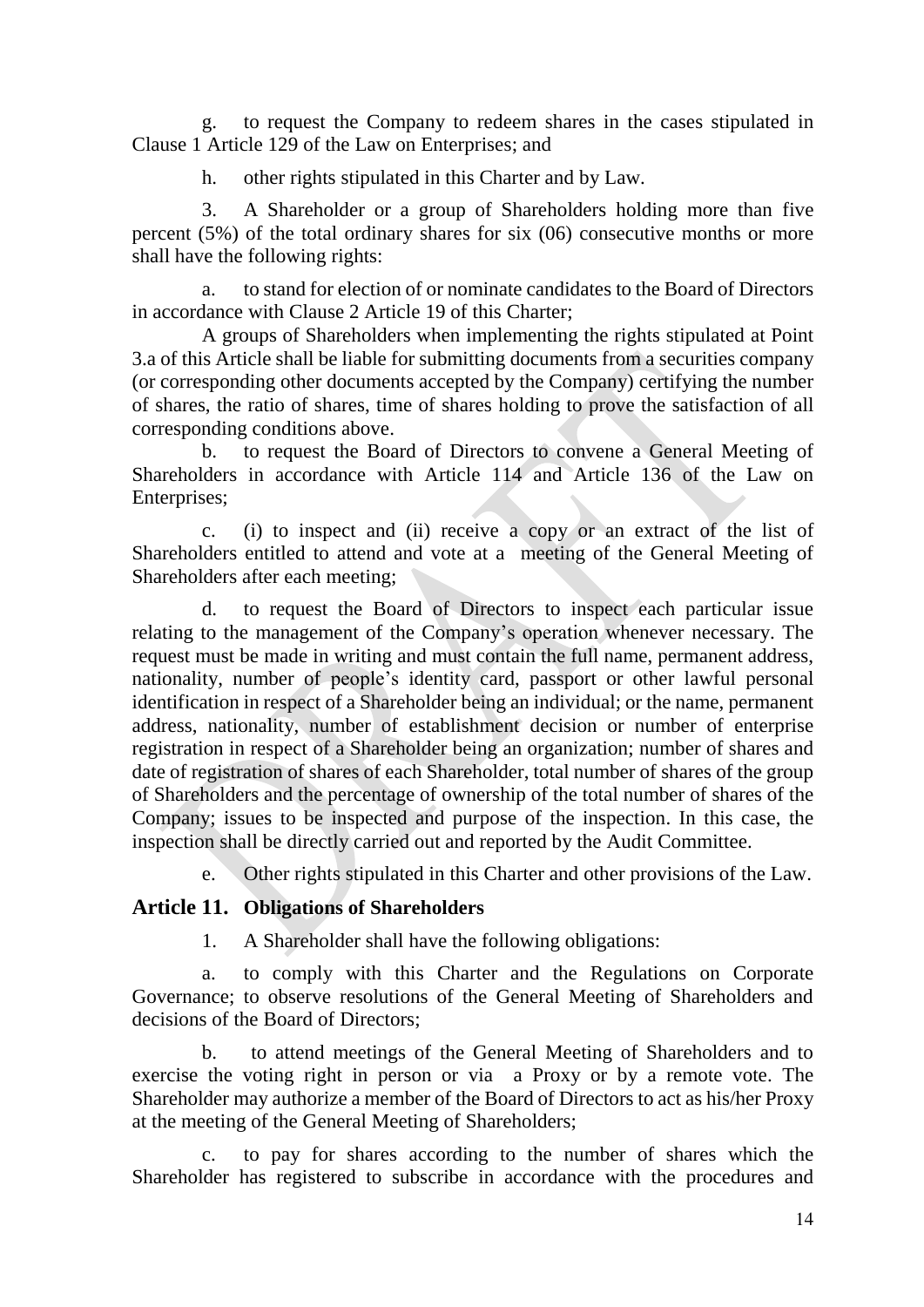regulations; and to be liable for debts and other property obligations of the Company in proportion to the capital amount contributed to the Company; not to withdraw the capital contributed as ordinary share from the Company in any form;

d. to provide the correct address when registering to subscribe for shares;

e. to fulfill other obligations in accordance with applicable law; and

f. to bear personal responsibility where he/she performs one of the following acts in any form in the name of the Company:

f1. Breaching the Law;

f2. Conducting business and other transactions for the personal benefit of himself/herself or other organizations or individuals;

f3. Paying premature debts where the Company is likely to be in financial danger.

g. To bear personal liability for expenses when directly requesting or joining requests to convene meeting of General Meeting of Shareholders with unsuitable reasons.

2. Obligations of major Shareholders

a. A major Shareholder shall be a Shareholder owning directly or indirectly five percent (05%) or more of the voting shares of the Company.

Any organization or individual which becomes a major Shareholder of the Company must report to the Company, the State Securities Commission and the Stock Exchange where the shares of the Company are listed within seven (07) days from the date of becoming a major Shareholder.

b. A report on ownership by a major Shareholder shall contain the following particulars:

b.1. In case of a major Shareholder being an organization, the name, address and business line of the major Shareholder; in case of a major Shareholder being an individual, the full name, age, nationality, residence and profession of the major Shareholder;

b.2. The number of shares and the percentage of shares which such Shareholder owns, or owns jointly with other organizations and individuals, compared to the total number of currently outstanding shares.

c. If there is an important change in the information in the report stipulated in Clause (b) above, or if there is a change in the number of shares owned in excess of one percent (01%) of the number of shares of the same class currently in circulation, then within seven (07) days from the date of such change, the major Shareholder must submit a amendment or supplement report to the Company, the State Securities Commission and the Stock Exchange where the shares of the Company are listed.

d. Points (a), (b) and (c) above shall also apply to any group of related persons owning five percent (05%) or more of the voting shares of the Company.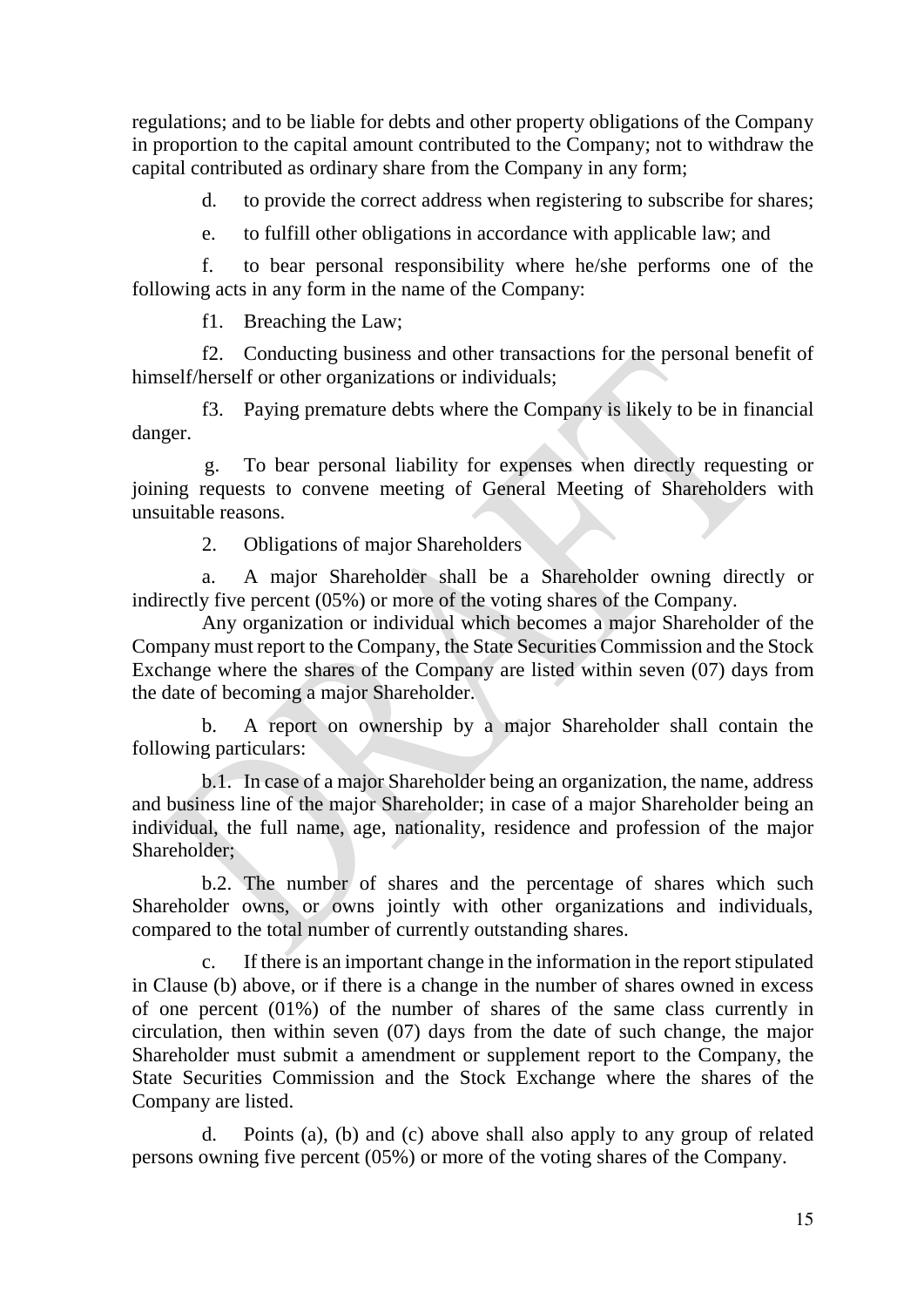## <span id="page-15-0"></span>**Article 12. General Meeting of Shareholders**

1. The General Meeting of Shareholders shall be the highest competent authority of the Company and all Shareholders with voting rights shall be allowed to participate therein. The annual meeting of the General Meeting of Shareholders shall be organized once every year and must be hold within four (04) months from the end of a fiscal year; this period of time may be extended for another period but not exceeding six (06) months from the end of the fiscal year if approved by the Authority issuing the Enterprise Registration Certificate at the request of the Board of Directors.

2. The annual meeting of the General Meeting of Shareholders shall be convened and organize by the Board of Directors at any place in Vietnam. The annual meeting of the General Meeting of Shareholders shall make decisions on issues stipulated by the Law and this Charter, especially the annual financial statements and the budgets of the Company for the next fiscal year. Independent auditors shall be invited to any general meeting to provide advice for the approval of annual financial statements.

3. The Board of Directors must convene an extraordinary meeting of the General Meeting of Shareholders in the following cases:

a. The Board of Directors considers that it is necessary to do so in the interests of the Company. Convening a meeting is necessary if independent auditors believe it is important to discuss audit reports or the financial situation of the Company and the Board of Directors thinks so.

b. The annual balance sheet, semi-annual or quarterly statements or the audit reports of a fiscal year reflects the loss of half of the equity capital in comparison with the one at the beginning of the same period.

c. When the number of the Board of Directors' members, the number of independent members of the Board of Directors is less than the number of members required by law or the number of the Board of Directors' members is reduced more than one third (1/3) compared to the Charter's regulations.

d. A Shareholder or group of Shareholders stipulated in Article 10.3.b of this Charter request the convening of the General Meeting of Shareholders by a written proposal which must clearly state the reason thereof and the purpose of the meeting, and must be signed by all the related Shareholders (the written proposal may be made in multiple copies, each of which must be signed by all related Shareholders), and

e. Other cases as stipulated by the Law and this Charter.

4. Responsibility to convene an extraordinary meeting of the General Meeting of Shareholders:

a. The Board of Directors must convene a meeting of the General Meeting of Shareholders within thirty (30) days from the date when the number of members of the Board of Directors shall not satisfy the provision stipulated in Clause 3(c) of this Article or from the date of receipt of a the request stated in Clause 3(d) or Clause 3(e) of this Article.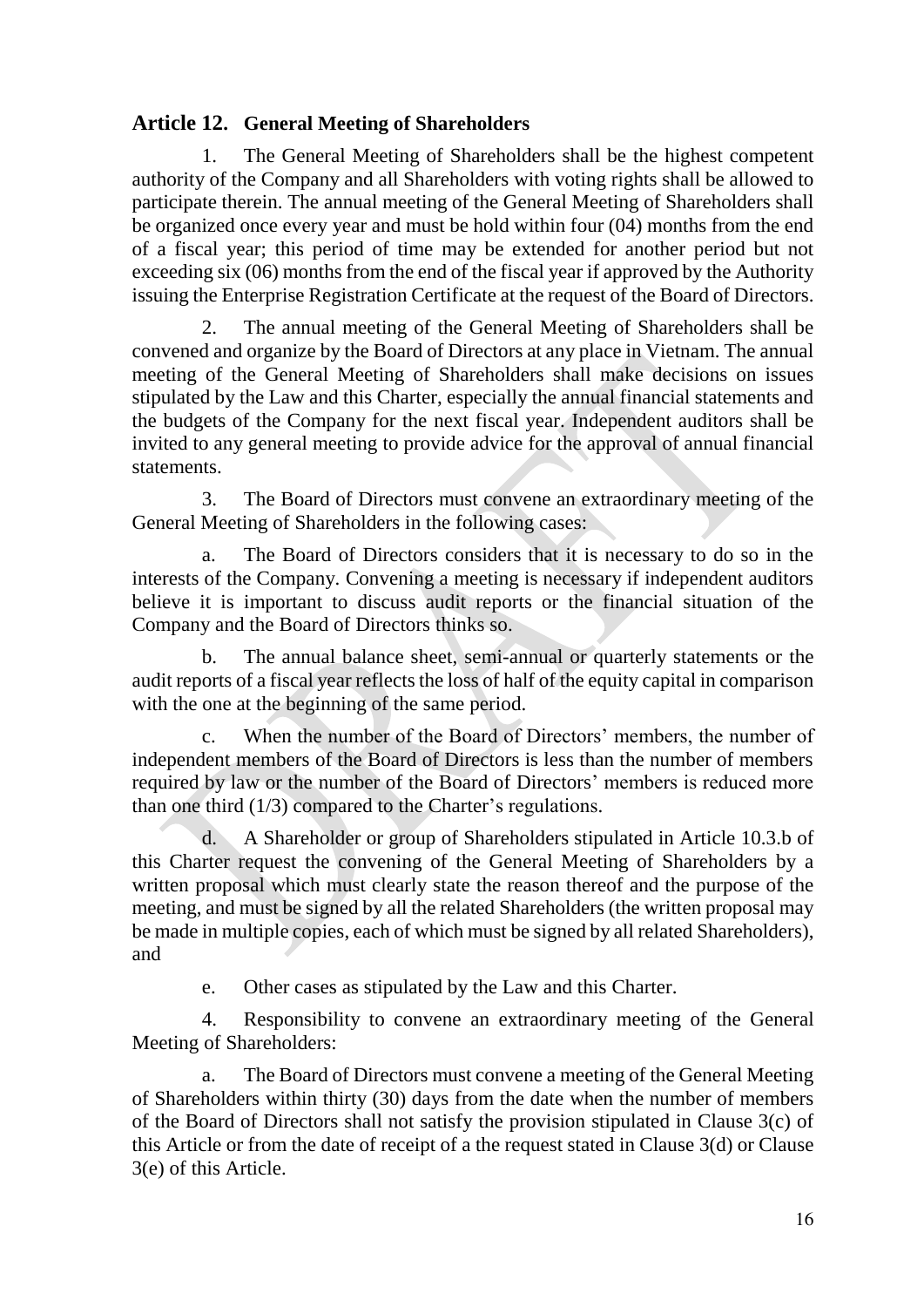b. Where the Board of Directors fails to convene a meeting of the General Meeting of Shareholders mentioned above, then within the next thirty (30) days, the requesting Shareholder or groups of Shareholders as stipulated in Clause 3(d) of this Article shall have the right to convene a meeting of the General Meeting of Shareholders. In this case, the Shareholder or group of Shareholders convening the meeting of the General Meeting of Shareholders, if they consider it necessary, shall have the right to request the Enterprise Registration Certificate Issuing Body or other competent bodies in accordance with the Law to supervise the formality and procedures for convening and conducting a meeting and making decisions of the General Meeting of Shareholders.

d. The convenor of a meeting of the General Meeting of Shareholders must prepare a list of Shareholders entitled to attend a meeting of the General Meeting of Shareholders, provide information and deal with complaints relating to the list of Shareholders, prepare the agenda of the meeting, prepare documents, determine the time and venue of the meeting, and send a notice of invitation to the meeting to each Shareholder entitled to attend the meeting.

5. All expenses for convening and conducting a meeting of the General Meeting of Shareholders shall be reimbursed by the Company. Such expenses shall not include expenses born by the shareholders for attending the General Meeting of Shareholders, including travel and accommodation costs.

## <span id="page-16-0"></span>**Article 13. Rights and Duties of the General Meeting of Shareholders**

1. The General Meeting of Shareholders in an annual meeting shall have the right to discuss and approve the following issues:

- a. audited annual financial statements;
- b. Reports of the Board of Directors; and
- c. Development orientation of the Company.

2. The General Meeting of Shareholders in an annual and extraordinary meeting shall make decision by way of passing resolutions on the following matters:

a. Annual financial statements;

b. Annual dividends ratio for each class of shares in compliance with the Law on Enterprises and the rights attached to such class of shares. Such dividends ratio must not be higher than the rate proposed by the Board of Directors after consulting the Shareholders at the meeting of the General Meeting of Shareholders;

c. Number of members of the Board of Directors;

d. Selection of independent auditing organizations;

e. Election, dismissal, removal and replacement of members of the Board of Directors;

f. Total remuneration of the members of the Board of Directors and reports on remuneration of the Board of Directors;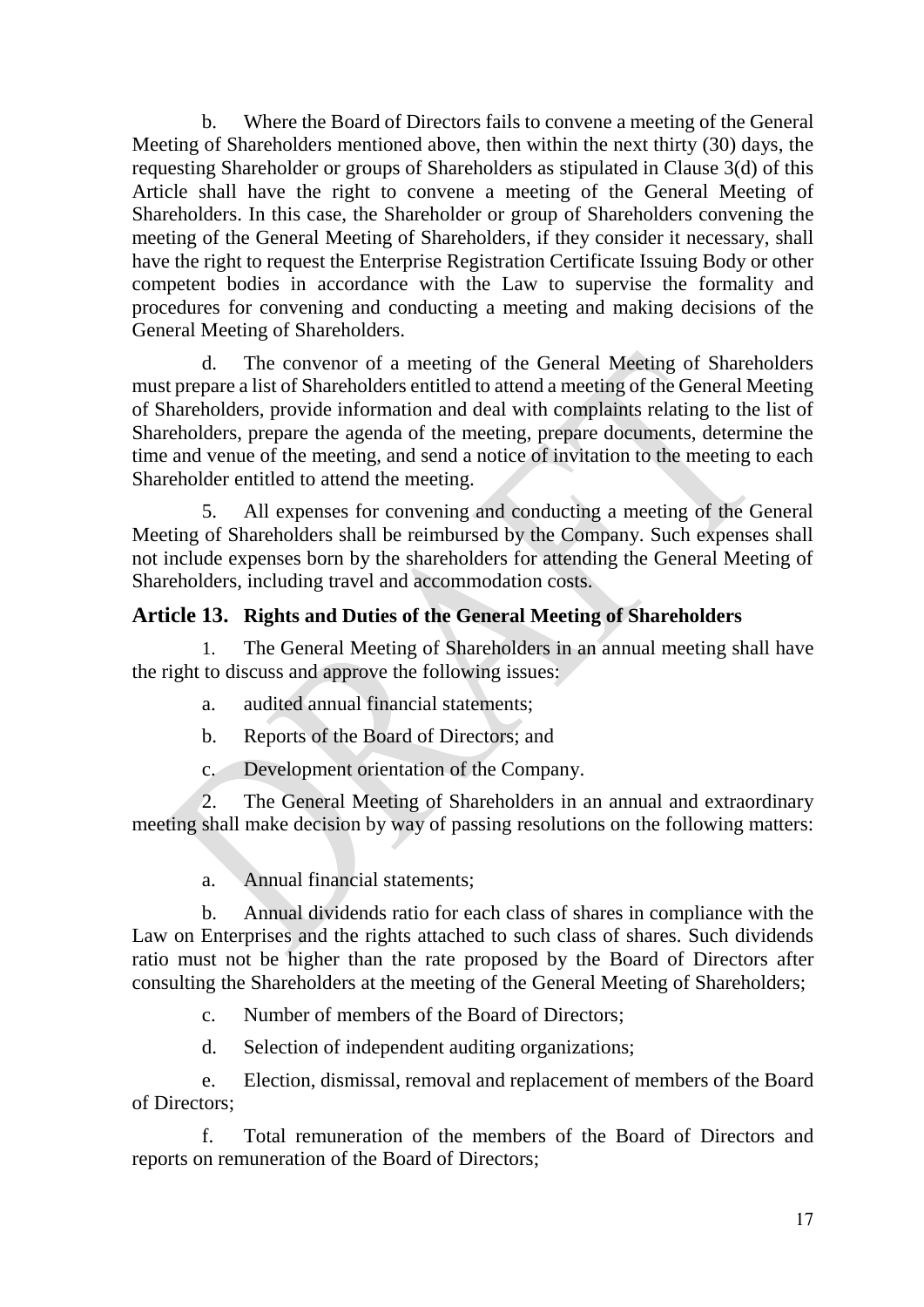g. Policies of paying remuneration for the members of the Board of Directors:

h. Supplement to and amendment of the Company Charter;

i. The business line of the Company;

j. Decision on change of Charter Capital of the Company, including the decrease of Charter Capital;

k. Classes of shares and number of newly issued shares for each class of shares;

l. Division, separation, consolidation, merger or conversion of the Company;

m. Re-organization and dissolution (liquidation) of the Company and appointment of liquidators.

n. Inspection of and dealing with breaches by the Board of Directors which cause loss and damage to the Company;

o. Decision on investment or transactions of sales of assets of the Company or its Subordinate Units or on purchase transactions with a value equal to or more than thirty five percent (35%) of total value of the assets of the Company and its Subordinate Units recorded in the most recent audited financial statements;

p. Redemption of ten percent (10%) or more of any one class of issued shares by the Company;

q. the Chairman of the Board of Directors concurrently acts as the General Director:

r. The Company or any Subordinate Unit of the Company enters into a contract with any person stipulated in Clause 1 Article 162 of the Law on Enterprises with a value of twenty percent (20%) or more of the total value of assets of the Company and its Subordinate Units recorded the most recent audited financial statements.

s. Issuance of bonds, bonds convertible into shares, and securities rights which allow the owner to purchase shares at a pre-determined price.

t. To make decision on the number of the legal representative(s) of the Company.

u. Other issues as stipulated in this Charter and other regulations of the Company.

3. A Shareholder shall not be permitted to vote for any resolution to approve:

a. Contracts, transactions stipulated in Article 13.2 of this Charter when such Shareholder or a Related Person of such Shareholder shall be a contracting party; or

b. Redemption of shares by such Shareholder or a Related Person of such Shareholder, except where such redemption is implemented on the basis of the ratio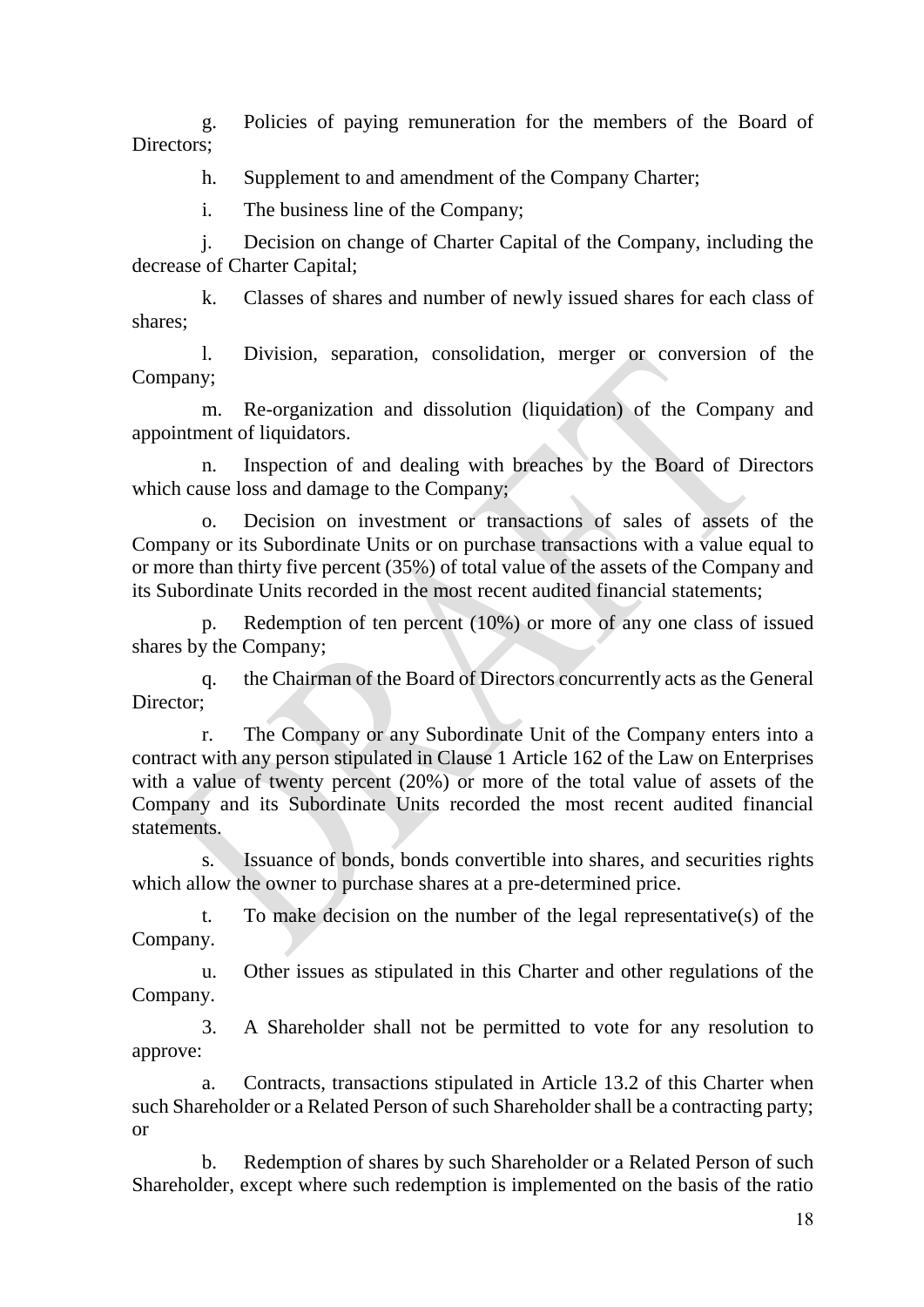of ownership of all Shareholders or such redemption is implemented via order matching or public offer on the Stock Exchange.

4. All resolutions and matters included in the agenda must be discussed and voted at the General Meeting of Shareholders.

## <span id="page-18-0"></span>**Article 14. Proxy**

1. [Intentionally deleted]

2. Shareholders entitled to attend the General Meeting of Shareholders in accordance with the Law shall directly attend or authorize person or organization to attend (the "**Proxies**"). A Proxy shall not be required to be a Shareholder.

3. A file for appointment of a Proxy must be made in writing on the standard form of the Company or another form approved by the Board of Directors and must be signed in accordance with the following provisions:

a. If an individual Shareholder is the principal, the power of attorney must be signed by such Shareholder and the Proxy (or the legal of the Proxy if the Proxy is an organization);

b. If a Shareholder being an organization is the principal, the power of attorney must be signed by the legal representative or the authorized representative of the Shareholder and the Proxy (or the legal representative of the Proxy if the Proxy is an organization).

Any Proxy to attend the General Meeting of Shareholders must submit the written power of attorney prior to entering the meeting room.

4. Where a lawyer on behalf the principal signs a written letter of appointment of a representative, the appointment of such representative in this case shall be deemed to be effective only if such written letter of appointment is presented together with the power of attorney authorizing the lawyer or with a valid copy of such power of attorney (if it was not registered with the Company). If this is not implemented, the appointment of the Proxy will be deemed to be invalid.

5. Except for the case stipulated in Clause 4 of this Article, the voting form of a Proxy within the scope of authorization shall remain effective even in any one of the following cases:

a. The principal died, or his capacity for civil acts is lost or is restricted;

b. The principal has rescinded the appointment of authorization; or

c. The principal has rescinded the authority of the person carrying out the authorization.

However, this Clause shall not be apply in a case where the Company receives a notice of one of the above cases within twenty four (24) hours prior to the time of opening of the meeting of the General Meeting of Shareholders or prior to the time the meeting is reconvened.

6. All restrictions of the Shareholders on the Authorized Representative with respect to the performance of the rights and obligations of the respective Shareholders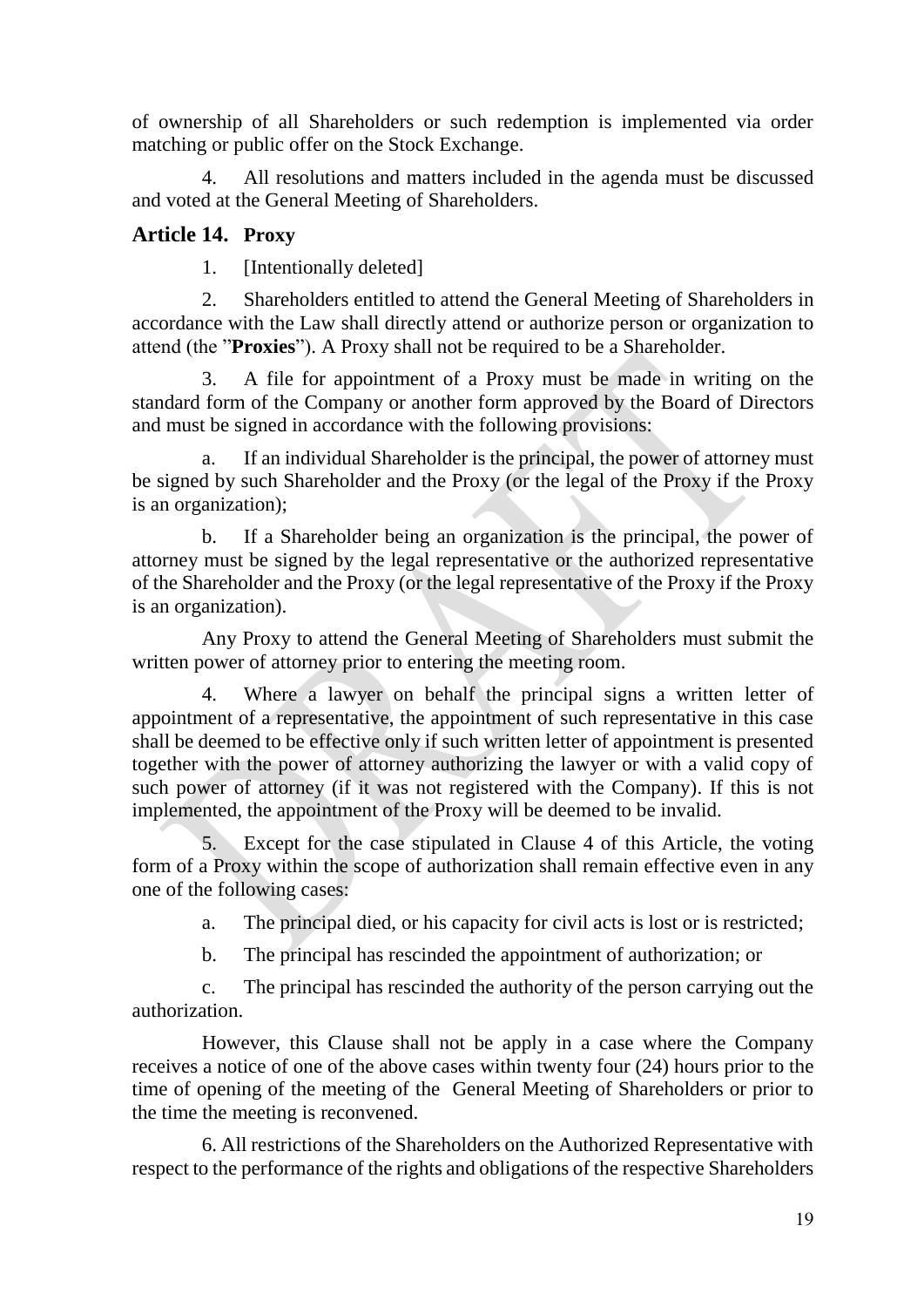at the General Meeting of Shareholders shall have no legal validity in respect of a third party.

## <span id="page-19-0"></span>**Article 15. Change of Rights**

1. The change or cancellation of any special right attached to a class of preference shares shall take effect when such change or cancellation shall be approved by the Shareholders holding at least sixty five percent (65%) of ordinary shares who are in attendance and concurrently approved by the Shareholders holding at least seventy five percent (75%) of voting rights of the above class of preference shares.

2. The organization of a meeting of the Shareholders holding one class of preference shares to approve the above change of rights shall be valid if at least two (2) Shareholders (or their proxies) are present and hold at least one-third of the par value of the issued shares of such class. Where the number of attendees as required above is insufficient, the meeting shall be re-organized within a period of thirty (30) days after that and the persons holding shares of such class (not depending on the number of attendees and the number of shares) who are present directly or via proxies shall be deemed to constitute the quorum. At the meeting of the persons holding preference shares mentioned above, the persons holding shares of such class who are present in person or via proxies may request a secret ballot. Each share of the same class shall have the equal voting rights at the meeting mentioned above.

3. The procedures for conducting such a separate meeting shall be implemented in the same way as stipulated in Article 17 and 18 of this Charter.

4. Unless otherwise stipulated in the terms of issue of shares, special rights attached to various classes of shares with preference rights in respect to some or all issues relating to the distribution of profits or assets of the Company shall not be changed when the Company issues additional shares of the same class.

## <span id="page-19-1"></span>**Article 16. Convening the General Meeting of Shareholders, Agenda and Notice of meeting of the General Meeting of Shareholders**

1. The Board of Directors will convene a meeting of the General Meeting of Shareholders, except in the cases stipulated in Article 12.4.b or 12.4.c of this Charter.

2. The convenor of a meeting of the General Meeting of Shareholders must carry out the following duties:

a. prepare a list of all Shareholders satisfying all conditions for attending and vote at the meeting of the General Meeting of Shareholders; agenda and documents as stipulated in accordance with Law and the regulations of the Company. The list of Shareholders shall be prepared not earlier than ten (10) days prior to the date on which the notice of invitation to the meeting of the General Meeting of Shareholders is sent;

b. determine time and venue of the meeting of the General Meeting of Shareholders;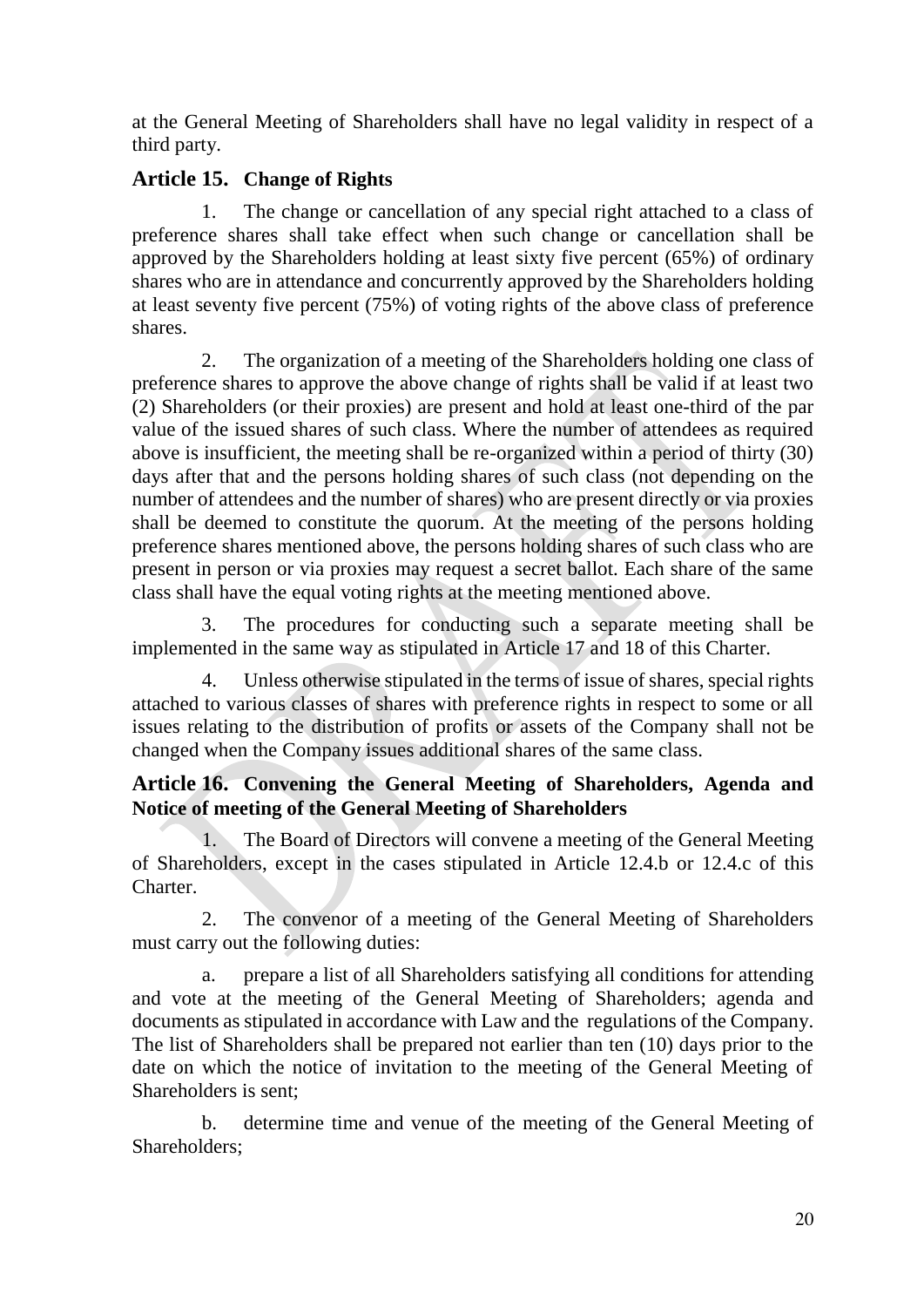c. inform and send a notice of the meeting of the General Meeting of Shareholders to all Shareholders entitled to attend the meeting;

d. draft resolutions of the General Meeting of Shareholders in accordance with the matters proposed to be discussed at the meeting; and

e. Other work to serve the General Meeting of Shareholders.

3. The notice of a meeting of the General Meeting of Shareholders shall be sent to all Shareholders, and at the same time shall be published on the media means of the State Securities Commission and of the Stock Exchange and on the website of the Company. Such notice must be sent at least ten (10) days prior to the date of the meeting of the General Meeting of Shareholders, calculated from the date on which the notice is validly sent or delivered, the date on which the postal charge is paid, or the date on which the notice is put in the mailbox. The agenda of the meeting of the General Meeting of Shareholders and documents relating to the matters to be voted at the meeting shall be sent to the Shareholders and/or published on the website of the Company. In the case where no document is attached with the notice of the meeting of the General Meeting of Shareholders, the notice inviting to the meeting must specify the website address in order to enable the Shareholders to access such documents, which include:

a. The meeting agenda and data to be used at the meeting;

b. List and detailed information about each candidate if electing members to the Board of Directors;

c. Voting cards;

d. Sample form for appointing an authorized representative to attend the meeting; and

e. Draft resolutions on each matter on the agenda.

4. A Shareholder or group of Shareholders referred to in Article 10.3 of this Charter shall have the right to propose any issue to be included in the agenda of a meeting of the General Meeting of Shareholders. The proposal must be made in writing and sent to the Company at least three (03) business days before the opening day of the meeting of the General Meeting of Shareholders. The proposal must contain full names of the Shareholders, number and classes of shares held by them, and the issues proposed to be included in the agenda.

5. The convenor of the General Meeting of Shareholders will only have the right to reject any proposal mentioned in Clause 4 of this Article in the following cases:

a. The proposal was not sent on time;

b. At the time of the proposal, the Shareholder or group of Shareholders does not own at least five percent (5%) of the ordinary shares for six (06) consecutive months or more;

c. The proposal does not contain the necessary information is stipulated in Clause 4 of this Article; and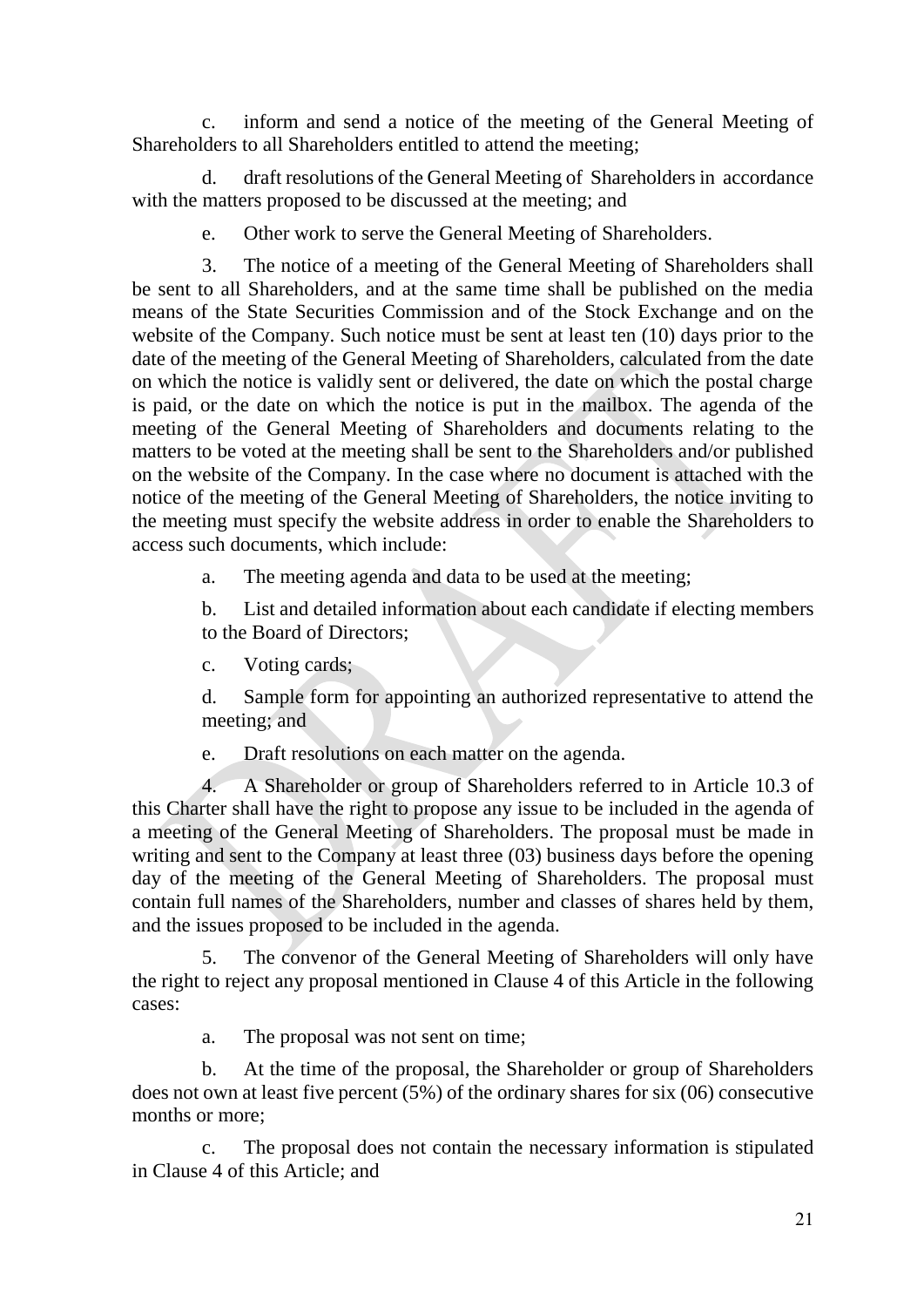d. The proposed issues do not fall within the authority of the General Meeting of Shareholders for discussion and approval;

6. The Board of Directors must prepare the draft resolutions for each issue on the agenda.

7. In case where all Shareholders representing one hundred per cent (100%) of the voting shares attending the meeting of the General Meeting of Shareholders directly or via Proxies, any decision which is unanimously approved by the General Meeting of Shareholders shall be deemed to be valid even if the meeting of the General Meeting of Shareholders was not convened in accordance with the formality and procedures, or the issues voted are not included on the agenda.

## <span id="page-21-0"></span>**Article 17. Conditions for conducting a meeting of the General Meeting of Shareholders and preparation of Minutes of the General Meeting of Shareholders**

1. The Chairman of the Board of Directors shall act as Chairman of all meetings of the General Meeting of Shareholders convened by the Board of Directors. In case where the Chairman is absent or is temporarily unable to work, then the remaining members of the Board of Directors shall elect one of them to act as the Chairman of the meeting. In other cases, the person who signed the document convening the General Meeting of Shareholders shall arrange for the General Meeting of Shareholders to elect a Chairman of the Meeting and the person with the highest number of votes shall act as the Chairman of the meeting. In the event of election of a Chairman, the name of the elected Chairman and the number of votes for the Chairman must be announced.

The Chairman of the Board of Directors as chairman or the elected chairman of the General Meeting of Shareholders shall nominate someone to act as secretary to prepare minutes of the General Meeting of Shareholders.

2. Except for the case stipulated in Clause 3 of this Article, resolutions of the General Meeting of Shareholders must be passed by a majority of Shareholders representing at least sixty five percent (65%) of the total votes of the Shareholders with voting rights who are present in person or via their Proxies at the meeting of the General Meeting of Shareholders.

3. Resolutions of the General Meeting of Shareholders on amendment of and supplement to the name of the Company, including (i) the name of the Company in Vietnamese; (ii) the name of the Company in English and (iii) the abbreviated name as stipulated in Clause 1, Article 2 of the Charter must be passed by a majority of Shareholders representing at least eighty five percent (85%) of the total votes of the Shareholders with voting rights who are present in person or via their Proxies at the meeting of the General Meeting of Shareholders (in case the meeting is held directly), or at least eighty five percent  $(85%)$  of the total votes of the shareholders with the voting rights (in case of obtaining written opinion from the Shareholders).

Resolutions of the General Meeting of Shareholders on amendment of and supplement to the Charter; on classes of shares and quantity of shares offered for sale; merger, re-organization and dissolution of the Company; or on transactions of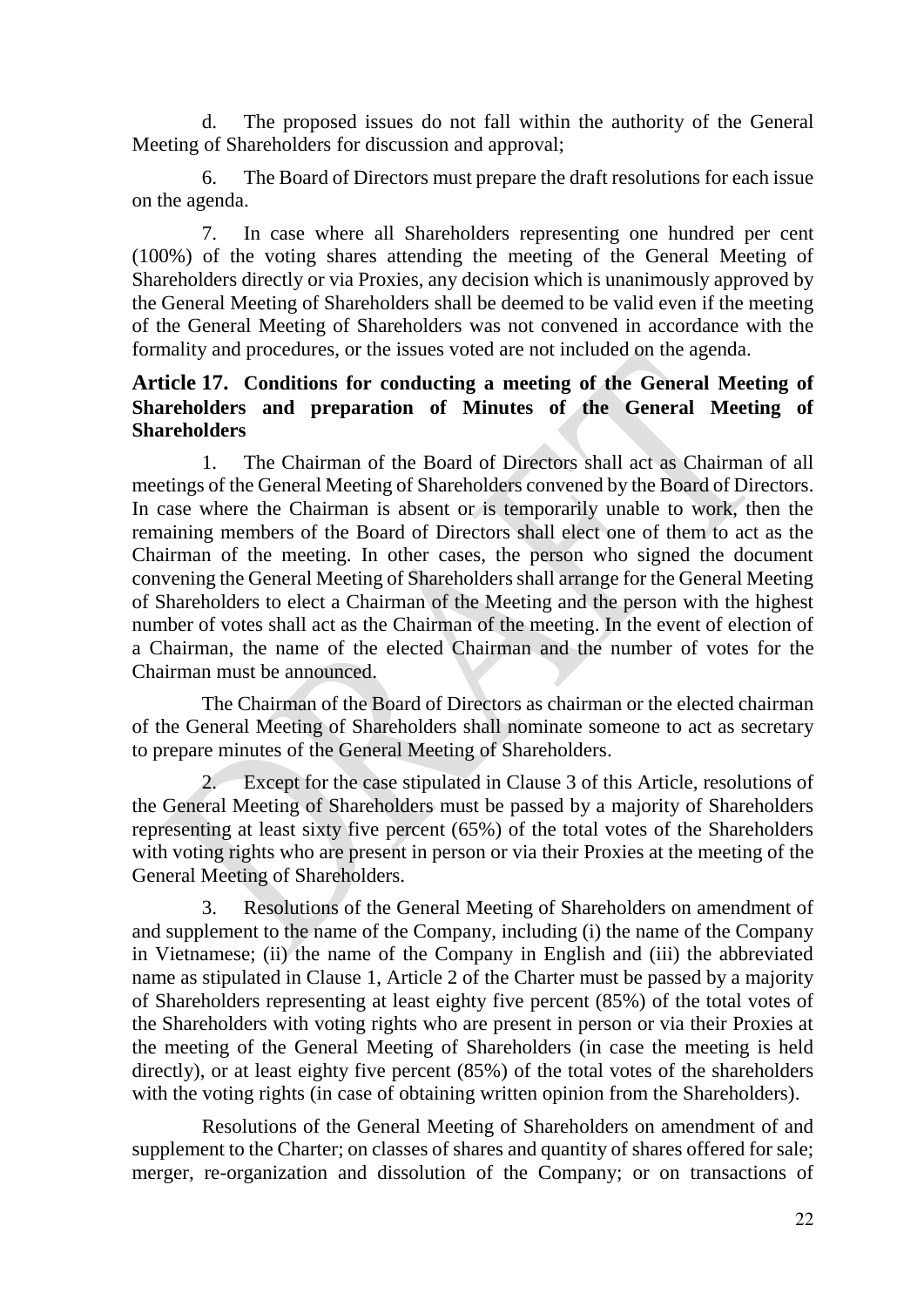purchase or sale of assets of the Company or its Branches with a value of fifty per cent (50%) or more of the total value of assets of the Company based on the most recent audited financial statements shall be approved when they are passed by seventy five percent (75%) or more of the total votes of the Shareholders with voting rights who are present directly or via their Proxies at the meeting of the General Meeting of Shareholders (in case the meeting is held directly), or at least seventy five percent (75%) of the total votes of the shareholders with the voting rights (in case of obtaining written opinion from the Shareholders).

Voting to elect members of the Board of Directors must be implemented by the method of cumulative voting in accordance with the provisions set forth in the Regulations on Corporate Governance.

Voting form may be sent to the Board of Directors through registered letters, which the head of Voting Counting Committee shall be entitled to open voting form. Such voting form shall be valid even if they do not comply with formality.

4. The person presiding over the meeting of the General Meeting of Shareholders shall be responsible to organize the filling of minutes of meeting of the General Meeting of Shareholders. The minutes of meeting of the General Meeting of Shareholders must be published on the website of the Company within twenty four (24) hours from the end of the meeting of the General Meeting of Shareholders. The minutes of the meeting of the General Meeting of Shareholders shall be considered as authentic evidence of the minutes of work conducted at the General Meeting of Shareholders unless an objection to the contents of the minutes is provided validly within a time-limit of ten (10) days from the date of sending the minutes. The minutes must be in Vietnamese, must be signed for certification by the Chairman of the General Meeting of Shareholders and the Secretary, and must be made in accordance with the Law on Enterprises and this Charter. All records, minutes, book of signatures of the attending Shareholders, and documents authorizing to attend the meeting must be kept at the head office of the Company.

5. It requires a quorum in order to conduct the meeting of the General Meeting of Shareholders and pass resolutions. Quorum shall be Shareholders and Proxies representing at least sixty percent (65%) of the shares with voting right. Where the quorum is not satisfied within thirty (30) minutes from the intended time of opening the meeting, the convenor of the meeting shall cancel the meeting. The meeting of the General Meeting of Shareholders must be reconvened within thirty (30) days from the intended date of the first meeting of the General Meeting of Shareholders. The re-convened meeting of the General Meeting of Shareholders shall be conducted only when the attending members are the shareholders and their proxies representing at least fifty one per cent (51%) of the shares with voting right. Where a meeting convened for the second time is not able to be conducted due to an insufficient quorum within thirty (30) minutes from the intended time of opening the meeting, the General Meeting of Shareholders may be convened for a third time within twenty (20) days from the intended date of conducting the second meeting; and in such case, the meeting shall be conducted irrespective of the number of attending Shareholders or their Proxies, and shall be deemed valid and shall have the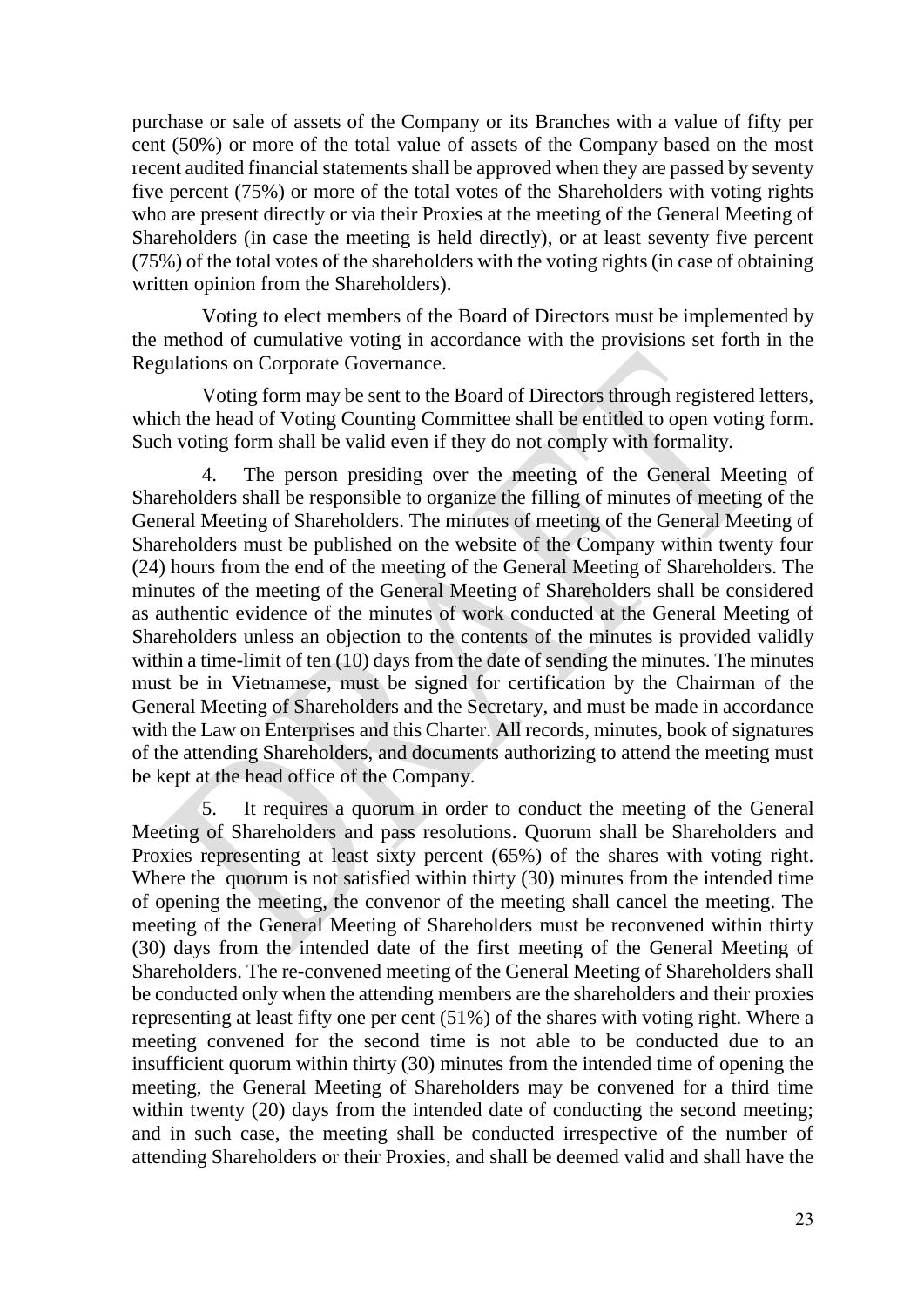right to make decisions on all matters proposed to be passed at the first meeting of the General Meeting of Shareholders.

6. On the date of the meeting of the General Meeting of Shareholders, the Company must carry out procedures to register its Shareholders and must implement such registration until all Shareholders who are entitled to attend the meeting and present have been fully registered.

7. Upon registration of Shareholders, the Company shall issue the voting card to each Shareholders or Proxies with voting rights which shall indicate registration number, full name of Shareholder, full name of Proxies and number of votes of such Shareholder. When conducting voting at the meeting, the Shareholders shall conduct the voting by voting cards in accordance with the Regulations on Corporate Governance and instruction of the Voting Counting Committee. The General Meeting of Shareholders shall establish the Voting Counting Committee, which comprises the vote-counting members and vote-counting supervisor. To facilitate the Voting Counting Committee to carry out its rights and duties, Voting Counting Committee may establish an assistant committee to support the Voting Counting Committee.

8. Any Shareholder or Proxy who arrives after the opening of the meeting of the General Meeting of Shareholders shall be registered immediately and shall have the right to participate and vote at the meeting. However, the Chairman shall not be responsible to delay the Meeting so that such late Shareholders may register, and the effectiveness of any voting which has already been conducted before the late Shareholders attend shall not be affected.

9. The Chairman has the right to decide the formality, procedures and issues arising outside the meeting agenda of the General Meeting of Shareholders.

10. Without obtaining opinions from the General Meeting of Shareholders, the Chairman of the meeting may at any time adjourn the General Meeting of Shareholders where as sufficient quorum is present to another time and to a different venue of the meeting if the Chairman considers that (a) the venue of the General Meeting of Shareholders fails to provide convenient seats for all attendees, (b) the behaviour of attendees obstruct or is likely to obstruct the order at the meeting, or (c) an adjournment is necessary so that the work of the General Meeting of Shareholders may be carried out validly. Additionally, the Chairman may adjourn the General Meeting of Shareholders as per unanimous agreement or at request of the meeting of General Meeting of Shareholders with a sufficient quorum. The maximum time for any adjournment of a meeting shall not be more than three (03) days as from the date of the proposed opening of the meeting. An adjourned meeting of the General Meeting of Shareholders shall not consider any issues other than the issues which should have been legally resolved at the previously adjourned meeting of the General Meeting of Shareholders.

Where the Chairman adjourns or postpones a meeting of the General Meeting of Shareholders contrary to the provisions in this Clause, the General Meeting of Shareholders shall elect another person from the attendees to replace the Chairman in conducting the meeting until its completion, and the effectiveness of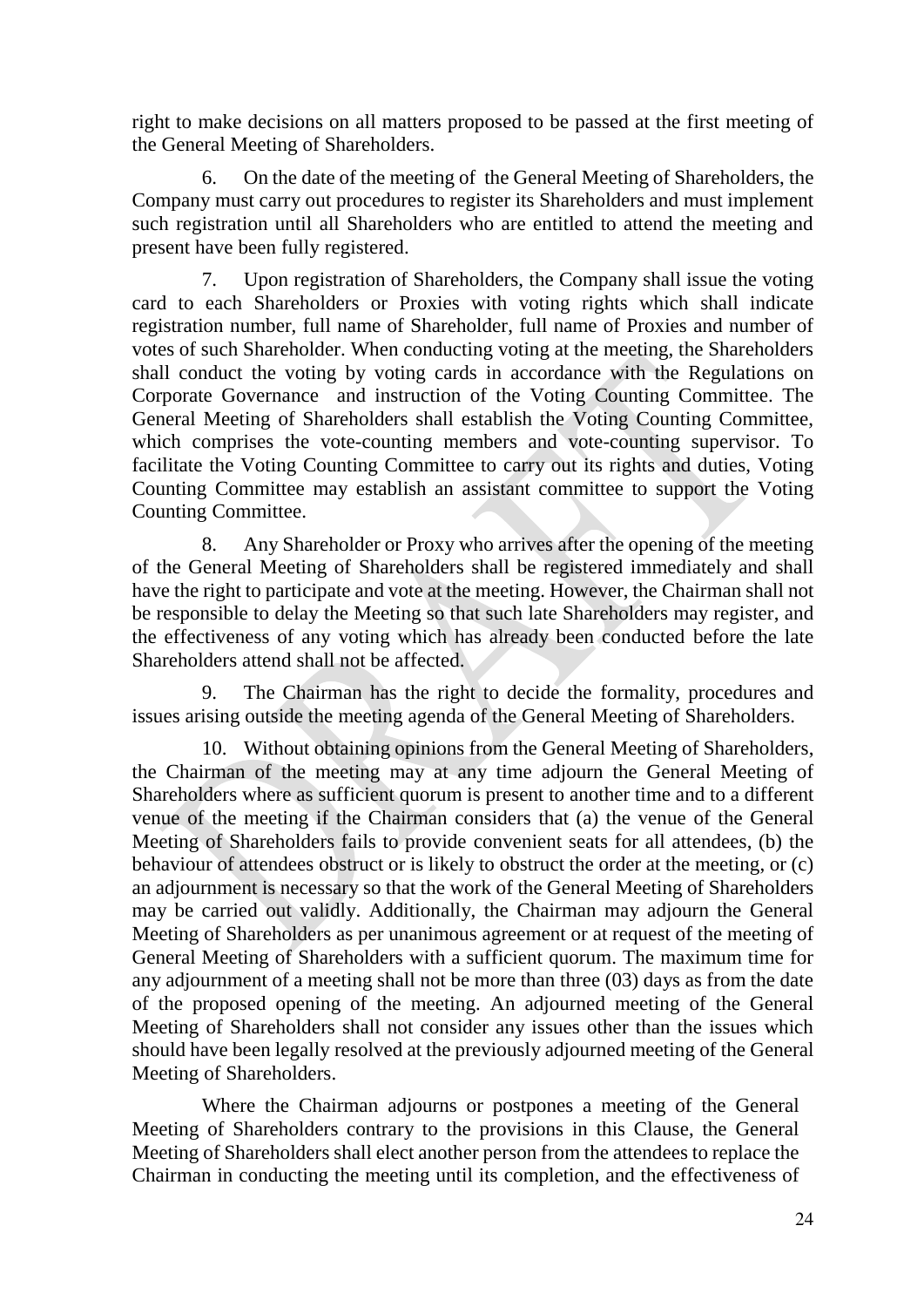voting conducted at such meeting shall not be affected.

11. The Chairman or Secretary of a meeting of the General Meeting of Shareholders may carry out activities required to direct the conduct of the General Meeting of Shareholders in a valid and orderly manner and to enable the meeting to reflect the expectations of the majority of attendees.

12. The Board of Directors may require the Shareholders or Proxies attending the meeting of the General Meeting of Shareholders to be checked or subject to other security measures which the Board of Directors deems appropriate. Where any Shareholder or Proxy refuses to comply with the inspection rules or the security measures mentioned above, the Board of Directors may, after careful consideration, reject or expel such Shareholder or Proxy from the meeting of the General Meeting of Shareholders.

13. The Board of Directors may, after due considerations, take the measures which it deems appropriate to:

a. Arrange seats at the venue of a meeting of the General Meeting of Shareholders or adjust the number of attendees at the venue of the meeting of the General Meeting of Shareholders;

b. Ensure safety for the attendees present at the venue of the meeting;

c. Create favourable conditions for Shareholders to attend (or continue attending) a meeting of the General Meeting of Shareholders.

The Board of Directors may have full powers to change the above measures and take all measures if necessary. The measures taken may be the issuance of entry permits or use of other options.

14. In a case where the General Meeting of Shareholders takes the above measures, when determining the venue of the meeting, the Board of Directors may:

a. Notify that the meeting shall be conducted at the venue in the notice and the Chairman of the meeting shall be present there (the "Official Venue of the Meeting");

b. Arrange for Shareholders or Proxies who are unable to attend the meeting in accordance with this Article or the persons who want to attend the meeting of the General Meeting of Shareholders at a venue different from the Office Venue of the Meeting can attend the meeting at the same time.

The notice on holding the Meeting shall not be required to state the detailed organizational measures in accordance with this Article;

15. In this Charter (unless where the context otherwise requires), all Shareholders and Proxies (if any) shall be considered to attend the meeting at the Official Venue of the Meeting.

16. The Company shall hold the meeting of the General Meeting of Shareholders at least once per year. The annual meeting of the General Meeting of Shareholders shall not be held by way of collecting written opinions.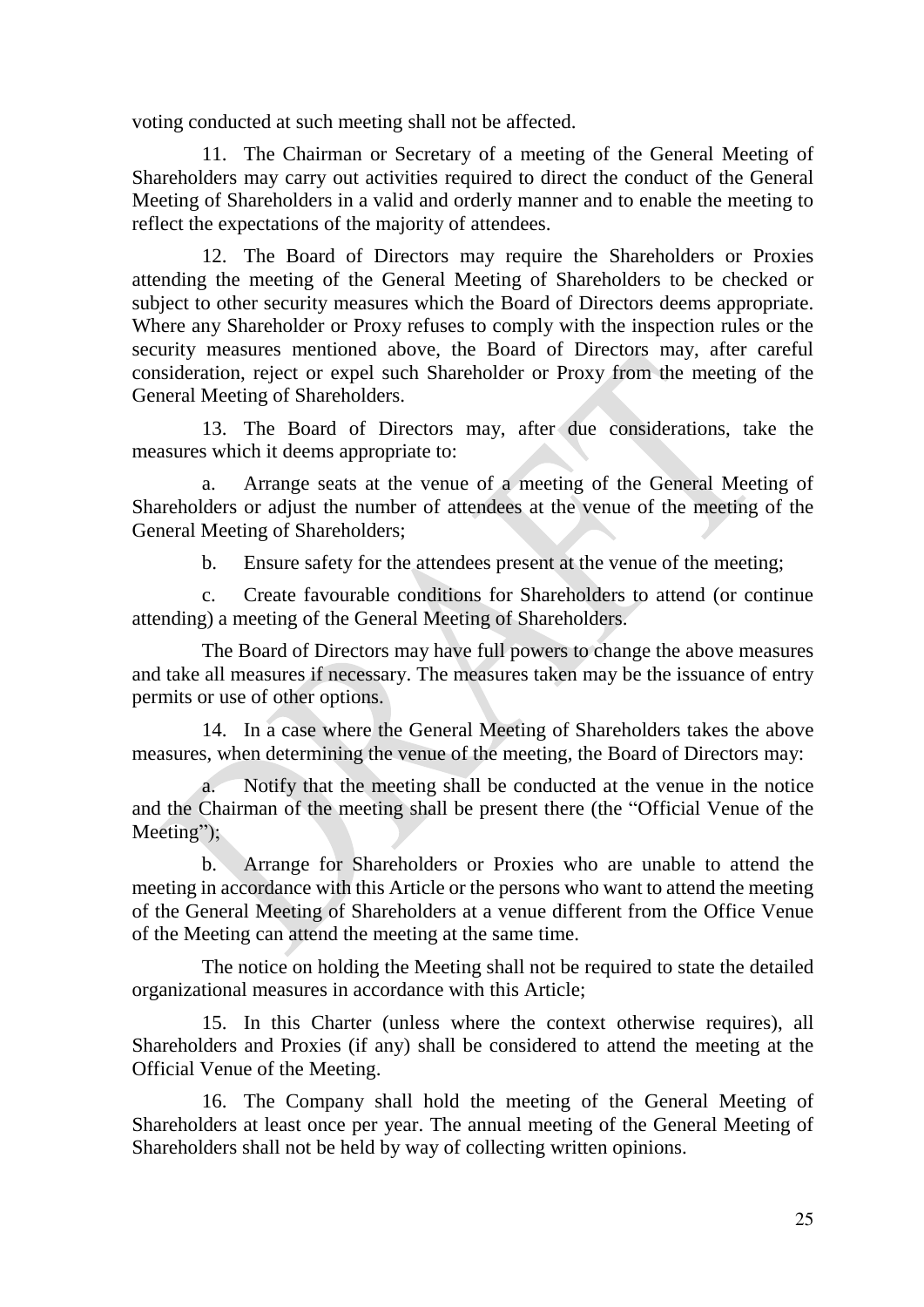#### <span id="page-25-0"></span>**Article 18. Authority and procedures for collection of written opinions in order to pass a resolution of the General Meeting of Shareholders**

The authority and procedures for collection of written opinions in order to pass a resolution of the General Meeting of Shareholders shall be implemented in accordance with the following provisions:

1. The Board of Directors shall have the right to collect written opinions in order to pass a resolution of the General Meeting of Shareholders whenever necessary for the interests of the Company.

The Board of Directors must prepare written opinion forms, a draft of the resolution of the General Meeting of Shareholders, and other documents explaining the draft resolution. The written opinion form together with the draft resolution and explanatory documents must be sent by a method which is guaranteed to reach the registered address of each Shareholder. The Board of Directors must ensure to send and release the documents to Shareholders within a reasonable period for the review and voting and must sent at least ten (10) days prior to the expiry date of receipt of written opinion forms.

3. The written opinion form must contain the following basic details:

a. Name, head office address, number and date of issuance of the Enterprise Registration Certificate; place of business registration of the Company;

b. Purpose of collecting written opinions;

c. Full name, permanent address, nationality, and the number of People's identity card, of the passport or other lawful personal identification with regard to a shareholder being an individual and the name, permanent address, nationality, number of establishment decision or number of business registration of a Shareholder or Proxy with regard to a Shareholder being an organization; the number of shares of each class and number of votes of the Shareholder;

d. Issue to be obtained opinions in order to pass the resolution;

e. Voting options, comprising agreement, non-agreement, or abstention with respect to each issue to be obtained opinions;

f. Time-limit within which the completed written opinion form must be returned to the Company;

g. Full name and signature of the Chairman of the Board of Directors and of the Legal Representative of the Company.

4. Any completed written opinion form must bear the signature of the Shareholder being an individual, and of the Authorized Representative or of the Legal Representative of the Shareholder being an organization.

Written opinion form must be returned to the Company in a sealed envelope and no one shall be permitted to open the envelope prior to the vote-counting. Any completed written form received by the Company after the expiry of the time-limit stated in the written opinion form or any form which has been opened shall be invalid.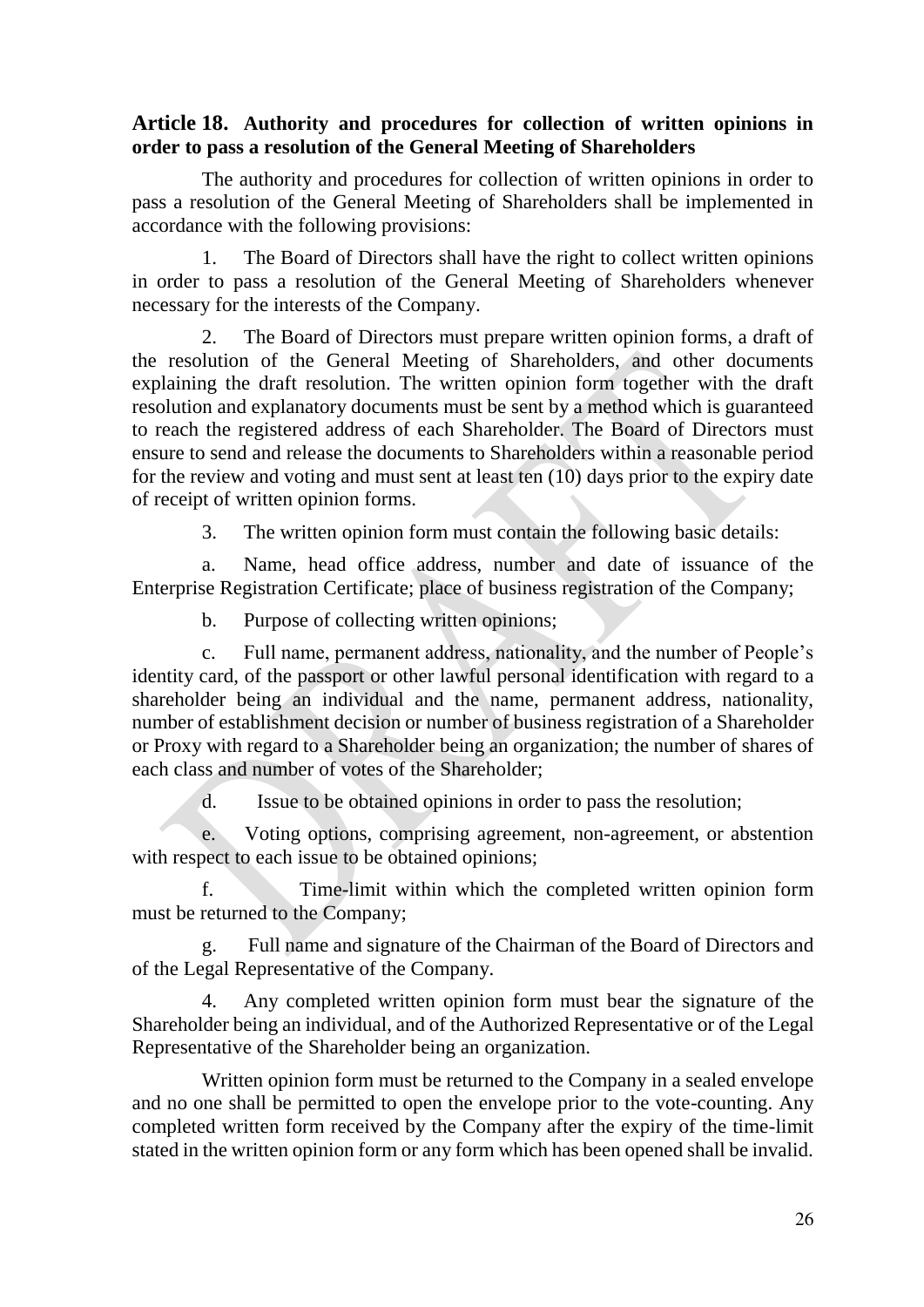5. The Board of Directors shall conduct the vote-counting and shall prepare minutes of the vote-counting in the presence of the Person in charge of Corporate Governance or of Shareholder(s) not holding a managerial position in the Company. The vote-counting minutes shall contain the following basic details:

Name, head office address, number and date of issuance of the Enterprise Registration Certificate; and place of business registration of the Company;

b. Purpose of collection of written opinions and issues to be obtained opinions in order to pass a resolution;

c. Number of shareholders with total numbers of votes having participated in the vote, classifying the votes into valid and invalid and including an appendix as a list of the Shareholders having participated in the vote;

on;

d. Total number of votes for, against and abstentions on each issue voted

e. Resolutions which have been passed;

f. Full name and signature of the Chairman of the Board of Directors, of the legal representative of the Company and of the person who supervised the votecounting.

The members of the Board of Directors and the person who supervised the vote-counting shall be jointly liable for the truthfulness and accuracy of the votecounting minutes, and shall be jointly liable for any loss and damage arising from a resolution which is passed due to an untruthful or inaccurate counting of votes.

6. The vote counting minutes must be published on the website of the Company within twenty four (24) hours from the time of completion of the votecounting.

7. Written opinion forms which were returned, the vote-counting minutes, the full text of the resolution which was passed and any related documents sent with all of the written opinion forms must be kept as archives at the head office of the Company.

8. A resolution which is passed by way of collecting written opinions of Shareholders must be approved by the Shareholders representing at least sixty five percent (65%) of the total voting shares and shall have the same validity as a resolution passed in a meeting of the General Meeting of Shareholders.

## <span id="page-26-0"></span>**Article 18B. Demand for cancellation of resolutions of the General Meeting of Shareholders**

Within ninety (90) days from the date of receipt of the minutes of a meeting of the General Meeting of Shareholders or the minutes of results of counting written opinion forms at the General Meeting of Shareholders, Shareholders or groups of Shareholders holding five percent (05%) or more of the total common shares for at least six (06) consecutive months, members of the Board of Directors, and the General Director shall have the right to request a court or an arbitration of Vietnam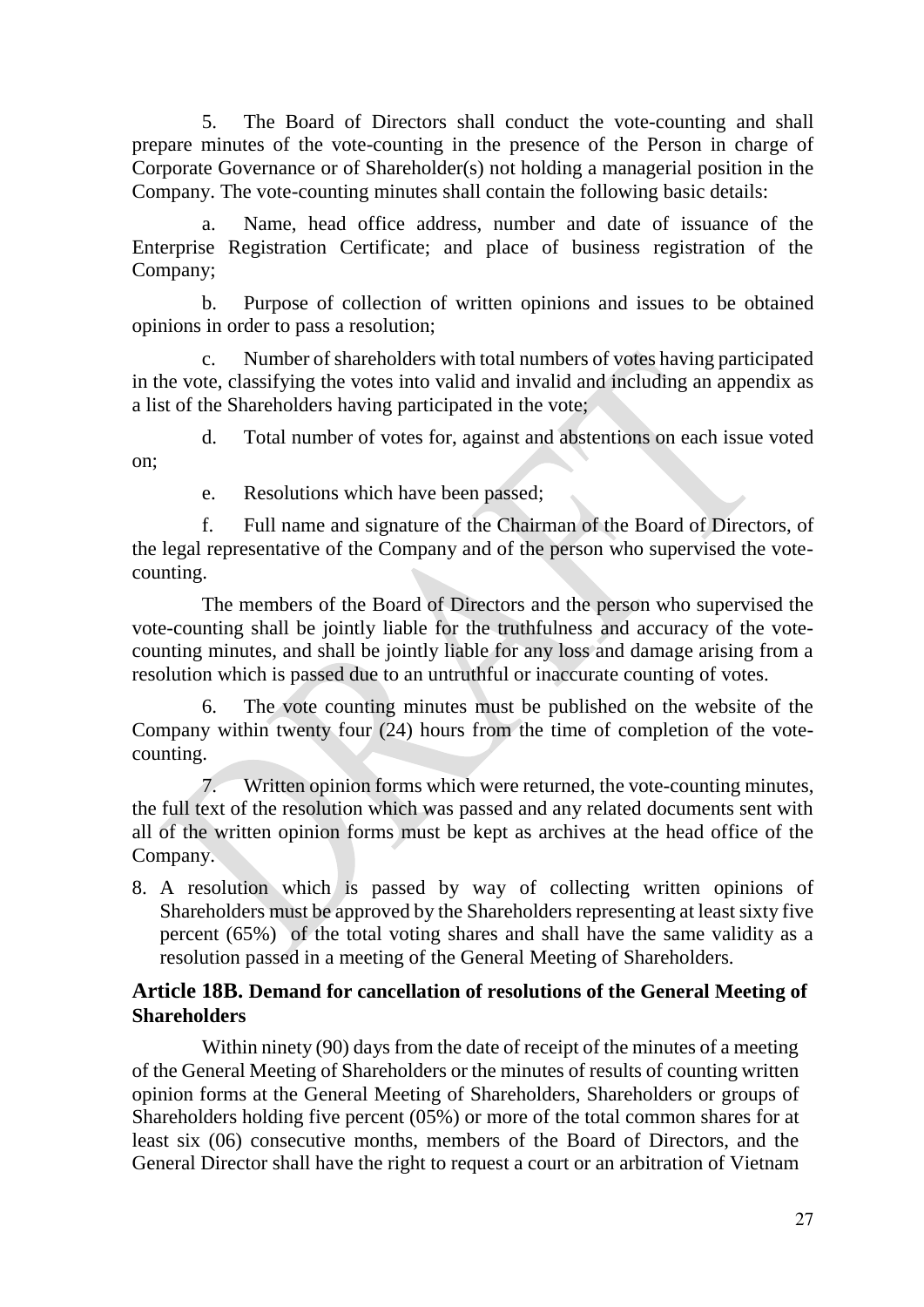to consider and cancel a resolution of the General Meeting of Shareholders in the following cases:

1. The formality and procedures for convening a meeting of the General Meeting of Shareholders did not comply with the Law on Enterprises and this Charter, except for the case stipulated in Clause 7 Article 16 of this Charter;

2. The sequence and procedures for issuing a resolution and the content of the resolution breached the Law or this Charter.

In case where a resolution of the General Meeting of Shareholders is cancelled in accordance with a decision of a court or an arbitration, the convenor of a meeting of the General Meeting of Shareholders at which such resolution is cancelled may consider re-organizing the General Meeting of Shareholders within thirty (30) days in accordance with the sequence and procedures stipulated in the Law on Enterprise and this Charter.

## <span id="page-27-0"></span>**VII.BOARD OF DIRECTORS**

### <span id="page-27-1"></span>**Article 19. Composition and Term**

1. The Board of Directors shall have at least five (5) members and not more than eleven (11) members. The office term of a member of the Board of Directors shall not exceed five (5) years. Members of the Board of Directors may be re-elected with an unlimited number of terms. The total number of independent members of the Board of Directors must account for at least one-third of the total members of the Board of Directors. The minimum number of independent members of the Board of Directors shall be determined by the method of rounding down. The independent members of the Board of Directors must satisfy all conditions in accordance with the Vietnamese Law. A member of the Board of Directors may be not a Shareholder of the Company, nor hold Vietnamese nationality and/or nor reside in Vietnam.

The Board of Directors' member shall not be allowed to serve on the Board of Directors of more than five (05) companies at the same time, except as the member of the Board of the Directors of the companies in the same corporation or companies operating under the Group, including parent company - subsidiary; an economic corporation or representatives of the fund management company; the securities investment company.

2. Candidacy, nomination for members of the Board of Directors

Shareholders holding at least five percent (5%) of ordinary shares for at least six (06) consecutive months shall be entitled to aggregate the number of voting rights of each such Shareholder to nominate candidates to be selected to the Board of Directors.

A Shareholder or a group of Shareholders holding from five percent (5%) to less than ten percent (10%) of the total voting shares for at least six (6) consecutive months shall be entitled to nominate one (01) candidate in order to elect such member to the Board of Directors; from ten percent (10%) to less than thirty percent (30%) to nominate up to two  $(02)$  candidates; from thirty percent  $(30\%)$  to less than forty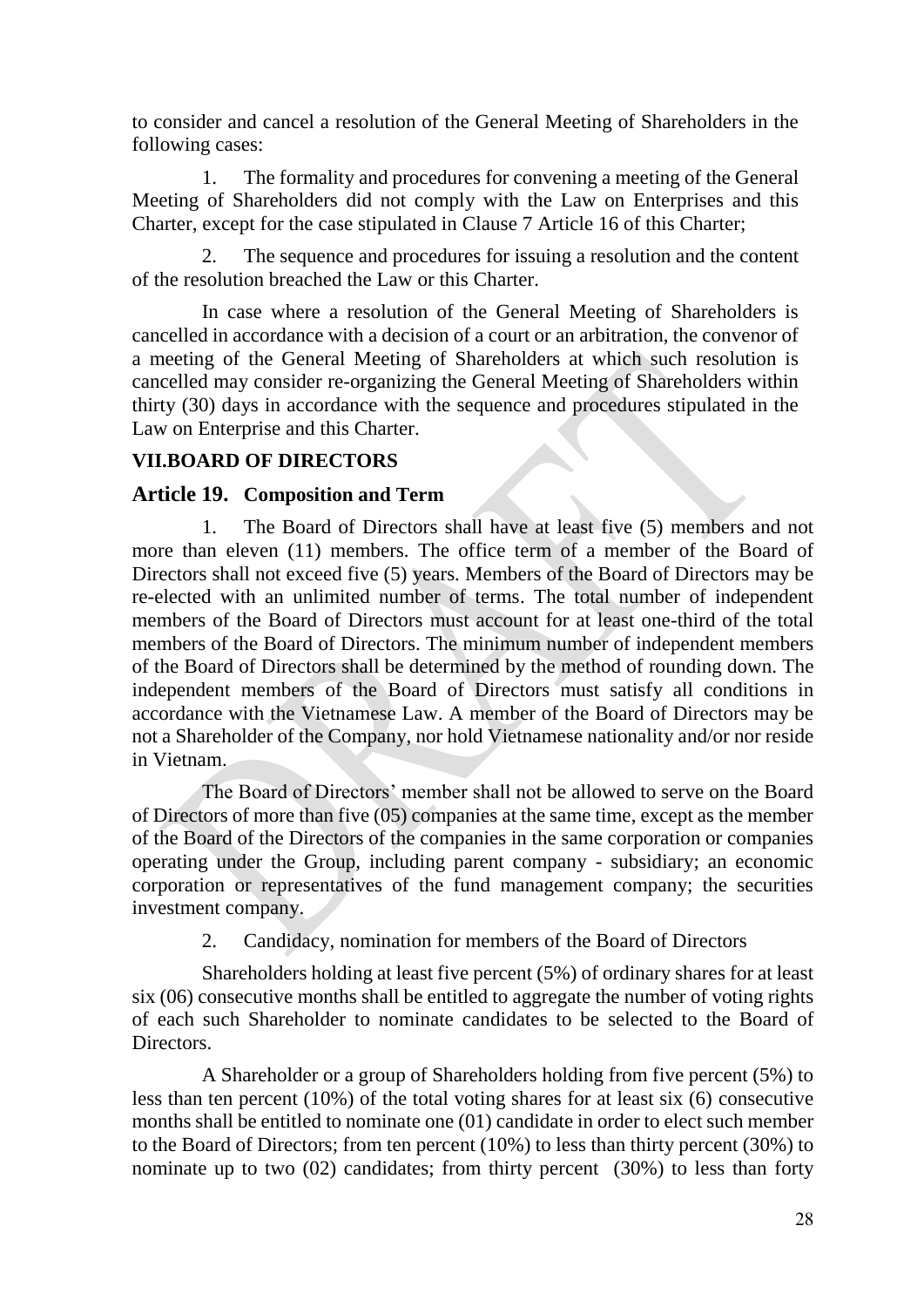percent (40%) to nominate up to three (03) candidates; from forty percent 40% to less than fifty percent (50%) to nominate up to four (04) candidates; from fifty percent 50% to less than sixty percent (60%) to nominate up to five (05) candidates; from sixty percent  $(60\%)$  to less than seventy percent  $(70\%)$  to nominate up to six  $(06)$ candidates; from seventy percent (70%) to less than eighty percent (80%) to nominate up to seven (7) candidates; from eighty percent (80%) to less than ninety percent (90%) to nominate up to eight (8) candidates.

The formality and procedure for nominating the Board of the Directors' member shall be carried out in accordance with the Regulations on Corporate Governance of the Company.

Where the number of candidates to the Board of Directors by way of standing for election or nomination is still insufficient, the incumbent Board of Directors may nominate additional candidates or hold a nomination in accordance with the mechanism stipulated by the Company in the Regulations on Corporate Governance. The mechanism for nomination or the method of nominating candidates to the Board of Directors by the incumbent Board of the Management must be clearly announced and must be approved by the General Meeting of Shareholders before commencing the nomination.

3. The status as a member of the Board of Directors shall be terminated in the following cases:

a. Such member is ineligible to be a member of the Board of Directors tin accordance with the Law on Enterprises or is prohibited from being a member of the Board of Directors by Law;

b. Such member sends an written application for resignation to the head office of the Company;

c. Such member (i) has his/her civil act capacity lost or restricted or (ii) has violated the law and has been detained by the competent State bodies in accordance with the Law on criminal procedure;

d. Such member absented, did not attend meetings of the Board of Directors for a consecutive period of six (06) months without consent of the Board of Directors, and the Board of Directors decides that the position of such member is vacated;

e. The member is dismissed, removed from the Board of Directors by a resolution of the General Meeting of Shareholders.

4. [Intentionally deleted].

5. The appointment of members of the Board of Directors must be disclosed in accordance with the Laws on securities and securities market.

#### <span id="page-28-0"></span>**Article 20. Powers and Duties of the Board of Directors**

1. Business activities and affairs of the Company must be supervised and directed by the Board of Directors. The Board of Directors shall be the body with full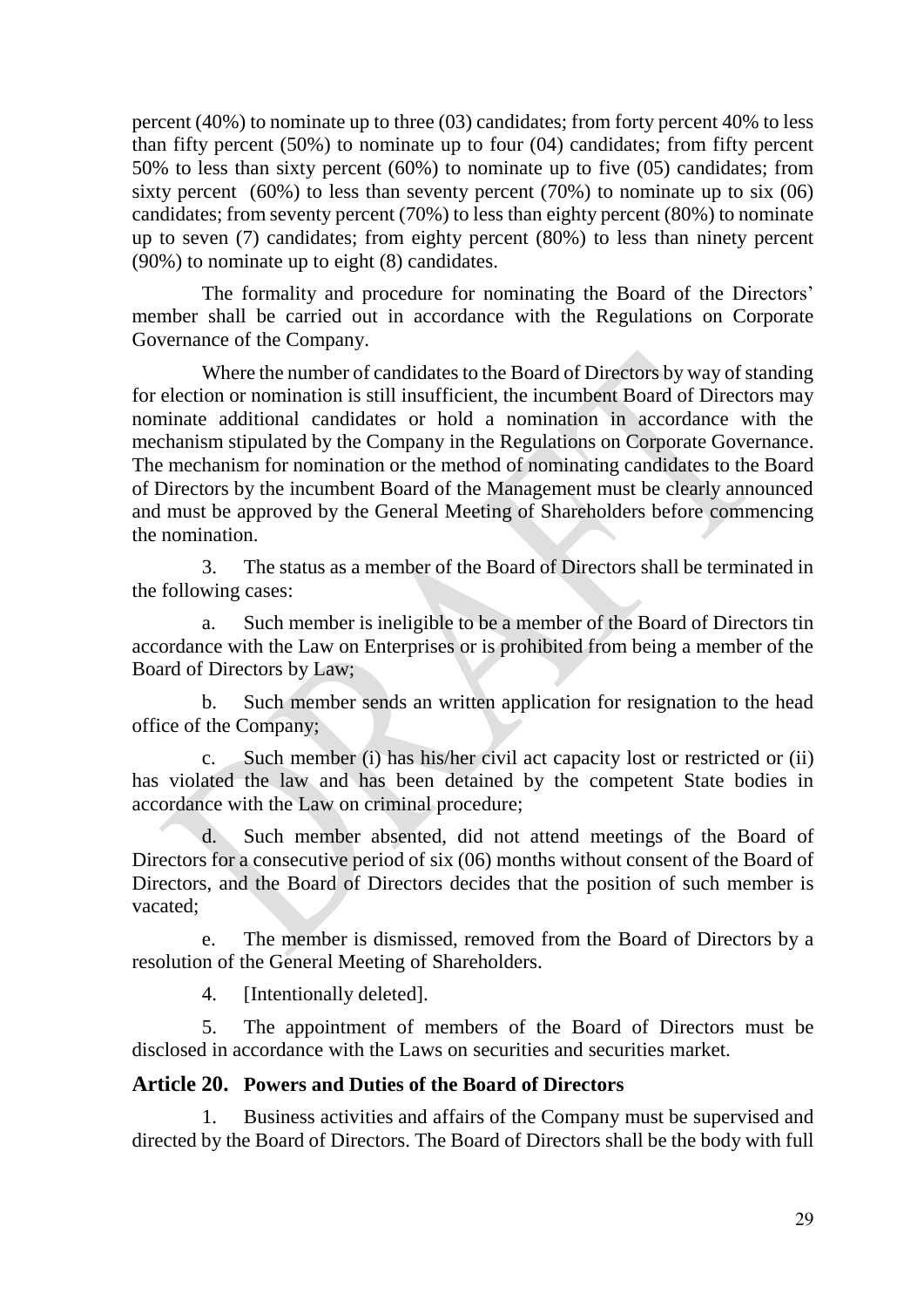powers to exercise all rights on behalf of the Company, excluding except the authorities which belongs to the General Meeting of Shareholders.

A shareholder as a member of the Board of Directors, the General Director, a Executive Director or the Chief Accountant of the Company must undertake to hold one hundred per cent (100%) of shares in his/her own possession for a period of at least 6 months from the date of first listing on the Stock Exchange of Ho Chi Minh City and fifty percent (50%) of such shares for a period of the following six (06) months, excluding the State-owned shares held by such Shareholder as representatives of the State.

2. The Board of Directors shall be responsible for supervising (including supervising the General Director and the Other Enterprise Managers), controlling the management of the Company under the mechanism as mentioned in this Charter and the Regulations on Corporate Governance.

3. The rights and obligations of the Board of Directors shall be stipulated by the Law, this Charter, the Regulations on the Corporate Governance, and resolutions of the General Meeting of Shareholders. Specifically, the Board of Directors shall have the following rights and obligations:

a. To make decisions on annual plans for development of annual business and production, and budgets;

b. To determine the operational objectives on the basis of strategic objectives approved by the General Meeting of Shareholders;

c. To appoint, remove or dismiss, and to enter into or or terminate labour contracts with (i) the General Director or, (ii) any Other Enterprise Managers of the Company to make decisions on their salary and other benefits;

To decide to appoint, remove or dismiss an Authorized Representative to exercise the ownership rights of shares or capital contributed to other organizations/ enterprises, and to make decisions on the level of remuneration and other benefits of such persons;

Such dismissal must not be contrary to the contractual rights (if any) of the dismissed persons;

c1. To report the General Meeting of Shareholders the appointment of the General Director by the Board of Directors;

d. To make decisions on the organizational structure of the Company,

e. To resolve claims of the Company against Managers as well as to make decisions on selecting a representatives of the Company to resolve relating to legal proceedings against such Managers;

f. To propose the class of shares which may be issued and the total number of shares of each class to be issued;

g. To propose issuance of bonds, converting bonds into shares, and warrants which entitle owners to purchase shares at a pre-determined price;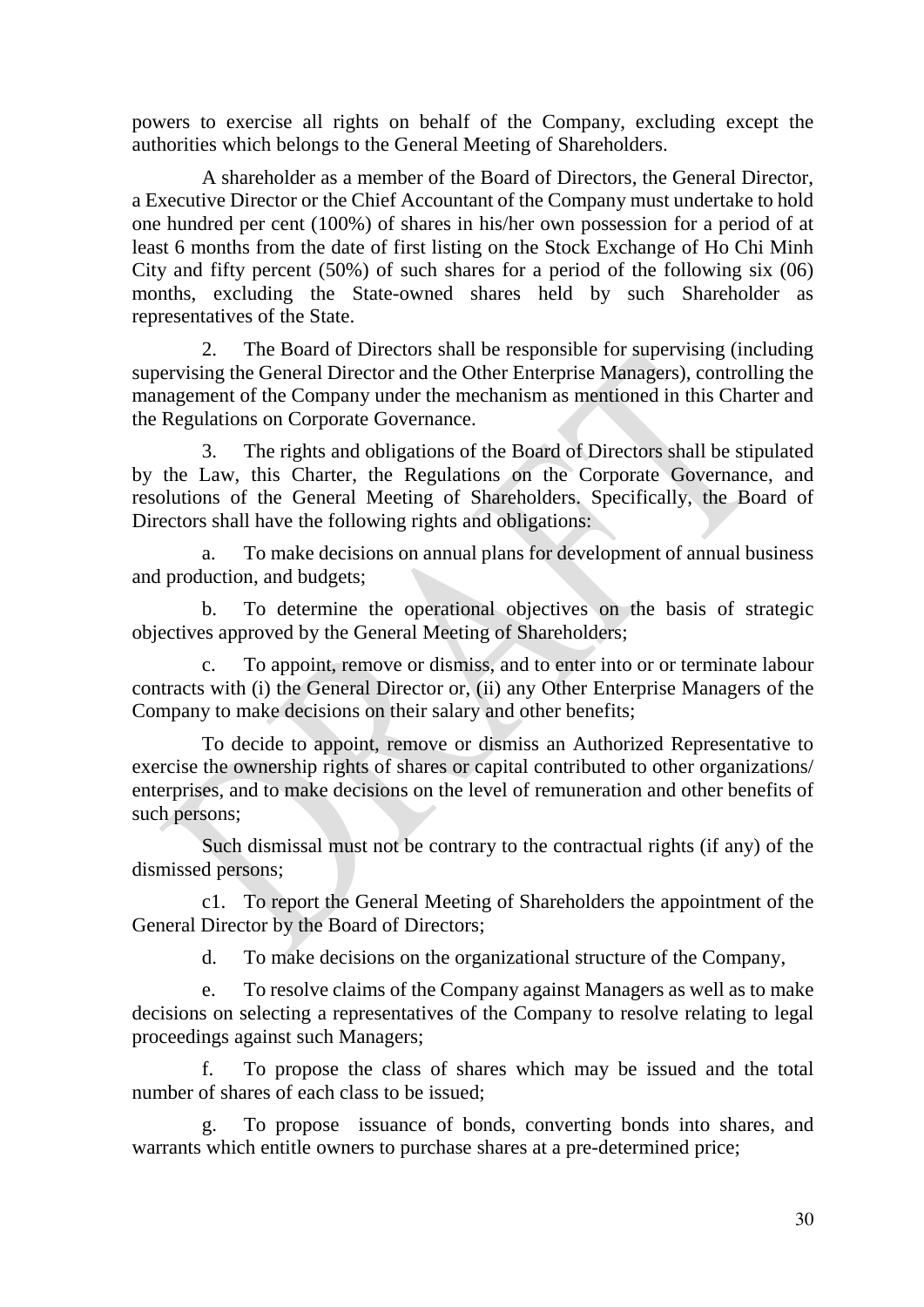h. To determine the prices of bonds, shares and convertible securities offered for sale if so authorized by the General Meeting of Shareholders;

i. To propose annual dividend rates and to determine provisional dividend rates; to organize dividends payment.

j. To propose the re-organization or dissolution of the Company;

k. To publicize benefits. Any member of the Board of Directors, one way or another, direct or indirectly benefits from a contract or transaction signed or intended to be signed with the Company and is aware that he/she has an interest in such contract or transaction, he/she shall be responsible to disclose the nature and content of such interest at the meeting where the Board of Directors considers signing such contract or transaction for the first time.

4. The following issues must be approved by the Board of Directors:

a. Establishment, closure of Branches or Representative Offices of the Company;

b. Establishment, separation, merger, consolidation, conversion or dissolution of Subsidiaries of the Company;

c. Within the scope regulated in Clause 2 Article 149 and except for the case stipulated in Clause 3 Article 162 of the Law on Enterprises, in which the approval of the General Meeting of Shareholders is required, the Board of Directors shall from time to time make decisions on implementation, amendment or cancellation of the major contracts and/or transactions of the Company, of any Branch of the Company or of the subsidiaries (including contracts and/or transaction for purchase, sale, loan, lending, merger, takeover and joint venture and other contract having the contract value accounting for thirty five prevent (35%) or more of the total value of the assets of the Company recorded in the most recent financial statements).

d. Appointment and removal of any person who are authorized by the Company to act as commercial representatives and Lawyers of the Company;

e. (i) Borrowing and (ii) implementation of any warranties and compensations of the Company with the value stipulated in the Regulations on Corporate Governance;

f. Investments exceeding ten percent (10%) of the planned value and in the annual business budgets;

g. Purchase or sale of shares or capital contribution in other companies established in Vietnam or overseas;

h. Valuation of non-cash assets contributed to the Company and relating to the issuance of shares or bonds of the Company, including gold, land use rights, intellectual property rights, technology and technological know-how;

Purchase or reclamation by the Company of no more than ten percent (10%) of shares of each class;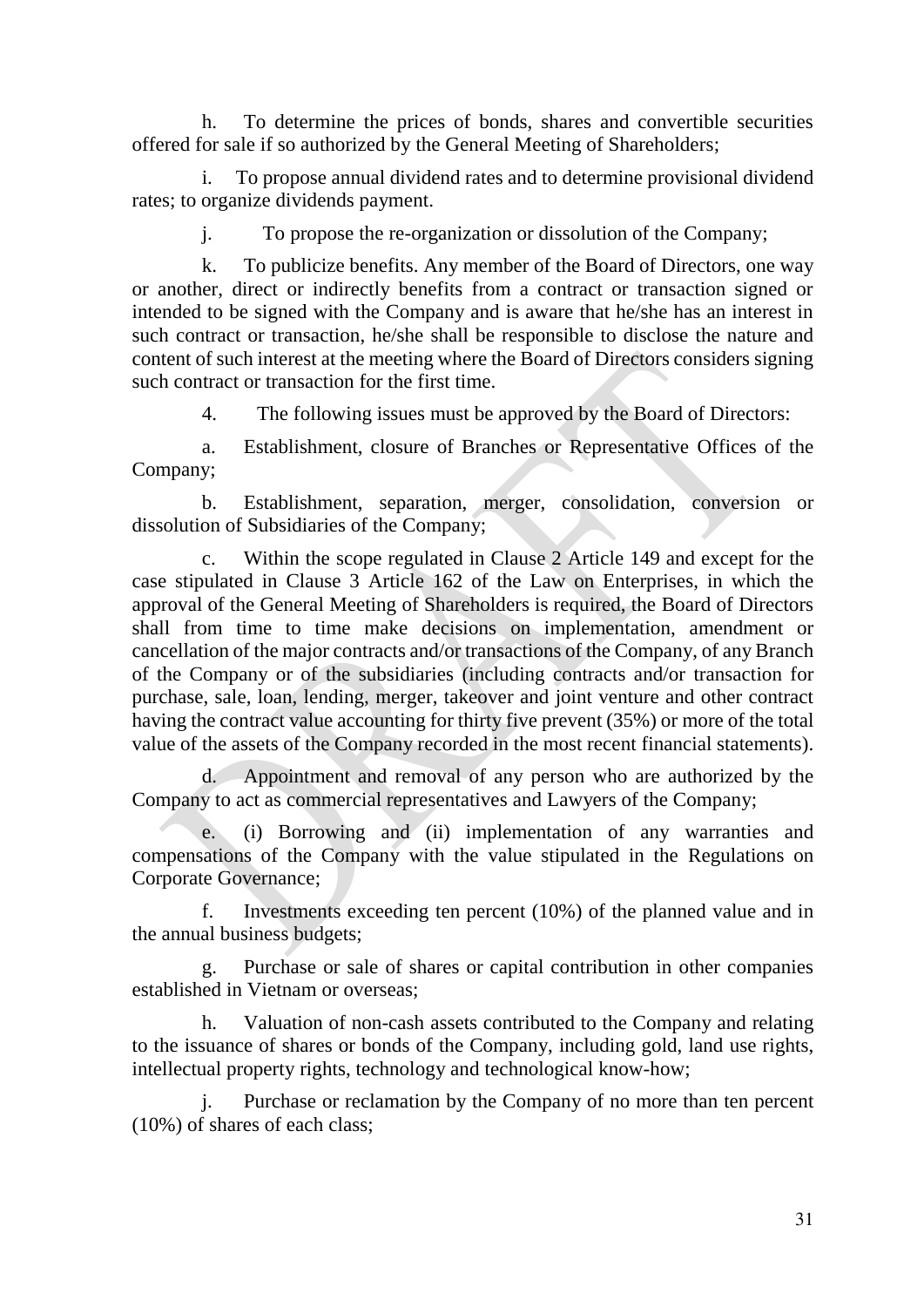l. Any other business issues or transaction which require approval as decided by the Board of Directors within the scope of its power and responsibilities based on the regulations on corporate governance; and

m. Decision on the purchase price or recovery of shares of the Company.

5. The Board of Directors must report to the General Meeting of Shareholders its activities, in particular, its supervision in respect of the General Director and Other Enterprise Managers within a fiscal year. The report of the Board of Directors may contain the evaluation of the Audit Committee as required under Article 23B. If the Board of Directors fails to submit such report to the General Meeting of Shareholders, the Company's annual financial statements shall be deemed invalid and not yet approved by the Board of Directors.

6. Unless otherwise stipulated by Law and the Charter, the Board of Directors may authorize Managers to deal with work on behalf of the Company.

7. Members of the Board of Directors shall be entitled to remunerations for their assignments in their capacity as members of the Board of Directors. The total remuneration for the Board of Directors shall be determined by the General Meeting of Shareholders and shall be distributed to members of the Board of Directors in accordance with the Regulations on Corporate Governance.

The total remuneration paid to each member of the Board of Directors shall be included in business expenses of the Company in accordance with the Law on corporate income tax and must be itemized in the annual report of the Company.

The total amount of money paid to each member of the Board of Directors comprises remuneration, expenses, commission, right to purchase shares and other benefits conferred by the Company, its subsidiaries and affiliated companies and other companies in which a member of the Board of Directors is the capital contributor representative must be detailed in the annual report of the Company.

Any member of the Board of Directors who holds any executive position or who works in sub-committees of the Board of Directors or who performs other work which is, in the opinion of the Board of Directors, beyond the scope of the normal tasks of a member of the Board of Directors, may be paid extra remuneration in the form of a lump sum wage on each time, or salary, commission, profit percentage or other form as per remuneration policies for the member of the Board of Directors.

9. Members of the Board of Directors shall be entitled to reimbursement of all costs of meals, accommodation and travel and other reasonable expenses paid by them when performing their responsibilities as a member of the Board of Directors, including expenses arising out of attending at the meetings of the Board of Directors or sub-committees of the Board of Directors, or the General Meeting of Shareholders.

## <span id="page-31-0"></span>**Article 21. Chairman of the Board of Directors**

1. The Board of Directors must select among members of the Board of Directors to elect as Chairman. The selection of the Chairman shall comply with the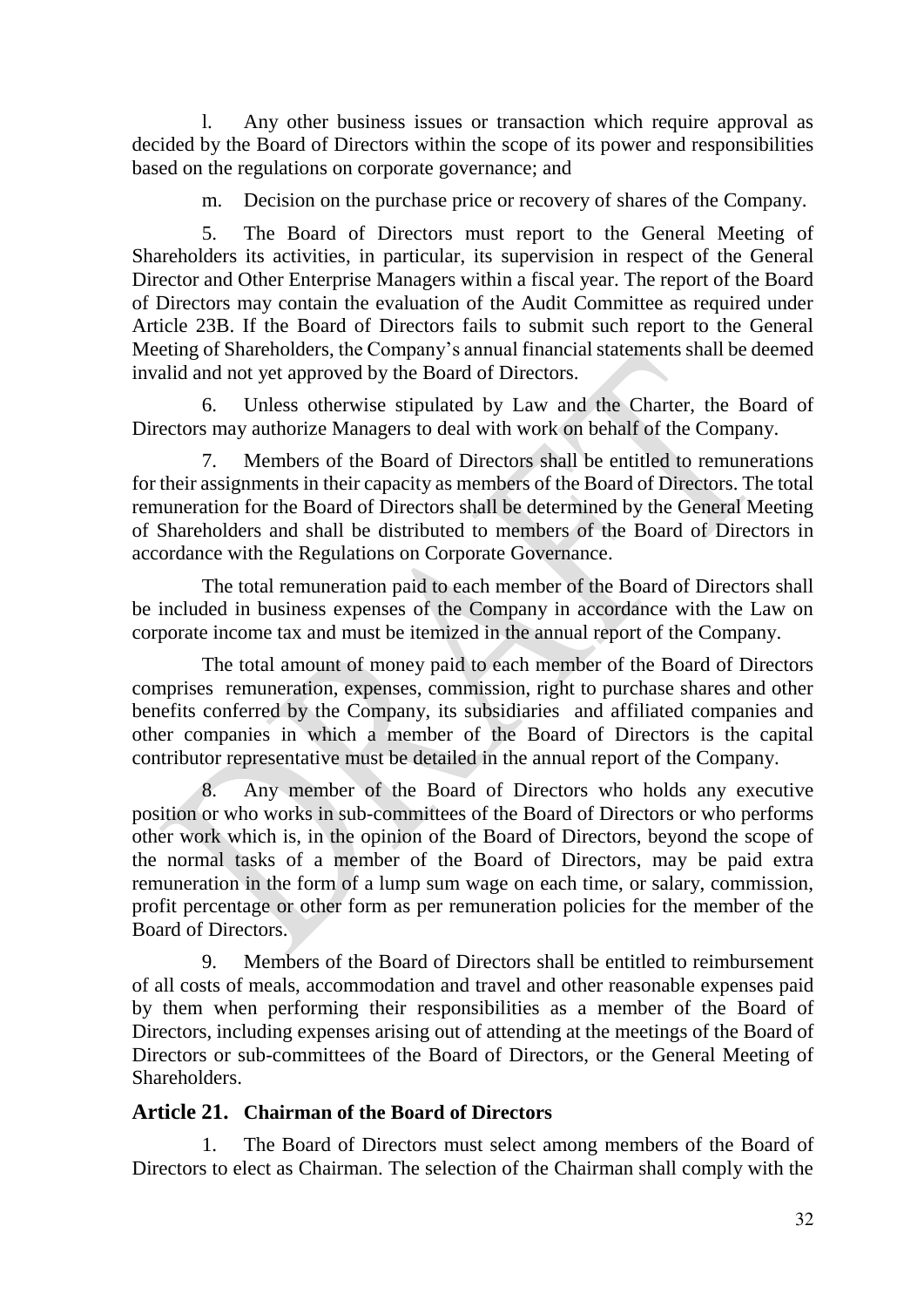Regulations on Corporate governance. The Chairman of the Board of Directors shall not act concurrently as the General Director of the Company.

2. The Chairman of the Board of Directors shall have the following rights and duties:

a. To prepare working plans and programs of the Board of Directors;

b. To prepare or organize the preparation of, the programs, agenda and documents for the meetings of the Board of Directors; to convene and preside over the General Meeting of Shareholders and the meetings of the Board of Directors;

c. the Chairman of the Board of Directors is responsible to ensure that the Board of Directors submit annual financial reports, operational reports of the Company, its audit and inspection reports to the Shareholders at the meeting of the General Meeting of Shareholders;

d. To sign resolutions, decisions of the Board of Directors on behalf of the Board of Directors;

e. To monitor and inspect implementation of the decisions of the Board of Directors;

f. To make recommendations on the appointment, removal or dismissal of the General Director to the Board of Directors or the General Meeting of Shareholders. On behalf of the Board of Directors, to sign labor contracts with the General Director;

g. Where necessary, the Chairman of the Board of Directors may suspend decisions of the General Director to reduce losses. After that, it must be approved by the Board of Directors to obtain an official decision within fifteen (15) days from the date of issuance of such decision on suspension;

h. Other rights and duties stipulated in the Law on Enterprises and this Charter.

3. The Chairman of the Board of Directors must convene and preside over the meetings of the General Meeting of Shareholders and meetings of the Board of Directors. Where the Chairman has notified the Board of Directors of his/her absence, or of his/her absence due to force majeure, or his/her inability to carry out his/her duties, a Board of Directors member who is authorized by the Chairman shall carry out the Board of Directors Chairman's rights and duties. In case of no proxy, the Board of Directors may appoint, on the principle of simple majority, another person among them to temporarily execute the duties of the Chairman.

4. Where the Chairman resigns or is dismissed or removed, the Board of Directors must elect any replacement within a period of ten (10) days from the date of the Company's receipt of any resignation letter from the date of the Board of Directors's decision on removal, dismissal of the Board of Directors Chairman.

## <span id="page-32-0"></span>**Article 22. Alternate members of the Board of Directors**

[Intentionally deleted]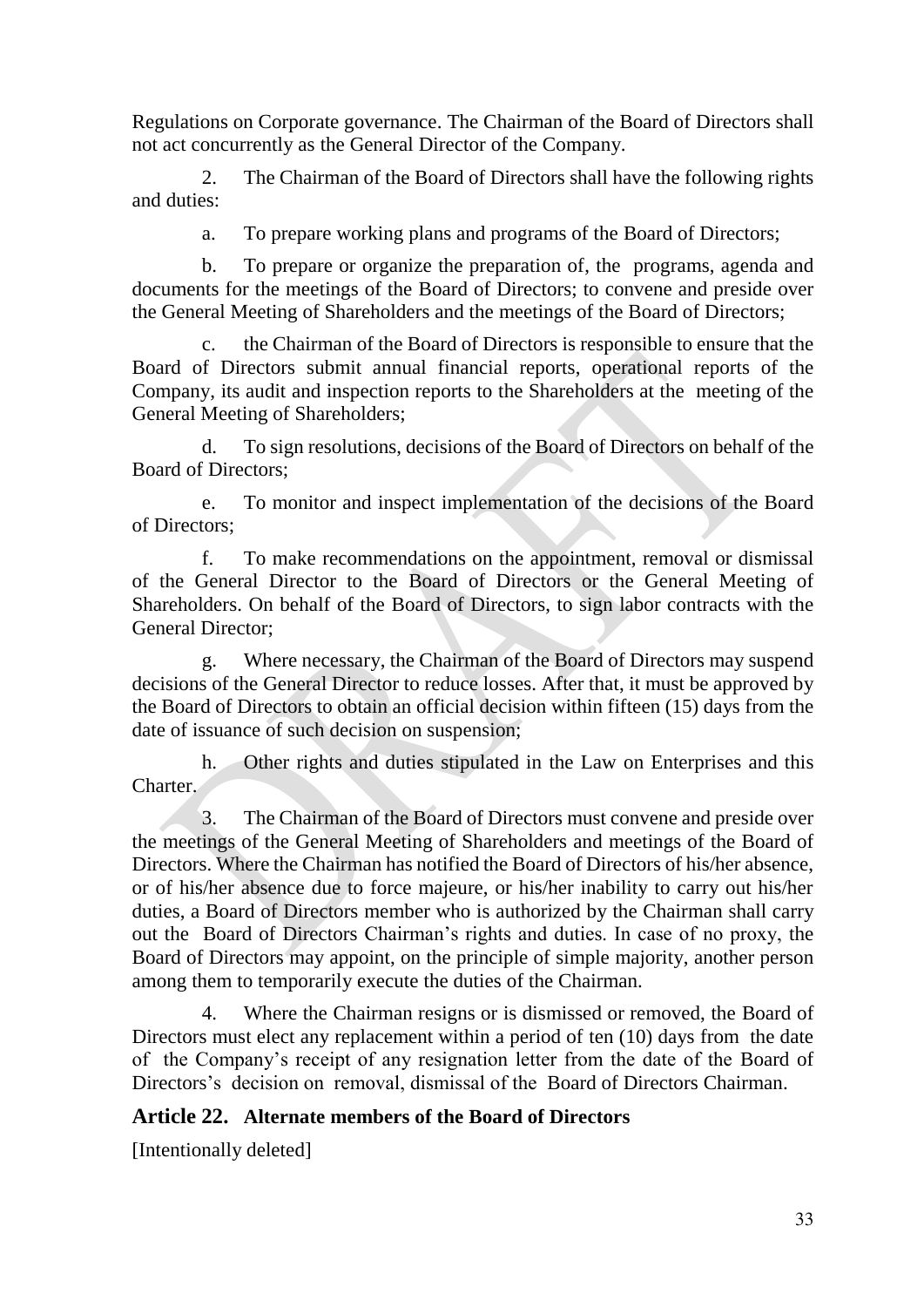## <span id="page-33-0"></span>**Article 23. Meetings of the Board of Directors**

1. Initial meeting of the office term of the Board of Directors. If the Board of Directors elects the Chairman, then the initial meeting of a term of the Board of Directors in order to elect the Chairman and to pass other resolutions within its authority must be conducted within a time-limit of seven (07) working days from the date of completing the election of the Board of Directors for that term. Such meeting shall be convened by the member who obtains the highest number of votes. If two or more members obtain the same highest number of votes, such members shall elect a person amongst them to convene the meeting by a majority vote.

2. Regular Meeting. The Chairman of the Board of Directors must convene regular meetings of the Board of Directors, prepare the meeting agenda, determine the appropriate time and venue of the meetings at least five (05) working days before the proposed date of such meetings. The Chairman may convene a regular meeting of the Board of Directors whenever necessary, but there must be at least one (01) meeting every quarter.

3. Extraordinary Meeting. The Chairman must convene an extraordinary meeting of the Board of Directors when he/she sees necessary for the interests of the Company. In addition, the Chairman of the Board of Directors must convene a meeting of the Board of Directors which shall not be delayed without a legitimate reason, when any of the following subjects makes a written request specifying the purpose of the meeting and the issues to be discussed:

a. The General Director or at least five (05) Other Enterprise Managers;

- b. An independent member of the Board of Directors;
- c. At least two (02) members of the Board of Directors;

d. An independent auditor who requests discussion of the audit report and the status of the Company

4. Meetings of the Board of Directors stipulated in Clause 3 of this Article must be conducted within seven (07) working days after the request for the meeting is made. If the Chairman of the Board of Directors does not accept to convene a meeting as requested, then the Chairman must be liable for any damage caused to the Company; the person making the request as referred to in Clause 3 of this Article may himself or herself convene a meeting of the Board of Directors.

5. Meeting Venue. Meetings of the Board of Directors shall be conducted at the registered address of the Company or at another address in Vietnam or abroad as proposed by the Chairman of the Board of Directors and unanimously approved by the Board of the Management.

6. The notice of a Board of Directors meeting must be sent to the members of the Board of Directors at least five (05) working days before holding the meeting; the members of the Board of Directors may refuse the notice of invitation in writing and such refusal may take retroactive effect. The notice of the meeting of the Board of Directors must be made in writing and in Vietnamese; must provide information on the agenda, time and venue of the meeting; accompanied by necessary documents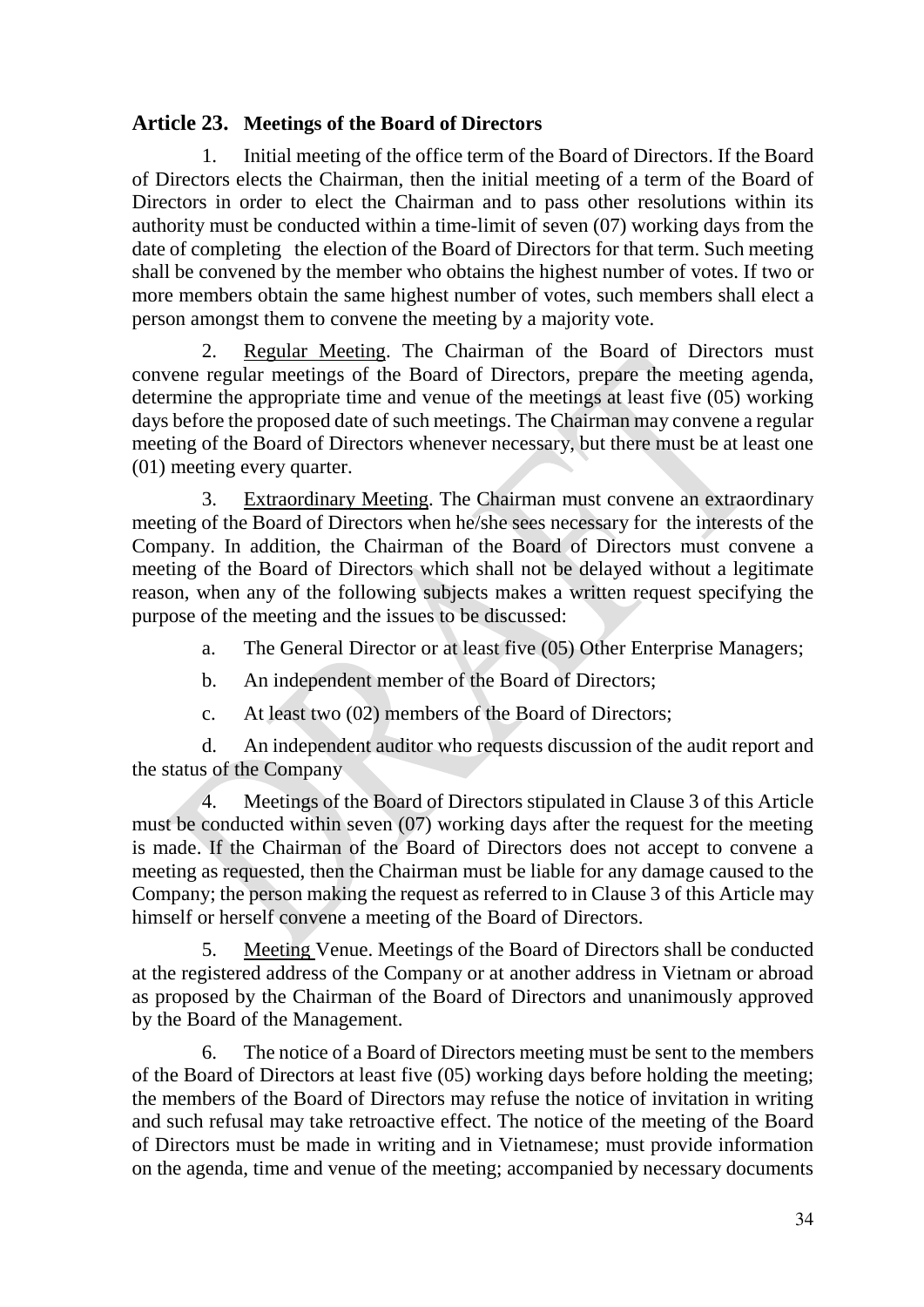regarding the issues to be discussed and voted on at the meeting of the Board of Directors and voting form for the members of the Board of Directors who shall be unable to attend the meeting. The notice of invitation shall be sent by post, fax, electronic mail or other methods guaranteed to reach the address of each member of the Board of Directors as registered with the Company.

7. Quorum. The first meeting shall only be conducted for passing resolutions/decisions if at least three-quarters of the members of the Board of Directors attend such meeting. A member of the Board of Directors is considered to attend the meeting when: (i) present in person; (ii) present via his/her proxy; (iii) having the valid votes as stipulated in Clause 11 of this Article; or (iv) in the forms stipulated in Clause 12 of this Article.

A Director may authorize another person to attend a meeting if the majority of members of the Board of Directors agree.

In a case of an insufficient quorum, the meeting must be re-convened within seven (07) days from the proposed date of the first meeting. The re-convened meeting shall be conducted if more than half of the number of members of the Board of Directors attends in person or via their Proxies.

8. Voting.

a. Except for Point (b) of this clause, each member of the Board of Directors or his/her Proxy who is present in his/her capacity as an individual at the meeting of the Board of Directors shall have one (01) vote.

b. A member of the Board of Directors shall not be permitted to vote on any contract or transaction or proposal in which such ember or any Related Person of such member has interests which conflict of possibly conflicts with the interests of the Company. A member of the Board of Directors shall not be included in quorum required to be present to hold a meeting of the Board of Directors regarding resolutions on which the member does not have the voting right.

Any member of the Board of Directors who benefits from any contract stipulated in Clause 4 of Article 29 of the Charter shall be deemed to have a considerable interest in such contract.

b. According to Point b of this Clause, when an issue arise at a meeting of the Board of Directors, relating to the interest of a member of the Board of Directors or the voting right of such member, which is not resolved by voluntary waiver of the voting right of the relevant member of the Board of Directors, then such issue shall be referred to the meeting Chairman for decision. The Chairman's decision on such issue shall be final, except where the nature or scope of the interest of the relevant member of the Board of Directors has not been fully announced.

9. The Board of Directors shall pass decisions/resolutions based on majority consent of the members of the Board of Directors present (more than fifty per cent – 50%). Where the number of votes for and against are equal, then the Board of Directors' Chairman or the person authorized by the Chairman to attend and vote at the meeting shall cast his/her vote as the deciding vote.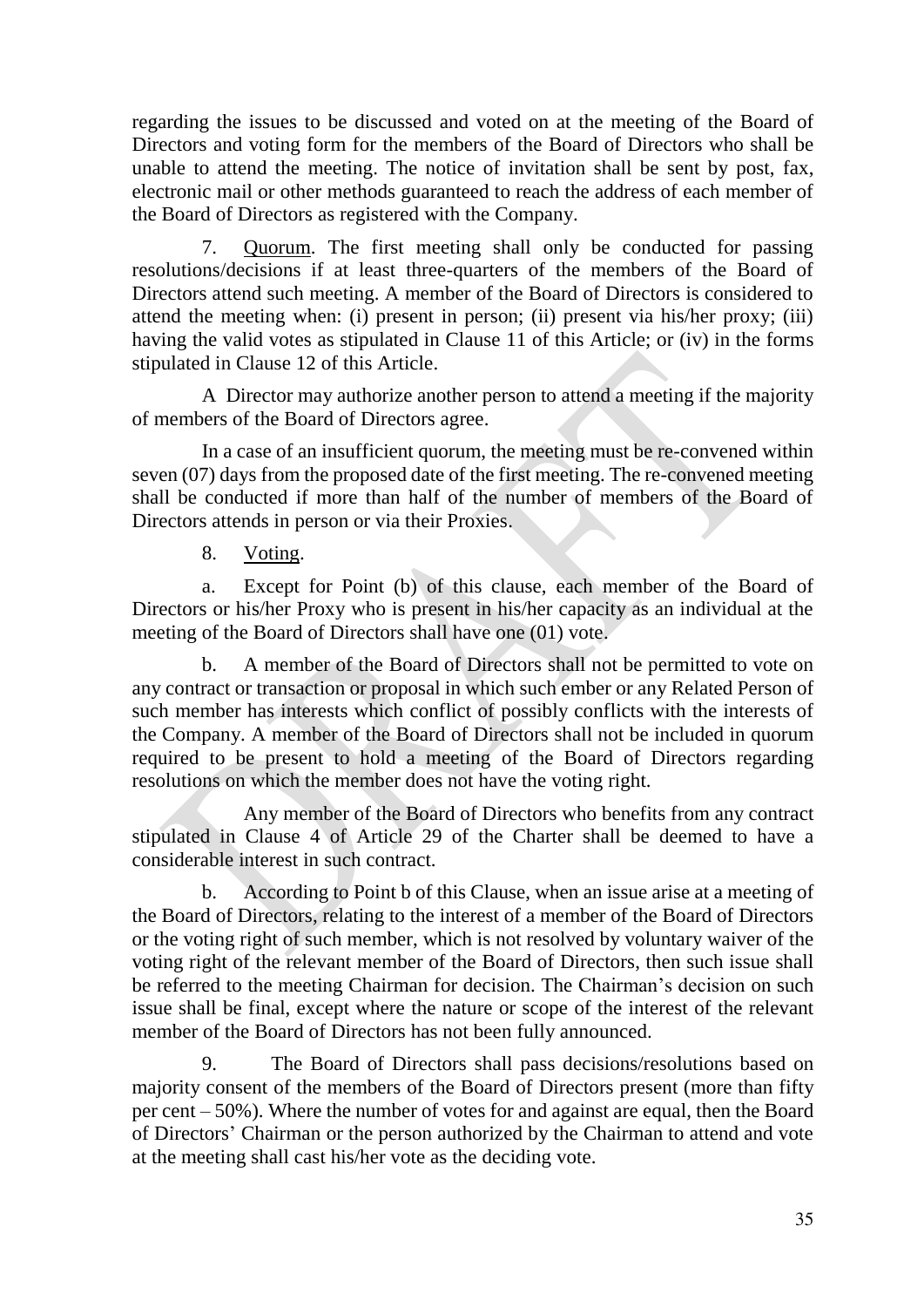10. Declaration of interests. Any member of the Board of Directors who directly or indirectly benefits from a contract or transaction signed or intended to be signed with the Company and aware that he/she has an interest in such contract or transaction is responsible to disclose the nature and contents of such interest at the meeting where the Board of Directors considers the signing of such contract or transaction for the first time. Where a member of the Board of Directors is not aware that such member and his/her Related Person have interest at the time a contract or transaction is signed with the Company, such member must publicly announce his/her related interests at the first meeting of the Board of Directors to be held after such member becomes aware that he/she has or will have an interest in the relevant contract or transaction.

11. Voting by default. An absent member of the Board of Directors may vote on a resolution of the Board of Directors by voting in writing. Such written votes must be in a sealed envelope and be given to the Chairman no later than one (01) hour before the proposed time when the meeting is conducted.

12. Meetings by telephone or by other forms. A meeting of the Board of Directors may be conducted by way of a conference call between members of the Board of Directors when all or a number of members are at different places that each attending member is able to:

a. Hear each other member of the Board of Directors expressing their opinions in the meeting;

b. Express his/her opinions to other attending members at the same time.

The communication among the members may be implemented directly via telephone or by any other means of communication (including use of such means at the time of approving the Charter or thereafter) or by a combination of such means. The members of the Board of Directors who attend such meeting shall be deemed physically present at such meeting. The meeting venue to be held in accordance with this provision shall be the venue where the largest group of members of the Board of Directors gathers, or shall be the venue where the Chairman of the meeting is present if there is no such a group.

Resolutions passed at a meeting via telephone which are duly held and conducted shall take effect immediately after closing the meeting, but must be confirmed by the signatures of all attending members of the Board of Directors in the meeting minutes.

13. Written resolutions. A resolution by way of collection of written opinions shall be approved based on majority consent of members of the Board of Directors who have voting rights. Such resolution shall have the same effect and validity as a resolution passed by the members of the Board of Directors at the meeting which is convened and held in accordance with the normal practice.

14. Meeting minutes. The Person in charge of Corporate Governance shall be responsible for delivering the minutes of a meeting of the Board of Directors to members, and such minutes shall be deemed authentic evidence of the work carried out at such meeting unless there is an objection of the contents of the provided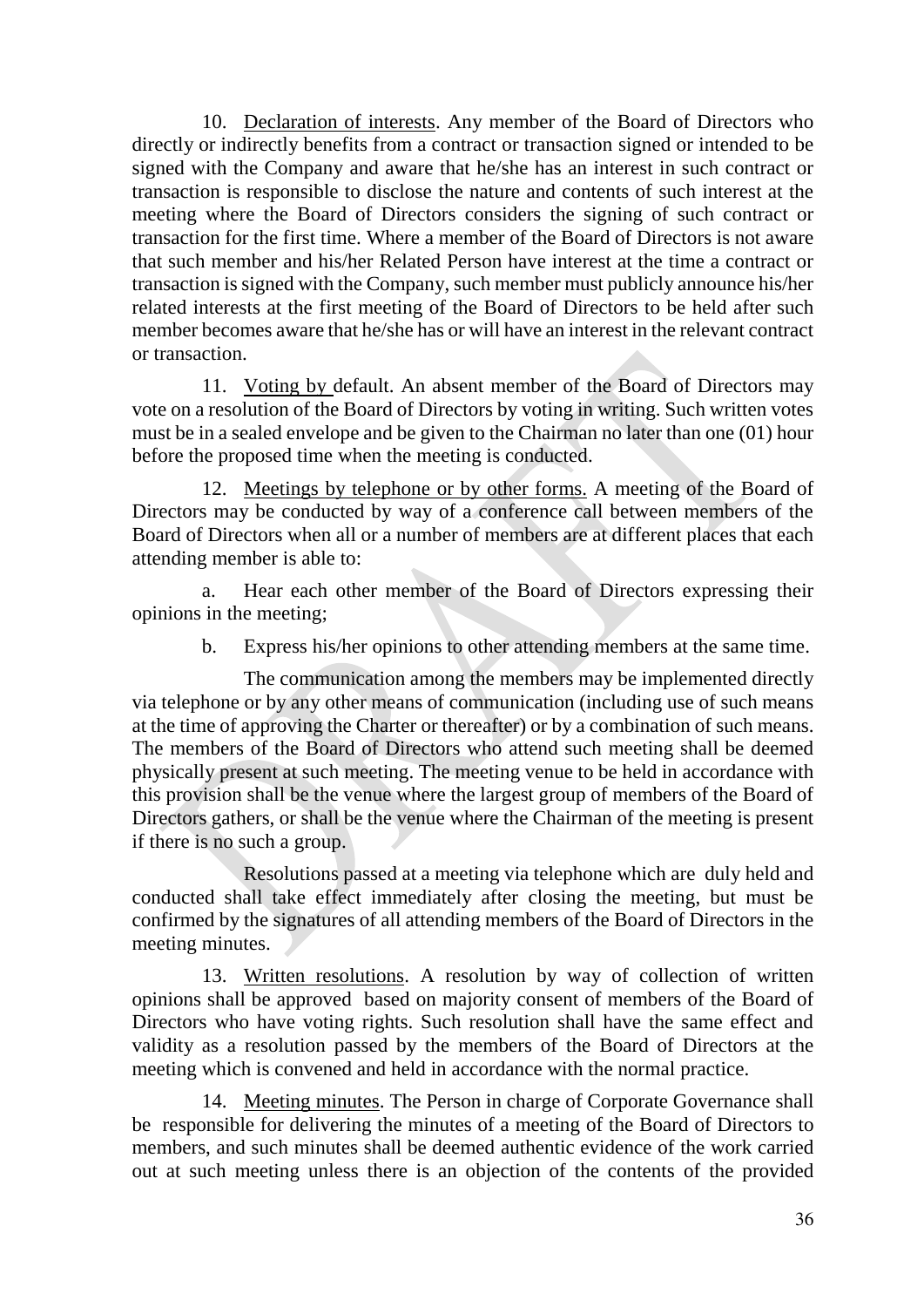minutes within ten (10) days from the date of delivery. The minutes of the meeting of the Board of Directors must be written in Vietnamese and must contain the signatures of the chairperson of the meeting and the person recording the minutes.

The time-limit of filing the minutes of the meeting of The Board of Directors is implemented in accordance with the Regulations on Corporate Governance.

15. Persons invited to attend a meeting as observers. The General Director, other Other Enterprise Managers and experts may attend a meeting of the Board of Directors at its invitation but shall not be permitted to vote.

### <span id="page-36-0"></span>**Article 23B. Sub- committees of the Board of Directors**

1. The Board of Directors shall set up Audit Committee, Strategy Committee, Personnel Committee and Salary and Bonuses Committee to assist it in carrying out the Board of Directors' activities. The Audit Committee, Personnel Committee and Salary and Bonuses Committee must respectively have one (1) independent member of the Board of Directors who shall act as the head of each subcommittee.

2. The Board of Directors shall be required to set up other special subcommittees after the approving resolutions of the General Meeting of Shareholders.

3. Unless otherwise provided for in this Charter, the members of subcommittees may consist of one or more members of the Board of Directors and one or more external members as decided by the Board of Directors. During the course of performance of the authorized powers, the sub-committees must abide by the regulations issued by the Board of Directors. Such regulations may govern or permit the admission of additional persons who are not members of the Board of Directors to the afore said sub-committees and may permit such persons to vote in the capacity as members of the sub-committee, but (i) must ensure that the number of the external members is less than half of the total members of the sub-committee, and (ii) the resolutions of the sub-committee shall take effect only when there are more than fifty percent (50%) members of the Board of Directors under such the sub-committees attending and voting at the meeting.

4. The resolution implementation of sub-committees under the Board of Directors or of any person as a member of sub-committees of the Board of Directors must comply with the applicable laws and provisions in this Charter.

5. The Board of Directors shall provide detailed regulations on establishment of and responsibilities of the sub-committees and each member.

6. Relevant provisions on the organizational structure and functions of the Audit Committee:

6.1. Structure of Audit Committee: A majority of the members of the Audit Committee are independent members of the Board of Directors and non-executive members of the Board of Directors. The specific contents related to the organizational structure of the Audit Committee shall be prescribed in the Regulations on Corporate Governance.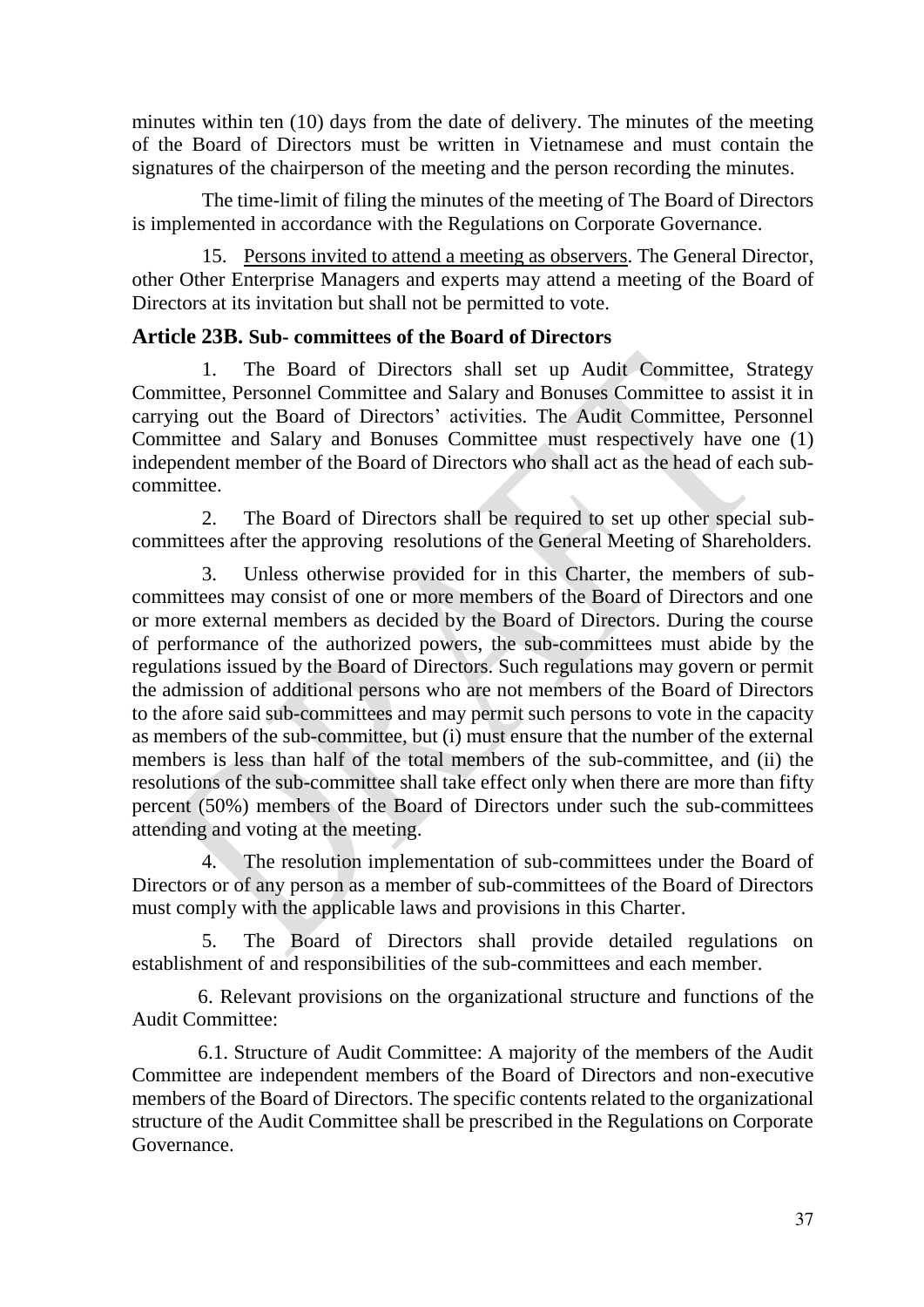6.2. At least one (01) member of the Audit Committee shall have qualifications, certificates or experience relevant to finance, accounting or auditing.

6.3. The Audit Committee has the following rights and responsibilities:

a. At the request of a Shareholder or a group of Shareholders as provided in Article 3.10 of this Charter, the Audit Committee shall carry out an inspection within a period of seven (7) working days from the date of receipt of the request. The Audit Committee must submit a report on the issues under inspection requirement to the Board of Directors and the requesting Shareholder or a group of Shareholders within a period of fifteen (15) working days from the date of completion of the inspection. Such inspections stipulated in this Clause shall not disrupt the normal activities of the Board of Directors and shall not interrupt the management of normal corporate operations;

b. Establish a mechanism in receiving comments and complaints of employees in the Company in terms of mistakes, negligence in the management, business administration, risk management, internal control. This mechanism must ensure the confidentiality and protection of the rights and interests of the respondent, as well as the provisions on independent investigation and subsequent remedies.

c. Upon discovery of a member of the Board of Directors or the General Director breaching her/his managerial obligations stipulated in Article 160 of the Law on Enterprises, Article 28 and Article 29 of this Charter, request the person in breach to cease the breach and a written notice shall be immediately given to the Board of Directors, the Board of Directors shall making a decision for solution.

d. To inspect the reasonableness, legality, truthfulness and prudence in terms of management and administration of the business activities, in terms of organization of statistic and accounting work and preparation of financial statements;

e. To review books of accounts and other documents of the Company, the management and administration of the corporate operations pursuant to a resolution of the General Meeting of Shareholders or at request of a Shareholder or a group of Shareholders stipulated in Article 10.3 of this Charter;

f. [Intentionally deleted];

g. To appraise reports on business activities, annual, semi- annual and quarterly financial statements of the Company. Establishing reports on evaluating these documents of the Board of Directors to the General Meeting of Shareholders at its annual meetings;

h. Internal Audit: The Audit Committee is responsible for internal auditing activities of the Company.

i. In the accounting and auditing activities of the Company: implement the rights and obligations as stipulated under the Regulations on Corporate Governance.

j. To exercise other powers and duties as stipulated this Charter, Regulations on Corporate Governance and the applicable laws.

6.4. The Audit Committee is eligible to use independent consultants to perform assigned tasks.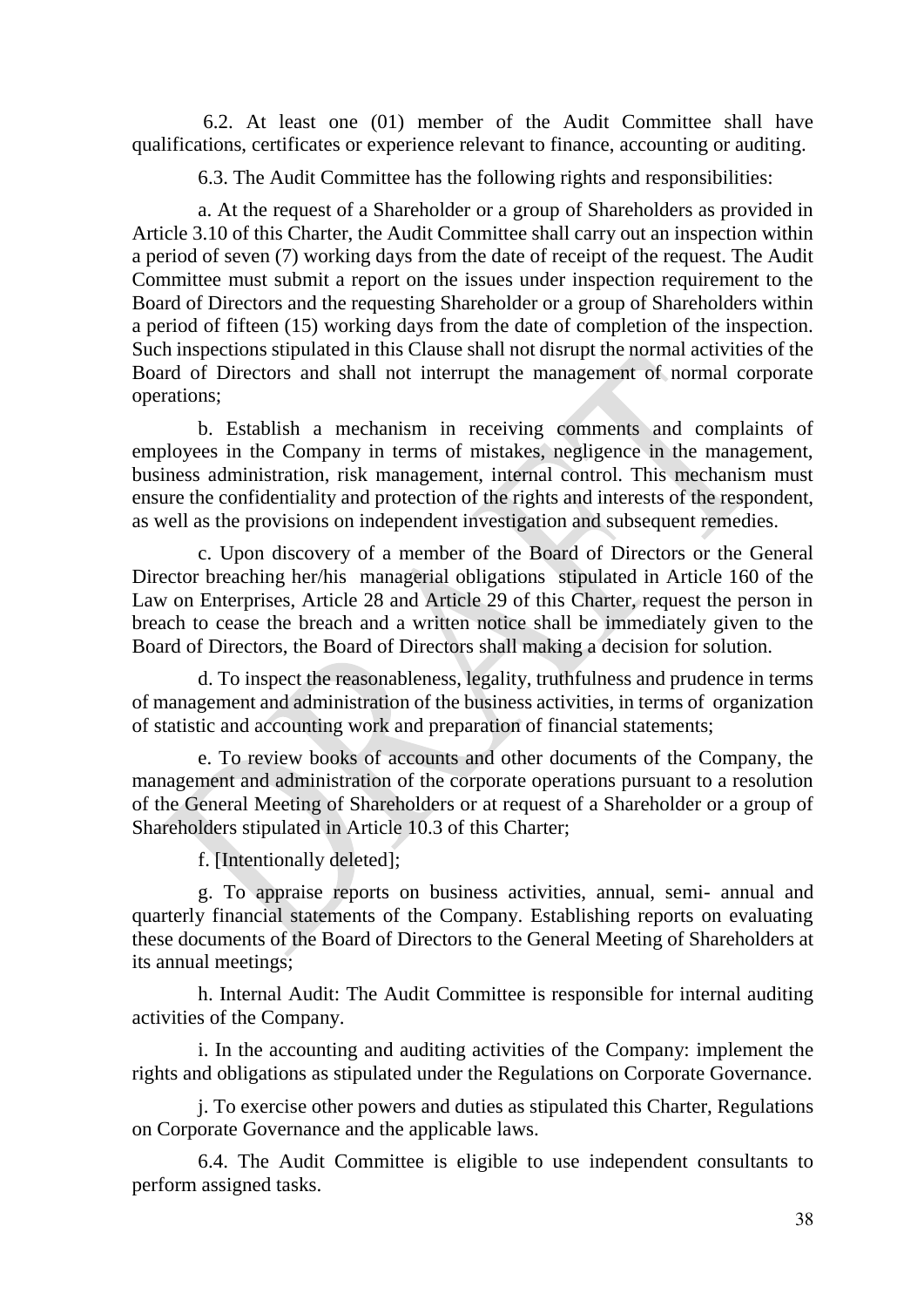6.5. The General Director and the Other Enterprise Managers must provide all information and documents relating to the corporate operations at the request of the Audit Committee.

#### <span id="page-38-0"></span>**VIII.GENERAL DIRECTOR, OTHER OTHER ENTERPRISE MANAGERS AND SECRETARY OF THE COMPANY**

#### <span id="page-38-1"></span>**Article 24. Organization of the management apparatus**

The managerial system of the Company must ensure that the managerial apparatus shall be liable to the Board of Directors and shall be under the leadership of the Board of Directors. The Company shall have one (01) General Director, some Other Enterprise Managers consisted of Executive Directors and other Other Enterprise Managers positions. The appointment, removal or dismissal of said positions i must be implemented by a duly approved resolution of the Board or Management. The Executive Directors mean persons who assist the General Director to implement one or more duties assigned and authorized by the General Director; shall be responsible for the scope of such assigned and authorized tasks to the General Director, the Board of Directors and the Law.

#### <span id="page-38-2"></span>**Article 25. Other Enterprise Managers**

1. At the General Director's request and upon approval of the Board of Directors, the Company will recruit a certain numbers of senior management positions necessary and in compliance with the managerial system and practice of the Company as determined by the Board of Directors from time to time.

2. The salary, remuneration, benefits and other terms in an employment contract with Other Enterprise Managers shall be approved by the Board of Directors based on recommendations of the General Director; in case the Board of Directors cannot convene for decision, these matters shall be carried out in accordance with the General Director's decision and shall be submitted for approval of the Board of Directors in the nearest meeting. Information about salary of Other Enterprise Managers must be recorded in a separate item in the annual financial statements and annual report of the Company

### <span id="page-38-3"></span>**Article 26. Appointment, dismissal, removal, Duties and Powers of the General Director**

1. Appointment. The Board of Directors shall appoint a member of the Board or another person to be the General Director and shall enter into a contract which shall specify the salary, remuneration, benefits and other terms related to the recruitment. The information about salary, allowances and benefits of the General Director must be recorded in a separate item in the annual report and report financial statements of the Company.

2. Conditions and standards: The General Direction must be a person who does not fall into the category of persons prohibited by law from being a General Director, including: (i) minors; persons whose civil acts capacity is restricted or lost; (ii) person sentenced or serving prison sentences; (iii) member of people's armed forces, of state officials and employees; and (iv) a person prohibited from being a manager of an enterprise, a cooperative within a time-limit under the decision of the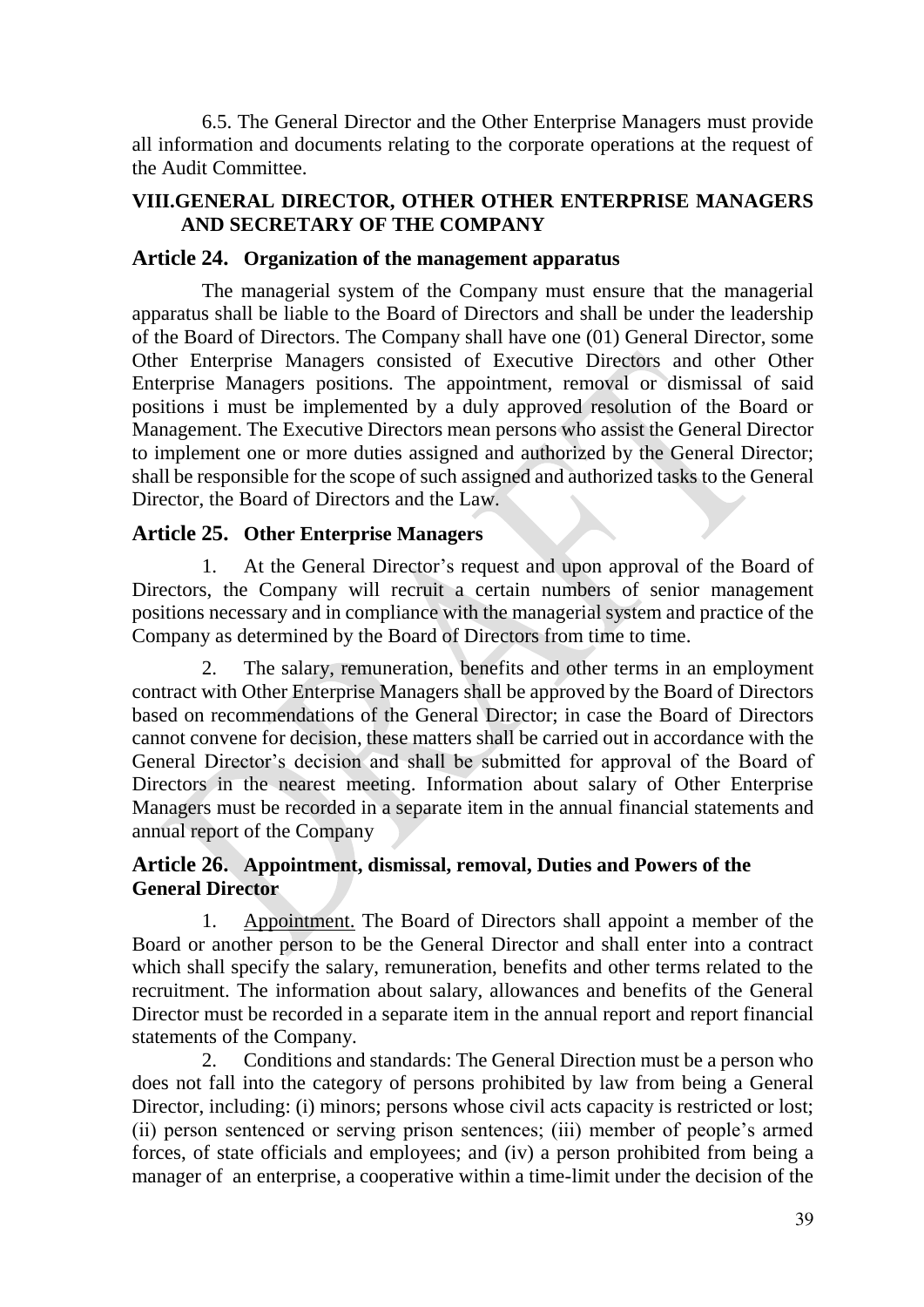competent State bodies, including: private enterprise owner; partnership member, Director (General Director); the Chairman, the members of the Board of Directors; the Member's Council of an enterprise; the cooperative's head, the member of the Cooperative's Board of Directors declared bankrupt, except for such enterprise, cooperative go bankrupt due to force majeure.

3. Office term: The office term of the General Director shall be specified in the Regulations on Corporate Governance.

4. Powers and Duties. The General Director has the following powers and responsibilities:

a. To organize implementation of decisions adopted by the Board of Directors and of the General Meeting of Shareholders.

b. To make decisions on all issues without requiring a resolution of the Board of Directors, inclusive of the signing financial and commercial contracts on behalf of the Company, and on the organization and management of the day-to-day business and production activities of the Company in accordance with the best management practices;

c. To make recommendations on the number and manager positions the Company needs to recruit for appointment or removal by the Board of Directors when necessary for the purpose of implementing the best management practices and structures proposed by the Board of Directors; and to provide advice for the Board of Directors to decide salary, remuneration, benefits and other terms for the employment contracts with Other Enterprise Managers;

d. To consult the Board of Directors to make decisions on the number of employees, wage rate, allowances, benefits, appointments and dismissals and other terms relating to their employment contracts; to appoint, discharge, dismiss managers' titles of the Company, except for those subject to the authority of the Board of Directors and General Meeting of Shareholders.

e. On November 30<sup>th</sup> in each year, the General Director must submit to the Board of Directors a detailed business plan for the next fiscal year for its approval on the basis of satisfying the requirements of the appropriate budget;

f. To organize implementation of the annual business plans which are approved by the General Meeting of Shareholders and the Board of Directors;

g. To propose measures to improve the operation and management of the Company;

h. To prepare long-term, annual and quarterly budget estimates of the Company (hereinafter referred to as an estimated) to serve long-term, annual and quarterly management activities of the Company in accordance with the business plans. The annual budget estimate (including the proposed balance sheet, profit and loss statement and cash flow statement) for each fiscal year must be submitted to the Board of Directors for its approval and must contain the information as per the Company's regulations which issued by the Board of Directors.

i. To make recommendations on methods of paying dividends and dealing with losses in business;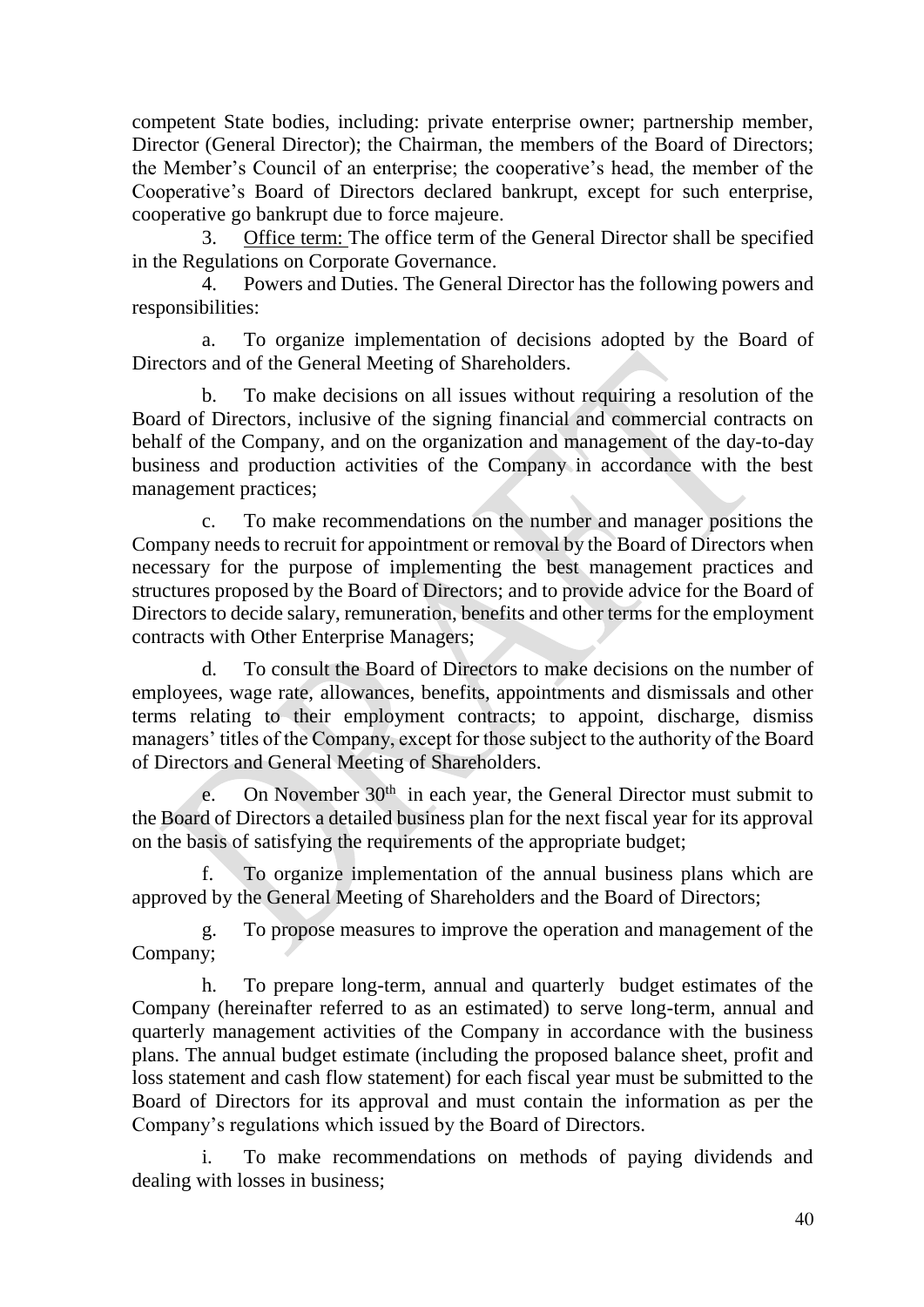j. The General Director shall be the legal representative of the Company to sign labour contracts or authorize Other Enterprise Managers to recruit and sign those contracts;

k. Within the scope of his/her duties and power, the General Director may authorize other individuals and/or organizations to perform the work related to his/her duties and rights depending on the demand from time to time.

l. To manage the day-to-day business operations of the Company in accordance with the provisions of the Law, this Charter and the regulations of the Company, the resolutions of the Board of Directors and his/her employment contract signed with the Company.

If his/her management is contrary to those provisions, and causes damages to the Company, the General Director shall be responsible before the Law (if any) and shall compensate the Company for the damages.

4. Report to the Board of Directors and Shareholders. The General Director shall be responsible before Board of Directors and the General Meeting of Shareholders for implementing of the assigned duties and powers, and must report to such bodies if so required.

5. Removal, dismissal. The Board of Directors may remove, or dismiss the General Director when at least two-thirds of the members of the Board of Directors vote for it (excluding the votes of a member of the Board of Directors in the case where such member acts as the General Director) and may appoint a new General Director as replacement.

The General Director may be removed by the Board of Directors in the following cases:

a. Due to the business demand, the personnel transfer and rotation of the Company;

b. Due to his or her health that may be insufficient for his or her continued performance of his or her tasks;

c. Expiry of labor contract; and

d. Retire and have no demand on extending the labor contract.

The General Director may be dismissed by the Board of Directors in the following cases:

a. Due to any failure to complete his/her duties, or his or her infringement upon the internal regulations or rules of the Company

b. Infringement upon of the laws that is serious to the extent of taking criminal responsibility or mandatory termination of the labour contract.

#### <span id="page-40-0"></span>**Article 27. Person in charge of Corporate Governance**

1. The Board of Directors must appoint at least one person to act as the person in charge of corporate governance in order to assist corporate governance to be carried out effectively ("**Person in charge of Corporate Governance**"). The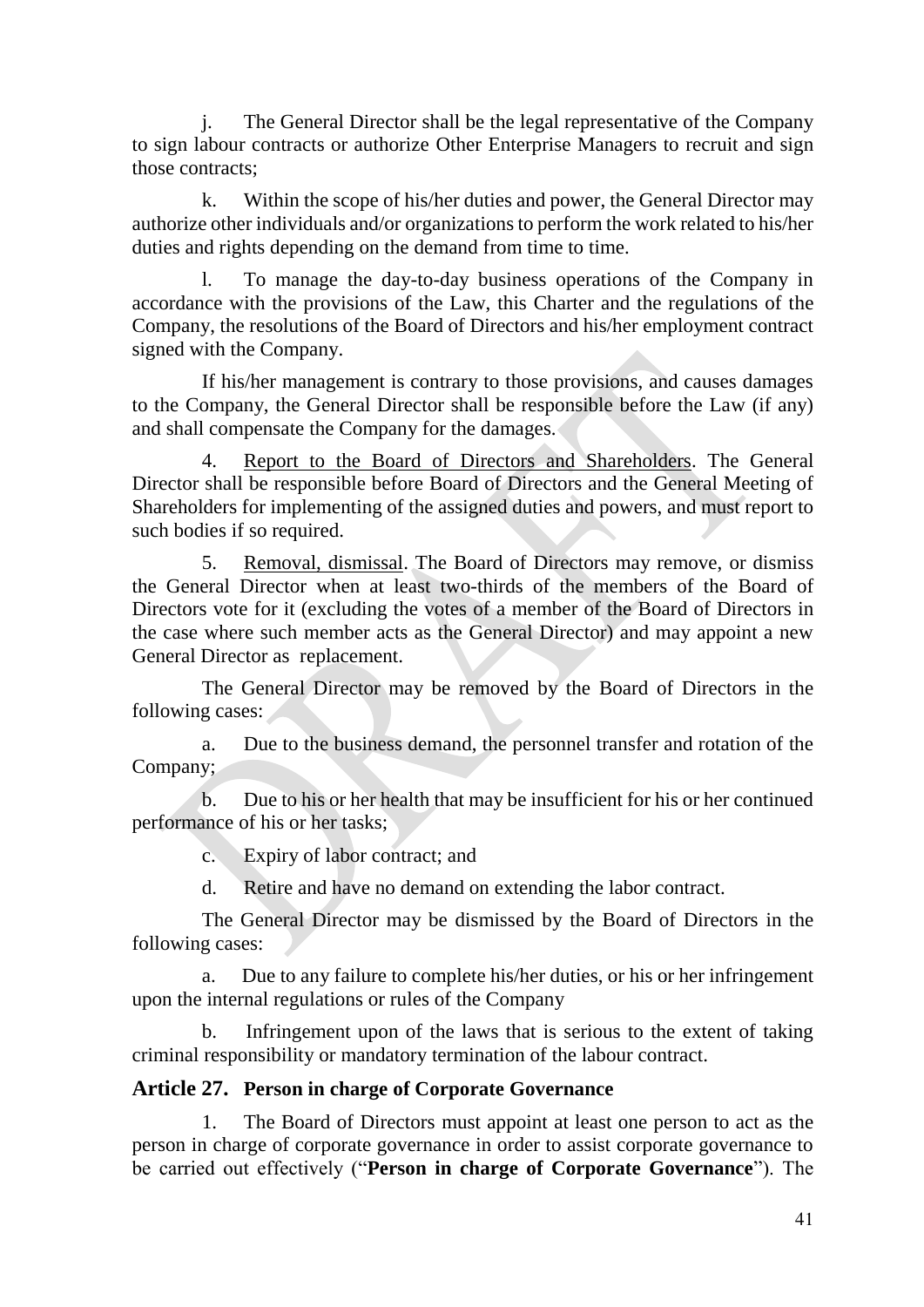office terms shall be decided by the Board of Directors. The Person in charge of Corporate Governance may concurrently be the company secretary. The Board of Directors may remove the Person in charge of Corporate Governance at any time, provided that it is not contrary to the relevant laws on labor.

2. The Person in charge of Corporate Governance is responsible for advising and supporting the Board of Directors by focusing on the following four (04) areas: (i) Governance, (ii) Consulting, (iii) Communication, (iv) Compliance. In particular, the Person in charge of Corporate Governance shall endeavor to perform the following roles:

a. Ensure compliance with laws on corporate governance of public company;

b. Ensure compliance with governance procedures;

- c. Manage the corporate governance framework of the company;
- d. [Intentionally deleted];

e. Communicate between the Board of Directors, the General Director and Other Enterprise Managers, and shareholders;

f. [Intentionally deleted]; and

g. [Intentionally deleted].

3. The above roles as stipulated in Clause 2 are performed through the following duties:

a. To conduct periodical review and advice the Board of Directors to ensure that the framework, regulations and procedures comply with all laws and regulations and all governance practices;

b. To contribute to the flow of information between the Board of Directors, the members of the Board of Directors and other stakeholders including shareholders

c. To prepare contents and information necessary for the Board of Directors to make decision;

d. To keep a record of all powers of attorney, especially those provided in the Regulations on Corporate Governance;

e. To prepare schedules, calendar and relevant matters (including documents and minutes) for the meetings of the Board of Directors and its subcommittees.

f. [Intentionally deleted];

g. To assist the Board of Directors in evaluating the performance of the Board of Directors, its sub-committees and its members.

h. To note and propose appropriate training sessions for the members of the Board of Directors;

i. Other relevant tasks.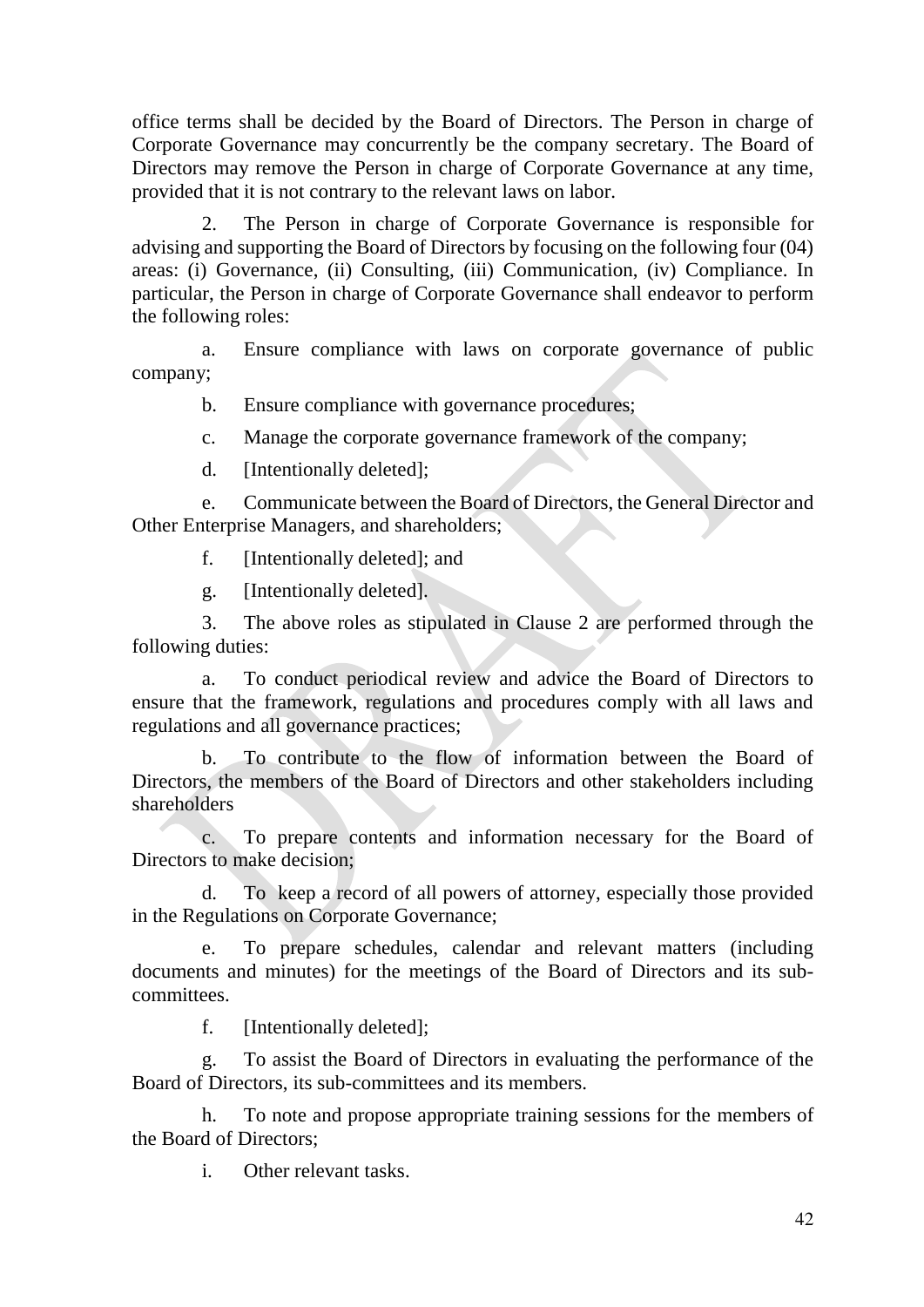2. The Person in charge of Corporate Governance shall be responsible to keep information confidential in accordance with the Law and this Charter.

#### <span id="page-42-0"></span>**IX. DUTIES OF MEMBERS OF THE BOARD OF DIRECTORS, MEMBER OF INSPECTION COMMITTEE, THE GENERAL DIRECTOR AND OTHER ENTERPRISE MANAGERS**

#### <span id="page-42-1"></span>**Article 28. Responsibility to be prudent**

Members of the Board of Directors, the General Director and Other Enterprise Managers are responsible to perform their duties including those as a members of sub-committees under the Board of Directors in bona fide for the best interests of the Company and with an extent of prudence expected from any prudent peer under similar circumstances.

#### <span id="page-42-2"></span>**Article 29. Responsibility to be honest and avoid conflicts of interest**

1. Members of the Board of Directors, the General Director and Other Enterprise Managers are not permitted to take advantage of profitable business opportunities of the Company for personal purposes; and concurrently not permitted to use information obtained by virtue of their positions for their personal interest or for the interests of other individuals or organizations.

2. Members of the Board of Directors, the General Director and other Other Enterprise Managers shall be obliged to notify the Board of Directors of any interests to which may conflict with those of the Company and to which they may be entitled via other economic legal entities, transactions or individuals. The announcement content includes:

a. Name, address of the head office, business lines, issuance number and date of the Enterprise Registration Certificate, place of business registration of any enterprise in which they own contributed capital or shares; ratio and date of owning such contributed capital or shares;

b. Name, address of the head office, business lines, issuance number and date of the Business Registration Certificate, place of business registration of any enterprise in which their Related Persons jointly or severally own shares or contributed capital of more than ten percent (10%) of the Charter Capital.

The declaration stipulated in this clause must be made within a time-limit of seven (07) working days from the arising date of any relevant interest; any amendment or addition must be reported to the Company within seven (07) working days from the date of such amendment or addition.

The declaration stipulated in this Clause shall be reported to the General Meeting of Shareholders at its annual meeting, and be displayed and retained in the head office of the Company. Shareholders, their authorized representatives, members of the Board of Directors, and the General Director shall have the rights to review the declared contents whenever necessary.

Any Board of Directors member, and the General Director must, if performing work in any form in his/her name or on behalf of others within the scope of business of the Company, must report the nature and content of that work to the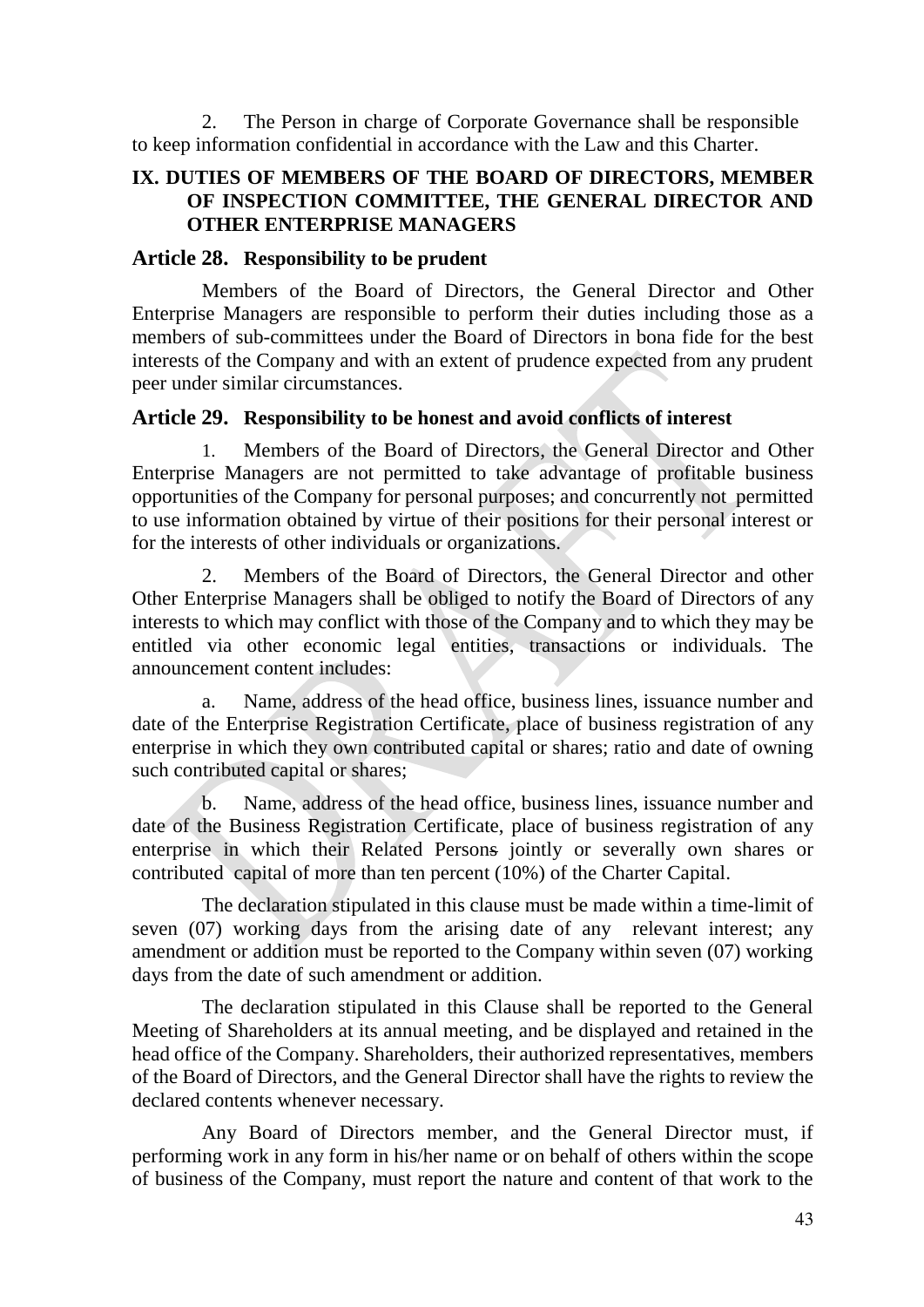Board of Directors, and must only be permitted to perform [the work] if the majority of the remaining members of the Board of Directors approve; if the work is performed without reporting or without the approval of the Board of Directors, all income arising from such activity shall belong to the Company.

3. The Company shall not be allowed to grant any loan or guarantee to any member of the Board of Directors, the General Director, Other Enterprise Managers and their Related Person; or to any legal entity in which the abovementioned persons have financial interests, except where such loan or guarantee has been approved by the General Meeting of Shareholders.

4. According to Article 162 of the Law on Enterprises, a contract or transaction between the Company and the following parties:

4.1 Shareholders or authorized representative of the Shareholders holding more than ten percent (10%) of the ordinary shares of the Company, and their Related Persons; or

4.2 Any member of the Board of Directors the General Director and their Related Persons; or

4.3 Any enterprise in which any member of the Board of Directors, any member of the Inspection Committee, the General Director or any Other Enterprise Managers owns contributed capital or shares; any enterprise in which the Related Persons of any member of the Board of Directors, the General Director or any Other Enterprise Manager own jointly or separately shares or contributed capital of more than ten percent (10%) of the charter capital; shall not be invalid if:

a. with respect to any contract or transaction valued at less than twenty percent (20%) of the total value of the assets of the Company and its Subordinate Units recorded in the most recent audited financial statements and the contents of such contract or the main contents of such transaction were announced and the Board of Directors issued a decision on approval of, and permission of performance of such contract or transaction;

b. with respect to other contracts or transactions valued at twenty percent (20%) or more of the total value of the assets of the Company and its Subordinate Units recorded in the most recent audited financial statements; and other contracts or transactions not belonging to the authority of the Board of Directors; and the contents of those contracts or the main contents of these transactions were announced and the General Meeting of Shareholders approved and permitted performance of such contracts or transactions.

 Members of the Board of Directors, the General Director, Other Enterprise Managers and their Related Persons must not use the Company information which have not yet been permitted to be disclosed, or must not disclose information to others in order to implement related transactions.

5. Neither member of the Board of Directors, nor the General Director, nor any Senior Manager, nor any Related Person of his or hers shall be allowed to purchase or sell or deal with shares of the Company or its subsidiaries in any form at any time when they have sensitive information that definitely will affect the price of such shares while other Shareholders are not aware of the information.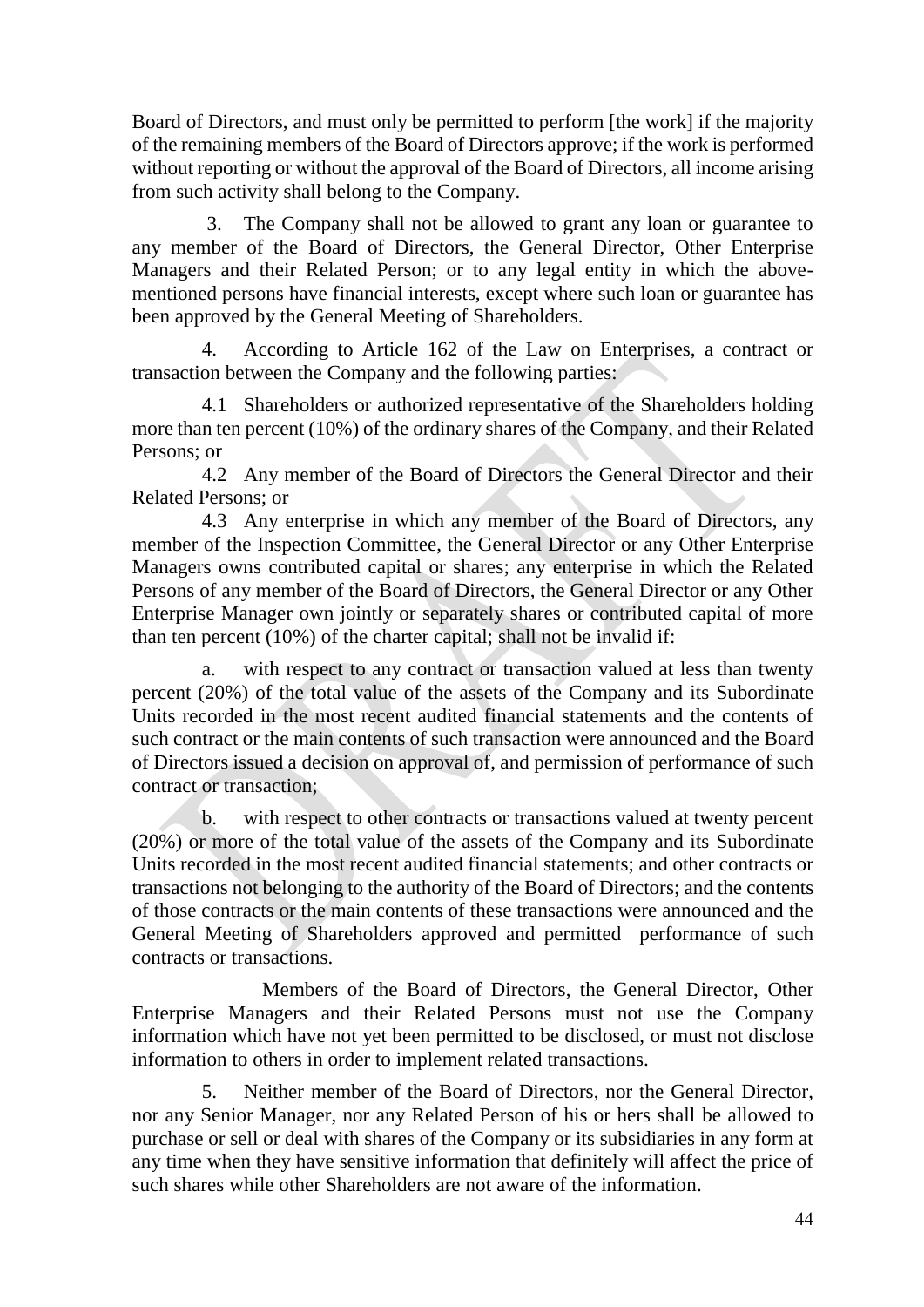#### <span id="page-44-0"></span>**Article 30. Responsibility for loss and compensation**

1. Members of the Board of Directors, members of the Inspection Committee, the General Director and Other Enterprise Managers who breach the obligations and responsibilities for honestly and prudence or fail to fulfil their obligations with due diligence and professional capability must be responsible for any damages caused by their breaches.

2. The Company shall pay compensation to any person who has been, is, or is likely become a related party in any claim, suit, or legal proceeding (including civil and administrative cases other than those initiated by the Company) if such person was or is a member of the Board of Directors, members of the Inspection Committee, the General Director, the Other Enterprise Managers, the employee of the Company or an Authorized Representative of the Company, or such person acted or is acting at the request of the Company in the capacity as a member of the Board of Directors, members of the Inspection Committee, the General Director, the Other Enterprise Managers, the employee of the Company or an Authorized Representative of the Company provided that such person acted honestly, prudently and diligently in the best interests or without countering the best interests of the Company in compliance with Law and that there is no evidence that such person committed a breach of his/her responsibilities. When implementing functions, duties or work authorized by the Company, the members of the Board of Directors, members of the Inspection Committee, the General Director, the Other Enterprise Managers, the employee of the Company or an Authorized Representative of the Company, shall be entitled to compensation paid by the Company when they become a related party in any claim, suit or legal proceeding (excluding legal actions initiated by the Company) in the following cases:

(a) They acted honestly, prudently and diligently in the interests of the Company and without conflicting with the interests of the Company;

(b) They complied with law and there is no evidence that they failed to perform their responsibilities.

The expenses for compensation shall comprise arising expense (including lawyer's fees), judgement expenses, fines and payable actually arising or deemed reasonable when dealing with such cases within the framework permitted by Law.

The Company may purchase liability insurance for such persons as stipulated in Clause 2 of this Article in order to cover the said responsibilities for compensation, subject to the followings:.

a. The General Meeting of Shareholders shall approve the purchase of liability insurance for the members of the Board of Directors and the Inspection Committee;

b. The Board of Directors shall approve the purchase of liability insurance for the General Director and the Other Enterprise Managers; and

c. The General Director shall decide the purchase of liability insurance for the cases outside the framework of Points a, b of this Clause.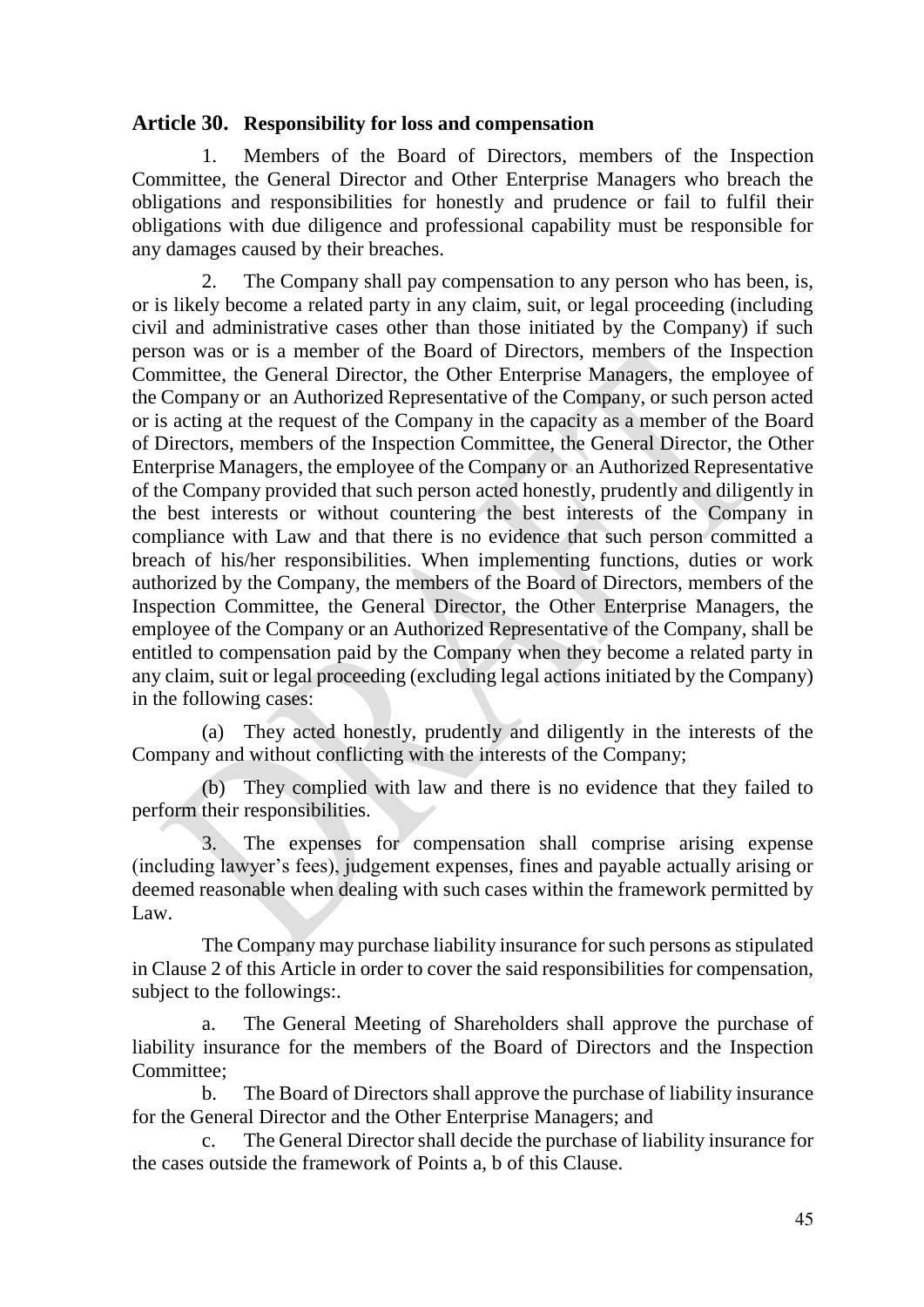#### <span id="page-45-0"></span>**X. INSPECTION COMMITTEE**

#### <span id="page-45-1"></span>**Article 31. Inspection Committee**

[Intentionally deleted]

#### <span id="page-45-2"></span>**XI. RIGHT TO INVESTIGATE BOOKS AND RECORDS OF THE COMPANY**

#### <span id="page-45-3"></span>**Article 32. Right to investigate books and records**

1. A Shareholder or a group of Shareholders holding more than five percent (5%) of the total shares with voting rights for six (06) consecutive months or more shall have the right to send, directly or via any authorized representatives, a written request for approval on inspecting, the list of Shareholders and the meeting minutes of the General Meeting of Shareholders and copying or extracting such records; to sight and make an extract of the book of minutes and resolutions of the Board of Directors, mid-year and annual financial statements made in accordance with the Vietnamese accounting system during working hours and at the head office of the Company. A request for inspection by the authorized representative of the Shareholder must be accompanied by a power of attorney of the Shareholder represented by such person or a notarized copy of such power of attorney.

2. Members of the Board of Directors, the General Director and other managers shall have the right to inspect the Company's Register of Shareholders, the list of Shareholders and other books and records of the Company for any purposes relating to their positions on the condition that the information must be treated as confidential.

3. The Company shall keep this Charter and its amendments and additions, the Enterprise Registration Certificate, regulations, documents proving asset ownership, minutes of meetings of the General Meeting of Shareholders and of meetings of the Board of Directors, annual financial statements, accounting books, and any other documents in accordance with the Law at the head office of the Company.

4 The Charter must be posted on the Company's website.

## <span id="page-45-4"></span>**XII. EMPLOYEES AND THE TRADE UNION**

#### <span id="page-45-5"></span>**Article 33. Employees and the Trade Union**

1. The General Director must prepare a plan for the Board of Directors to approve the matters relating to recruitment, dismissal of employees, salary, social insurance, welfare, rewards and discipline applicable to employees and Other Enterprise Managers.

2. The General Director must prepare a plan in order for the Board of Directors to approve the matters relating to the relationship between the Company and trade unions in accordance with best management standards, practices and policies, the practices and policies stipulated in this Charter, the regulations of the Company, and applicable law.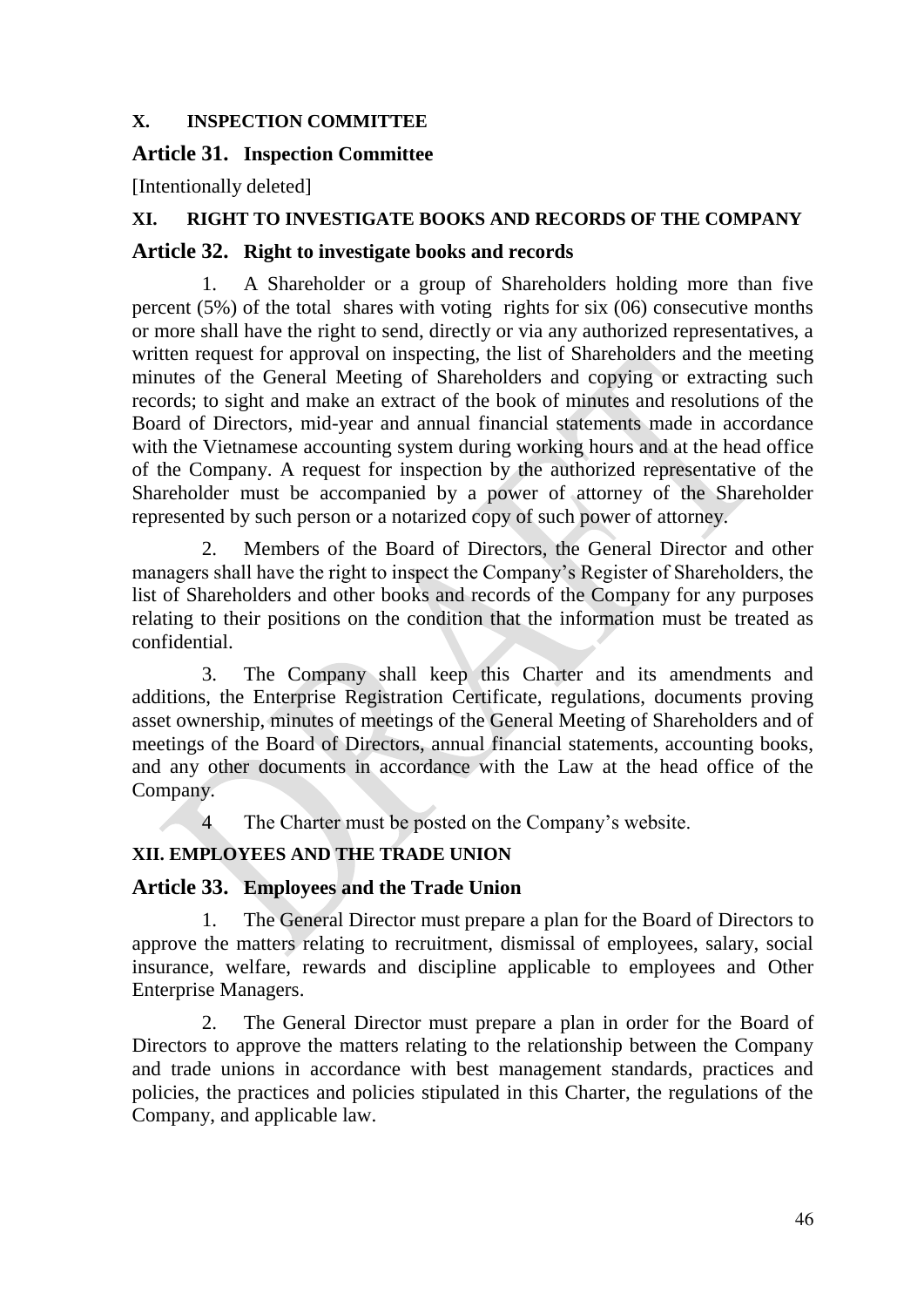#### <span id="page-46-0"></span>**XIII. PROFIT DISTRIBUTION**

#### <span id="page-46-1"></span>**Article 34. Profit distribution**

1. The General Meeting of Shareholders shall decide the rate of dividends to be paid and the method of annual dividend payment from the Company's retained profits.

2. As stipulated by the Law on Enterprises, the Board of Directors may decide mid-term dividends advances upon considering such advance payment conforms to the Company's profitability.

3. [Intentionally deleted]

4. The Company shall not pay interest on dividend payments or on payments relating to any class of shares.

5. The Board of Directors may request the General Meeting of Shareholders to approve payment of all or part of dividends by shares, and the Board of Directors shall be the body implementing such decision.

6. Where any dividend payment or other payments relating to one class of shares shall be made in cash, the Company must make such payment in Vietnamese dong. The payment may be made directly or via banks based on the bank details provided by the Shareholders. If the Company makes a bank transfer based on the exact banking detail provided by a Shareholder but such Shareholder cannot receive money, the Company shall not be liable for amount which it has transferred to the Shareholder entitled to such amount.

7. With approval of the Shareholders at the General Meeting of Shareholders, the Board of Directors may decide and announce that the owners of ordinary share certificates shall have the right to choose to receive their dividends in ordinary shares instead of dividends in cash. These additional shares will be recorded as paid-up shares of which the buying prices are determined equivalent to the cash amounts payable for cash dividends paid in cash according to the most accurate computations.

8. According to the Law on Enterprises, the Law on Securities, the Board of Directors shall approve a resolution determining a specific date to close the list of Shareholders. Based on such date, any person who has registered as a Shareholder or owner of other securities shall be entitled to receive dividends, interest, profit distribution, receive share certificates, notices or other documents.

9. Dividends shall be paid in full within six (06) months since the day the annual meeting of the General Meeting of the Shareholders ends. Sequence and procedure of dividend payments are carried out in accordance with Clause 4 Article 132 of the Law on Enterprises.

10. Other matters relating to profit distribution shall be implemented in accordance with Law.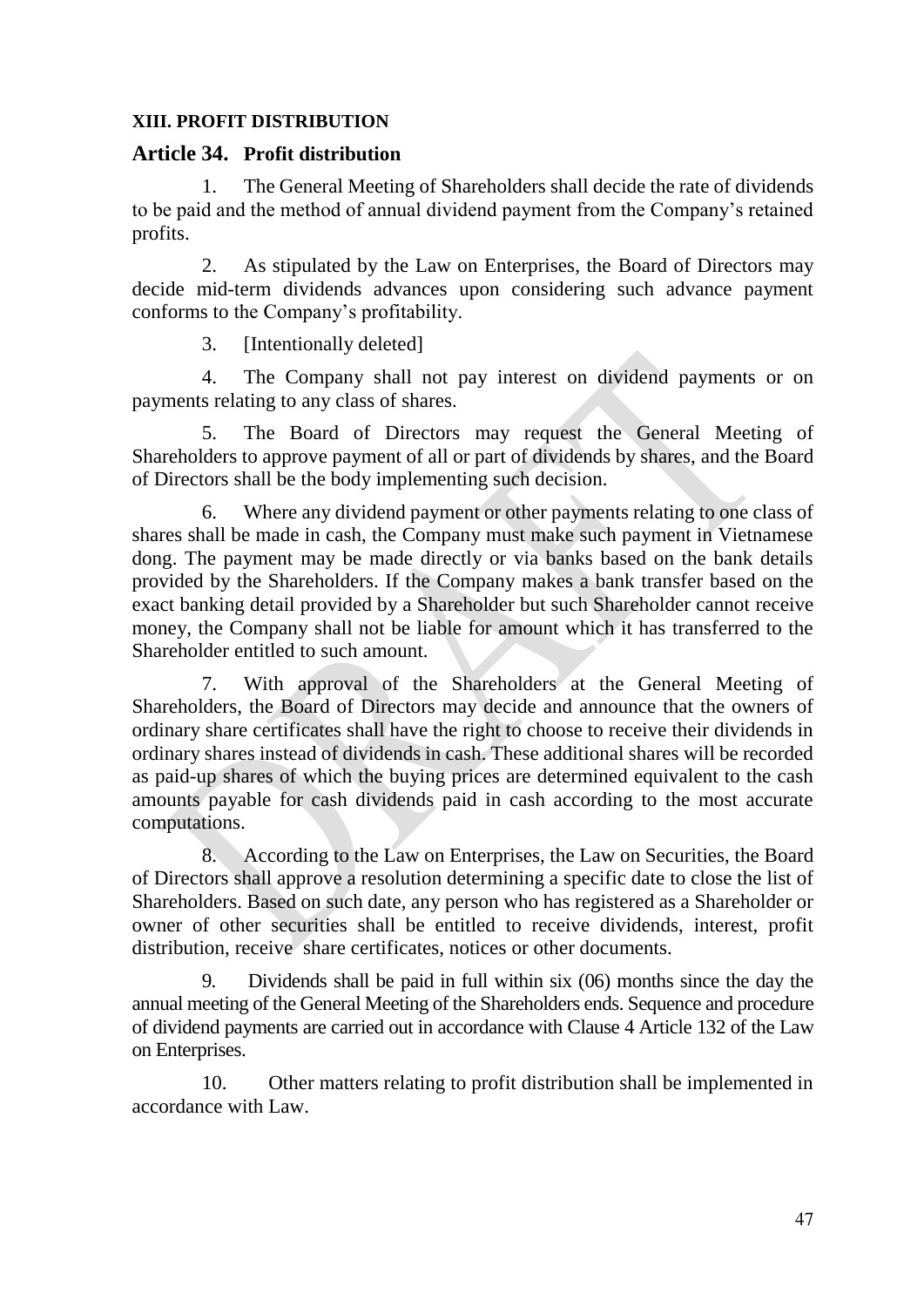#### <span id="page-47-0"></span>**XIV. BANK ACCOUNTS, RESERVE FUND, FISCAL YEAR AND ACCOUNTING SYSTEM**

#### <span id="page-47-1"></span>**Article 35. Bank accounts**

1. The Company will open bank account(s) at one or more Vietnamese banks or at the branches of the foreign banks permitted to operate in Vietnam.

2. Subject to the prior approval from the competent authority, the Company may open a bank account in a foreign country in accordance with the Law, if necessary.

3. The Company will make all payments and accounting transactions via its Vietnamese dong accounts or foreign currency accounts at the bank where the Company opened such accounts.

#### <span id="page-47-2"></span>**Article 36. Reserve fund**

Each year, the Company must appropriate from its post-tax profits: (i) ten percent (10%) to establish a Reward and Welfare Fund; (ii) ten percent (10%) to establish the Development Investment Fund. The fund appropriation percentage (%) may be changed in accordance with a proposal of the Board of Directors to be approved by the General Meeting of Shareholders.

#### <span id="page-47-3"></span>**Article 37. Fiscal year**

The Company's fiscal year shall begin from the first day of January each year and shall end on the 31<sup>st</sup> day of December of the same year. The first fiscal year shall begin on the Date of Establishment and shall end on the  $31<sup>st</sup>$  day of December of the same year, if allowed by Law.

#### <span id="page-47-4"></span>**Article 38. Accounting system**

1. The accounting system used by the Company shall be Vietnamese Accounting System (VAS) or another accounting system approved by the Minister of Finance.

2. The Company shall prepare accounting books in Vietnamese. The Company will keep the accounting records in accordance with the form of business operations in which the Company shall be is engaged. These records must be accurate, updated, systematic and sufficient to prove and explain the transactions of the Company.

3. The Company uses the Vietnamese dong as the official currency in accounting

#### <span id="page-47-5"></span>**XV. ANNUAL REPORTS, RESPONSIBILITY FOR INFORMATION DISCLOSURE AND PUBLIC ANNOUNCEMENT**

#### <span id="page-47-6"></span>**Article 39. Annual, semi-annual and quarterly financial statements**

1. The Company must prepare an annual financial statement in accordance with the provisions of the Law as well as those of the State Securities Commission and such statement must be audited in accordance with Article 41 of this Charter, and within 90 days from the date of ending each fiscal year, must submit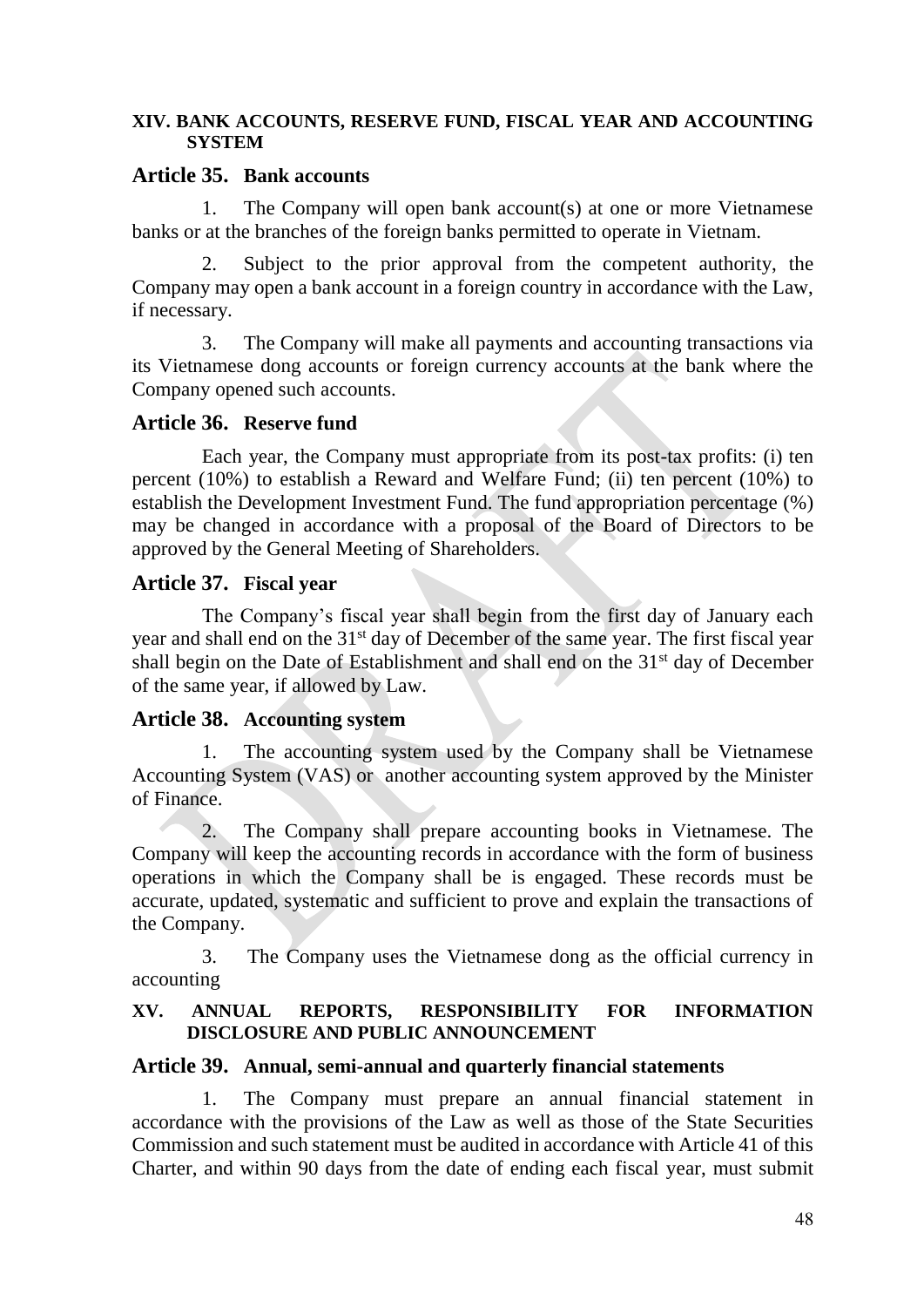annual financial statements which have been approved by the General Meeting of Shareholders to the competent taxation authority, the State Securities Commission, the Stock Exchange and the business registration authority.

The annual financial statements must include reports on the results of business and production activities which reflect honestly and objectively the profit and loss situation of the Company in the fiscal year and a Balance Sheet which reflects honestly and objectively the activities of the Company up to date of preparing such report. A cash flow statement and explanatory notes to the financial statements. If the Company is a parent company, the annual financial statement must also contain the separate financial report of the Company and a consolidated financial statement on the operation of the Company and its subsidiaries at the end of each fiscal year.

3. The Company must formulate and publish semi-annual and quarterly reports in accordance with the regulations of the State Securities Commission and the Stock Exchange and submit them to the relevant taxation authority and the business registration authority in accordance with the Law on Enterprises.

4. Audited financial statements (including the auditor's opinions) and semi-annual and quarterly reports of the Company must be posted on the Company's website.

5. Interested organizations or individuals shall be entitled to examine or copy the audited annual financial statements and the semi-annual and quarterly reports during the working hours of the Company at the head office of the Company, and shall be required to pay a reasonable amount of copying fees.

## <span id="page-48-0"></span>**Article 40. Information Disclosure and public announcement**

The information disclosure and public announcement of the Company shall be conducted in accordance with the Law.

## <span id="page-48-1"></span>**XVI. COMPANY AUDIT**

#### <span id="page-48-2"></span>**Article 41. Auditing**

1. At the annual meeting of the General Meeting of Shareholders shall appoint an independent auditing company of shall approve the list of independent auditing companies and authorize the Board of Directors to decide to select one of such companies to conduct the Company audit for the next fiscal year on the basis of the terms and conditions as agreed with the Board of Directors.

The independent auditing company performing the Company audit must be approved by the State Securities Commission.

2. The Company must prepare and submit an annual financial statement to the independent auditing company after the end of each fiscal year.

3. The independent auditing company shall inspect, certify and make a report on the annual financial statements which reflects the income and expenditure of the Company, and shall prepare an audit report and submit the same to the Board of Directors within two (02) months from the end of a fiscal year.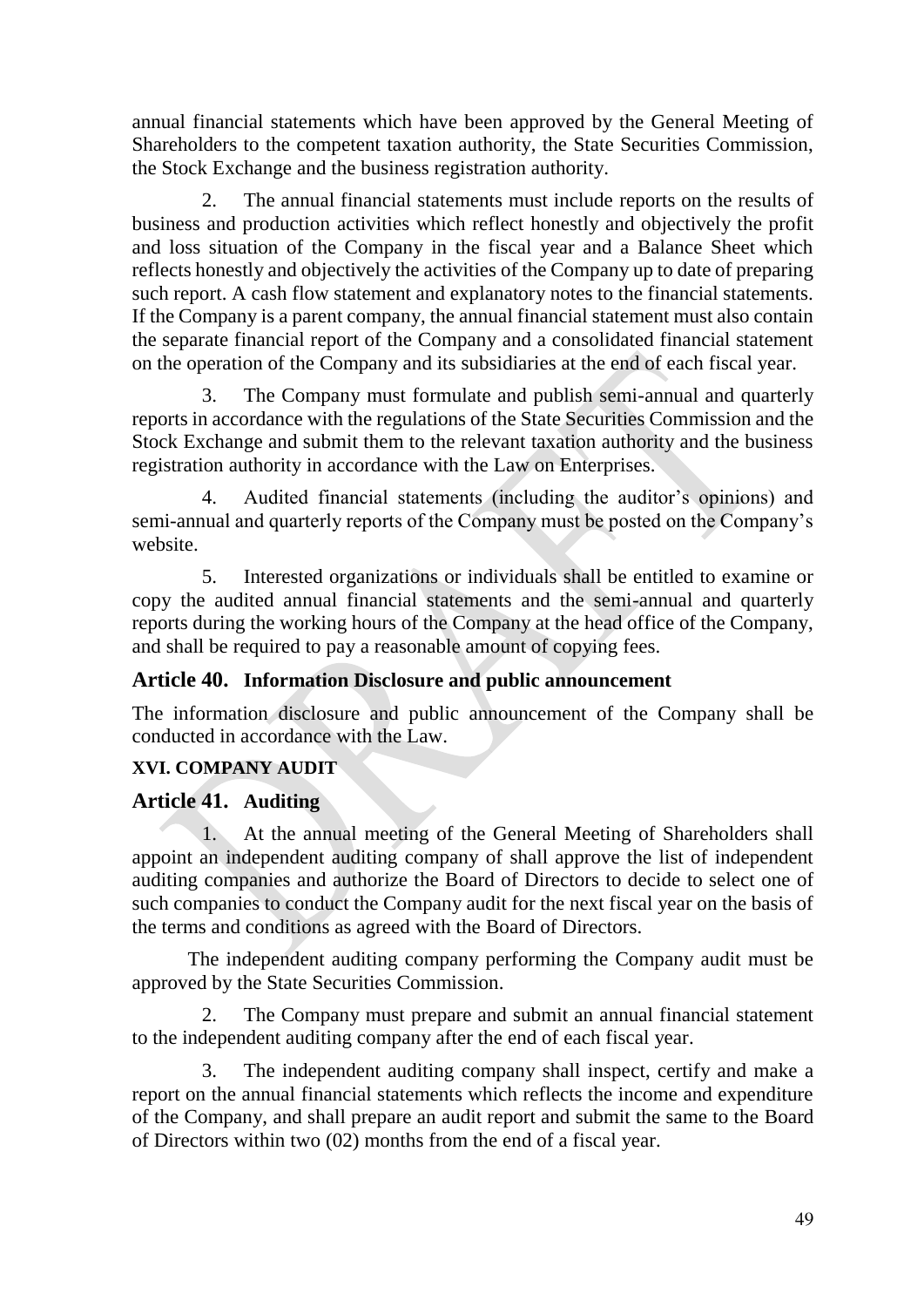4. A copy of the audit report must be sent with the annual financial statement of the Company.

5. The representative of the independent auditing company providing audit service to the Company shall be invited to attend all meetings of the General Meeting of Shareholders and shall be entitled to receive notifications and other information relating to any meeting of the General Meeting of Shareholders where any Shareholder has the right to receive and also has the right to express his or her opinions at the General Meeting of Shareholders regarding audit-related matters.

## <span id="page-49-0"></span>**XVII. SEAL**

## <span id="page-49-1"></span>**Article 42. Seal**

1. The Board of Directors shall make a decision on approving the official seal of the Company.

2. The Board of Directors, the General Director shall use and manage the seal in accordance with Law and the Regulations on Corporate Governance.

## <span id="page-49-2"></span>**XVIII. TERMINATION OF OPERATION AND LIQUIDATION**

## <span id="page-49-3"></span>**Article 43. Termination of operation**

1. The Company may be dissolved or terminated in the following cases:

a. The Operation Term of the Company expires, including after extension.

b. A competent court of Vietnam declares the Company bankrupt in accordance with the applicable Law;

c. The Company shall be early dissolved as decided by the General Meeting of Shareholders.

d. Other cases as stipulated by Law.

2. The early dissolution of the Company (including any extended period) shall be decided by the General Meeting of Shareholders and shall be implemented by the Board of Directors. The decision on dissolution must be notified to, or must be approved by (if so required) the competent body in accordance with the regulations.

### <span id="page-49-4"></span>**Article 44. Cases of Deadlock between members of the Board of Directors and Shareholders**

The Shareholders holding half of the outstanding shares with voting rights in the election of members of the Board of Directors shall have the right to lodge an application to a Court for dissolution based on one or more of the following grounds:

1. Members of the Board of Directors failed to reach a consensus on management of the Company which results in their failure to obtain the required number of votes for their acts.

2. Due to the Shareholders' failure to agree, the required number of votes cannot be obtained in order to proceed with election of Members of the Board of Directors.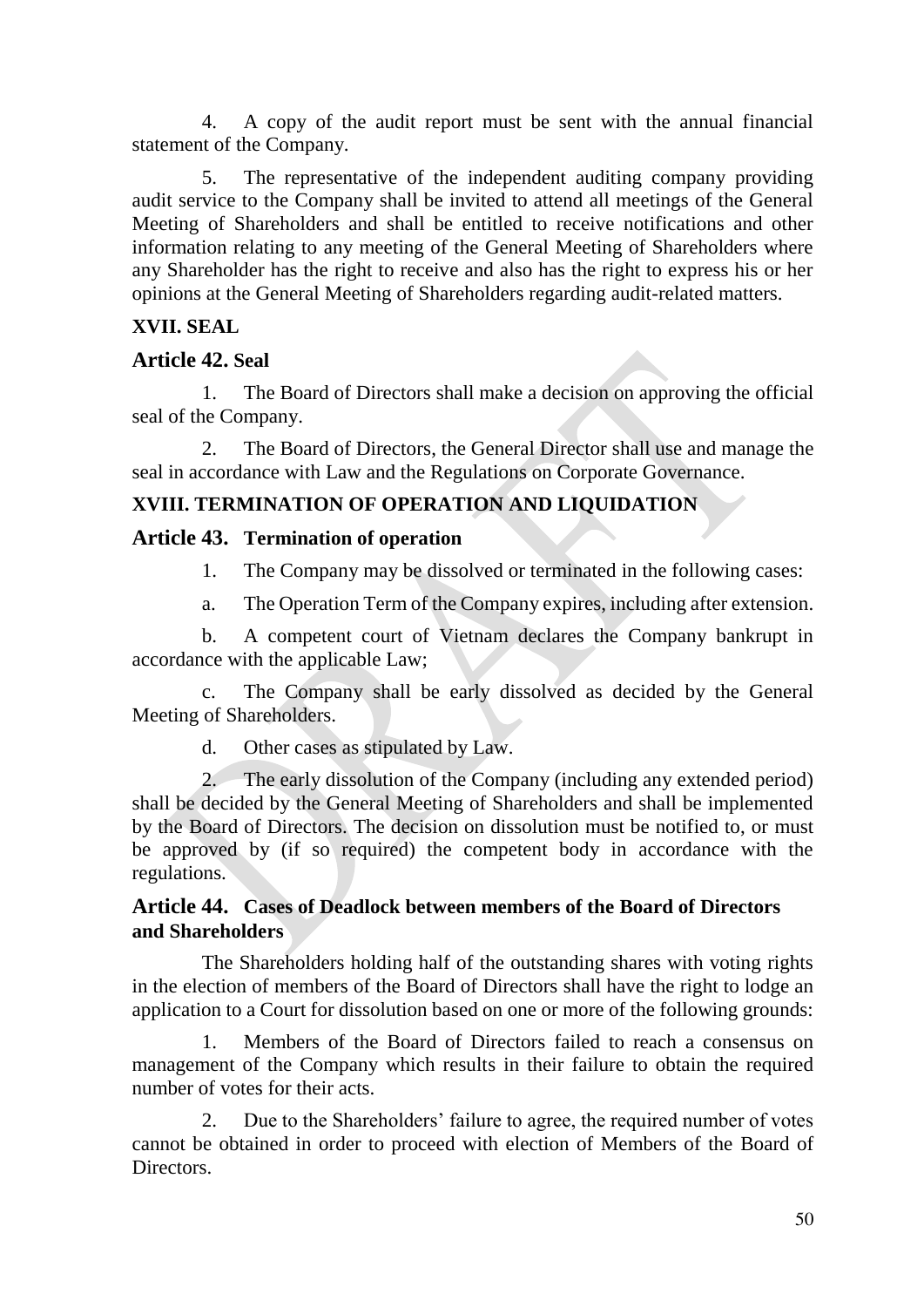3. There is an internal disagreement within the Company and two or more factions of Shareholders are divided so that dissolution is the option in the best interests of all the Shareholders.

## <span id="page-50-0"></span>**Article 45. Extension of Operation Term**

1. The Board of Directors shall convene a meeting of the General Meeting of Shareholders at least seven (7) months before the expiry of the Operation Term in order to enable the Shareholders to vote on the extension of the Company's Operation Term at the request of the Board of Directors.

2. The Operation Term shall be extended when it is approved by sixty five percent (65%) or more of the total votes of the Shareholders with voting rights at the General Meeting of Shareholders and remote votes.

## <span id="page-50-1"></span>**Article 46. Liquidation**

1. At least six (06) months before the expiry of the Operation Term or after a decision to dissolve the Company, the Board of Directors must establish a Liquidation Committee consisting of three (03) members. Two (02) of these members shall be appointed by the General Meeting of Shareholders and one (01) shall be appointed by the Board of Directors from an independent auditing company. The Liquidation Committee shall formulate its own operational regulations. The members of the Liquidation Committee may be selected from the Company's employees or independent experts. All expenses relating to liquidation shall be paid by the Company in priority to the Company's other debts.

2. The Liquidation Committee shall be responsible to report its dates of establishment and commencement of operation to the business registration authority. From such point of time, the Liquidation Committee will represent the Company in all work relating to the liquidation before a Court and the administrative authorities.

- 3. Proceeds from the liquidation shall be disbursed in the following order:
- a. Expenses of liquidation;
- b. Wages and insurance costs for employees;
- c. Taxes and other items paid to the State;
- d. Loans (if any);
- e. Other debts of the Company;

f. After all the debts from (a) to (e) above have been paid, the balance shall be distributed to Shareholders. Payment of the preferential shares shall be given priority (if any).

## <span id="page-50-2"></span>**XIX. INTERNAL DISPUTE RESOLUTION**

#### <span id="page-50-3"></span>**Article 47. Internal dispute resolution**

1. When a dispute or complaint relating to the Company work or the Shareholders' rights arises out of this Charter or any rights or obligations stipulated in the Law on Enterprises or the other laws or the administrative regulations, between: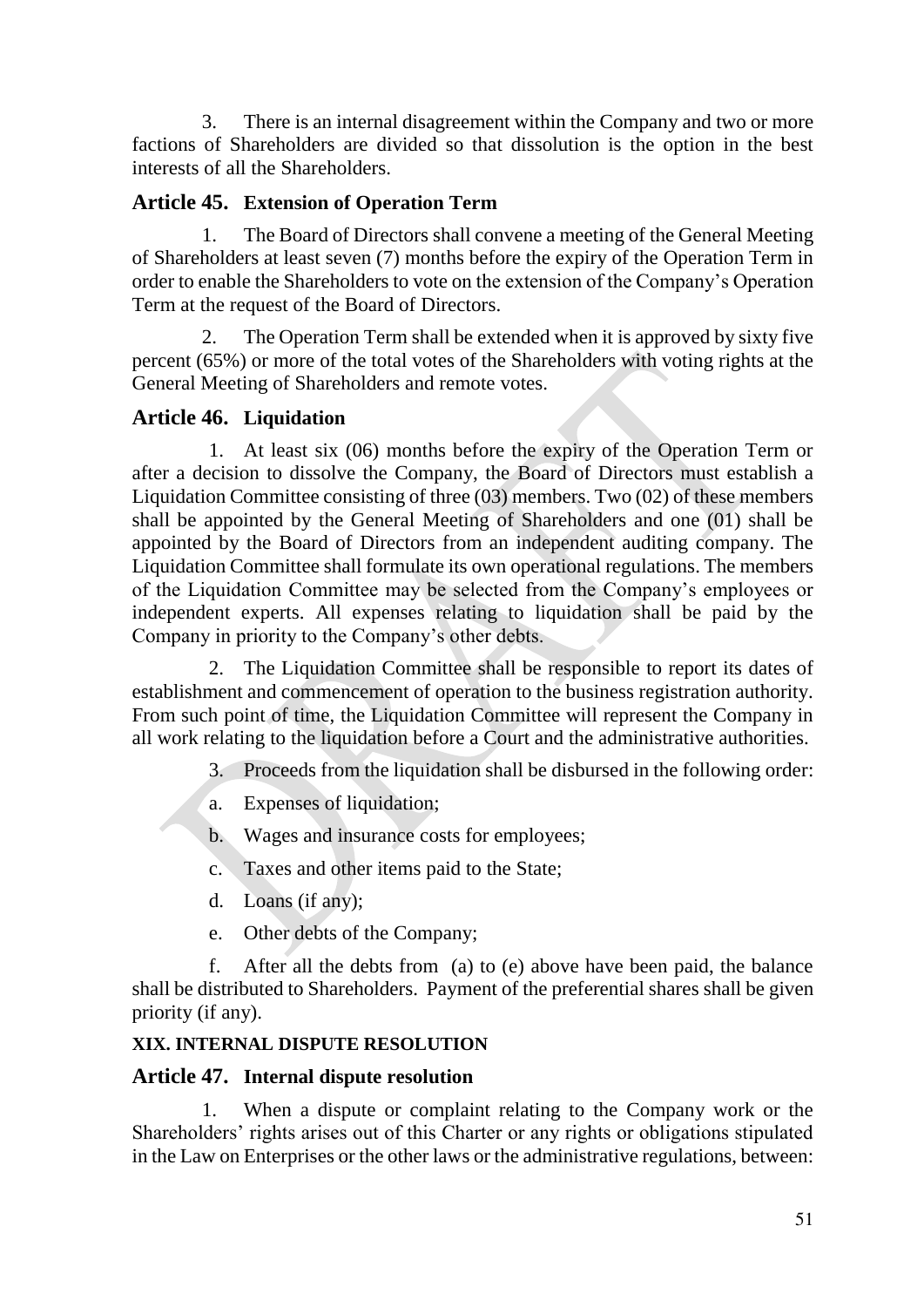a. Shareholder and the Company; or

b. Shareholder and the Board of Directors, the General Director or Other Enterprise Managers.

The concerned parties will try to resolve such dispute through reconciliation. Except where such dispute concerning the Board of Directors or the Chairman of the Board of Directors, such Chairman will preside over any meeting for dispute resolution and shall require each party to present the actual factors relating to the dispute within ten (10) working days from the date of the arising. If the conflict concerns the Board of Directors or the Chairman of the Board, either party may request appointment of an independent expert who shall act as an arbitrator for the dispute resolution.

2 If no reconciliation is reached within forty five (45) days from the date of issuing notice of dispute of a party, then either party may refer the dispute to the Vietnam International Arbitration Center ("**VIAC**") in accordance with its Rules of Arbitration.

3. Each party will bear its own costs relating to procedures for negotiation and reconciliation. Payment of the arbitration expenses shall be made in accordance with the judgment of the arbitration tribunal.

## <span id="page-51-0"></span>**XX.CHARTER SUPPLEMENT AND AMENDMENT**

### <span id="page-51-1"></span>**Article 48. Supplement and Amendment of the Charter**

Any addition to or amendment of this Charter must be made in the form of a draft for the approval of the General Meeting of Shareholders at its meeting or by way of collecting written opinions of at least seventy (75%) of the total number of votes of the Shareholders with voting rights. Where any legal provision relating to the Company's operation has not been mentioned in this Charter or where any new legal provision is different from the terms of this Charter, such provision of Law shall automatically apply, and shall govern the Company's operation.

## <span id="page-51-2"></span>**XXI. EFFECTIVE DATE**

## <span id="page-51-3"></span>**Article 49. Effective date**

1. This Charter enters into force on 19th April 2019. The content "*The Chairman of the Board of Directors shall not act concurrently as the General Director of the Company*" as stipulated in Article 21.1 of this Charter shall take effect from 01st August 2020.

- 2. This Charter is made in ten (10) copies of equal validity, of which:
- a. One (01) copy shall be submitted to the local Public Notary Office.

b. Five (05) copies shall be registered with an authority in accordance with the regulations of the People's Committee of Ho Chi Minh City.

- c. Four (04) copies shall be filed in the office of the Company.
- 3. This Charter is the unique and official Charter of the Company.